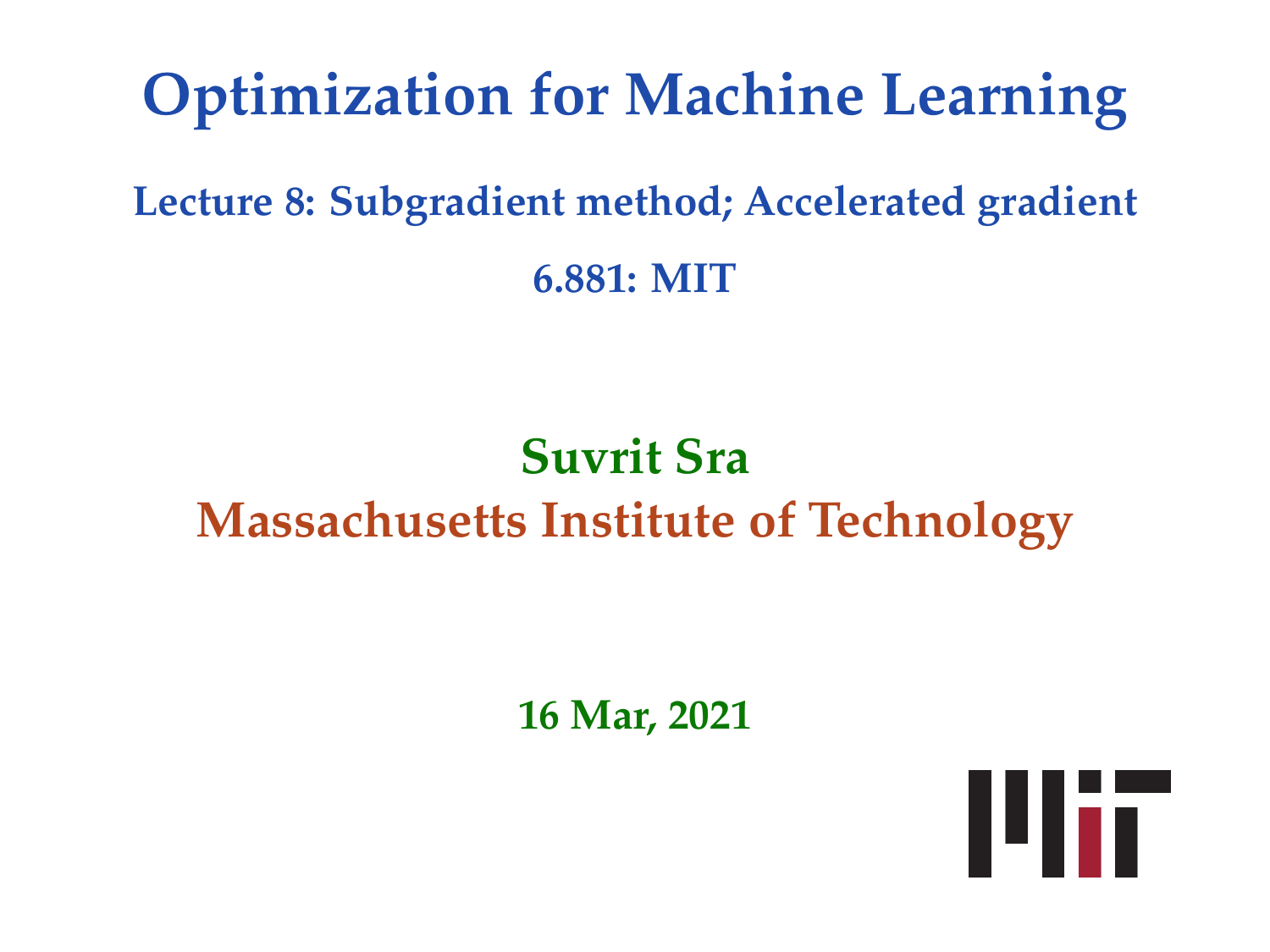### **First-order methods**

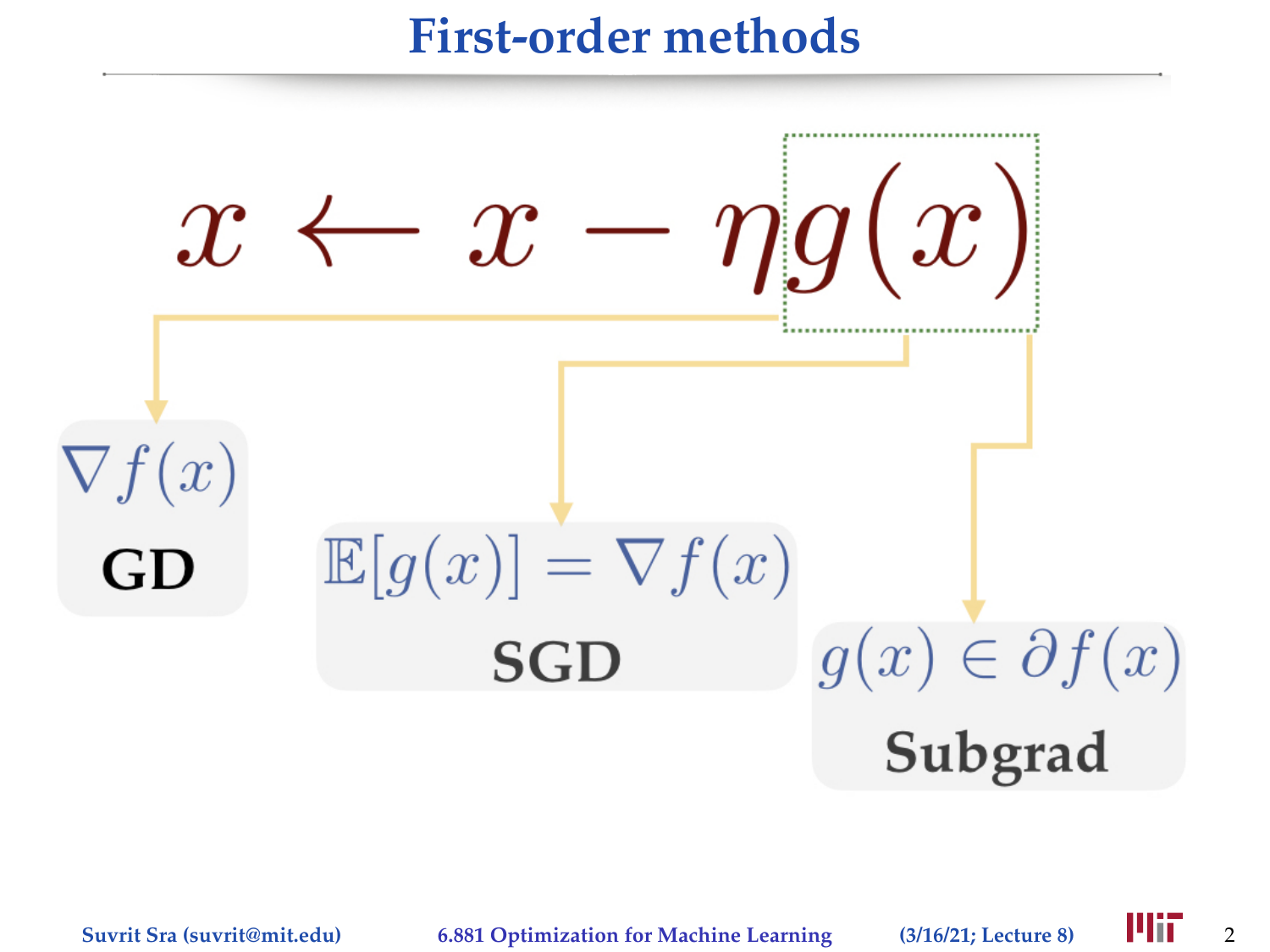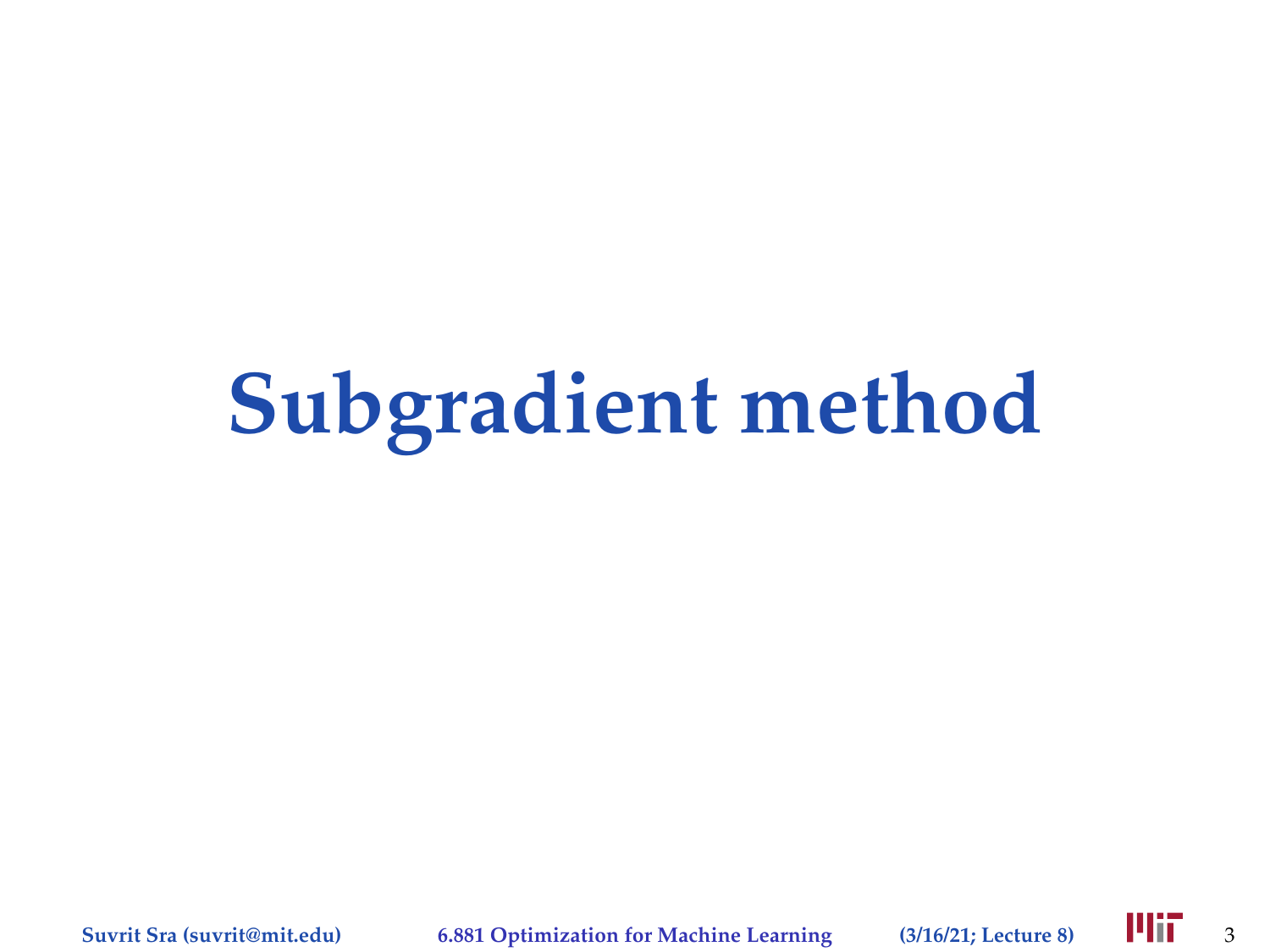$\min_{x} f(x)$ 

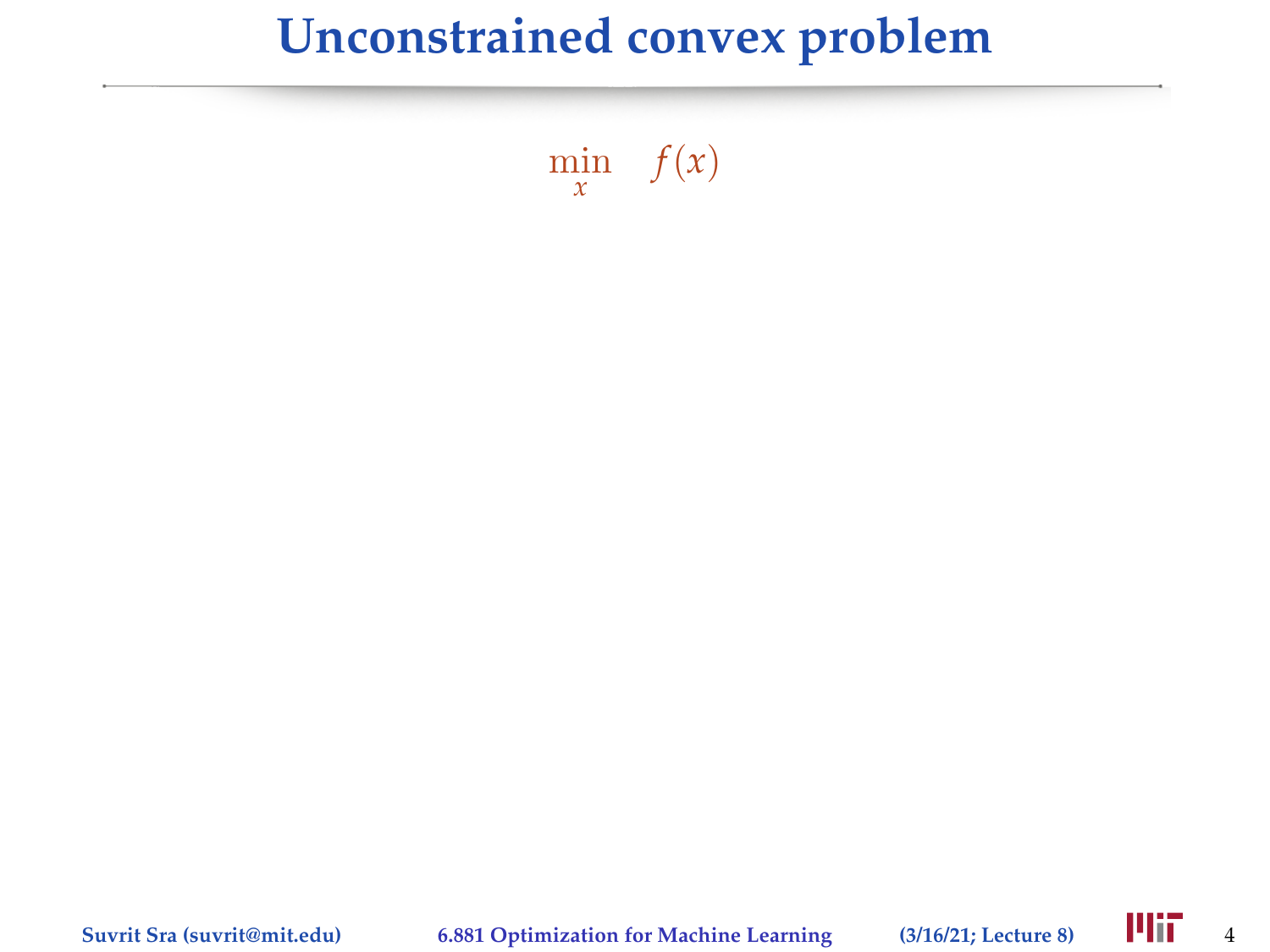$\min_{x} f(x)$ 

 $1$  Start with some guess  $x^0$ ; set  $k=0$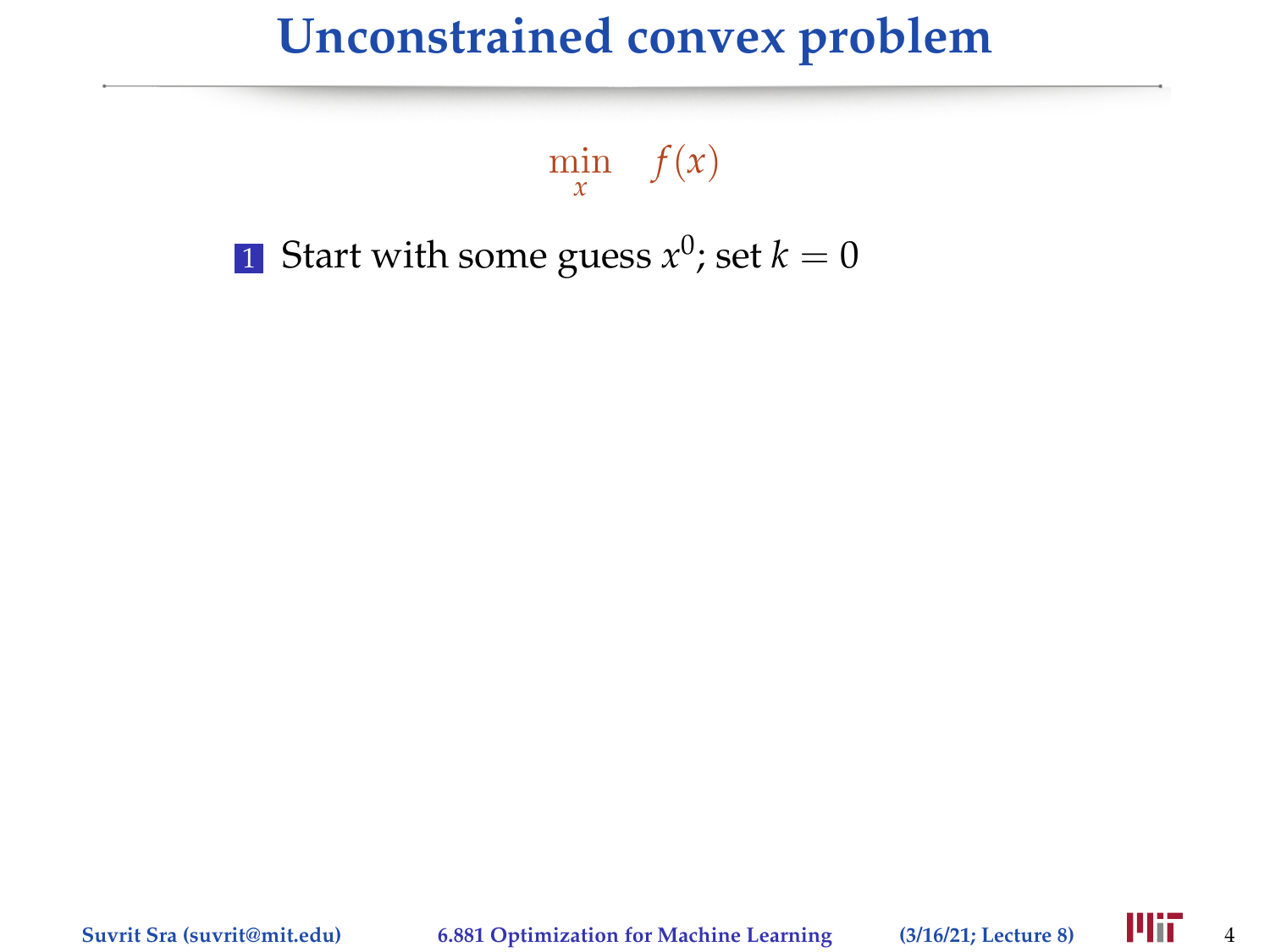$\min_{x} f(x)$ 

 $1$  Start with some guess  $x^0$ ; set  $k=0$  $2$  If  $0 \in \partial f(x^k)$ , stop; output  $x^k$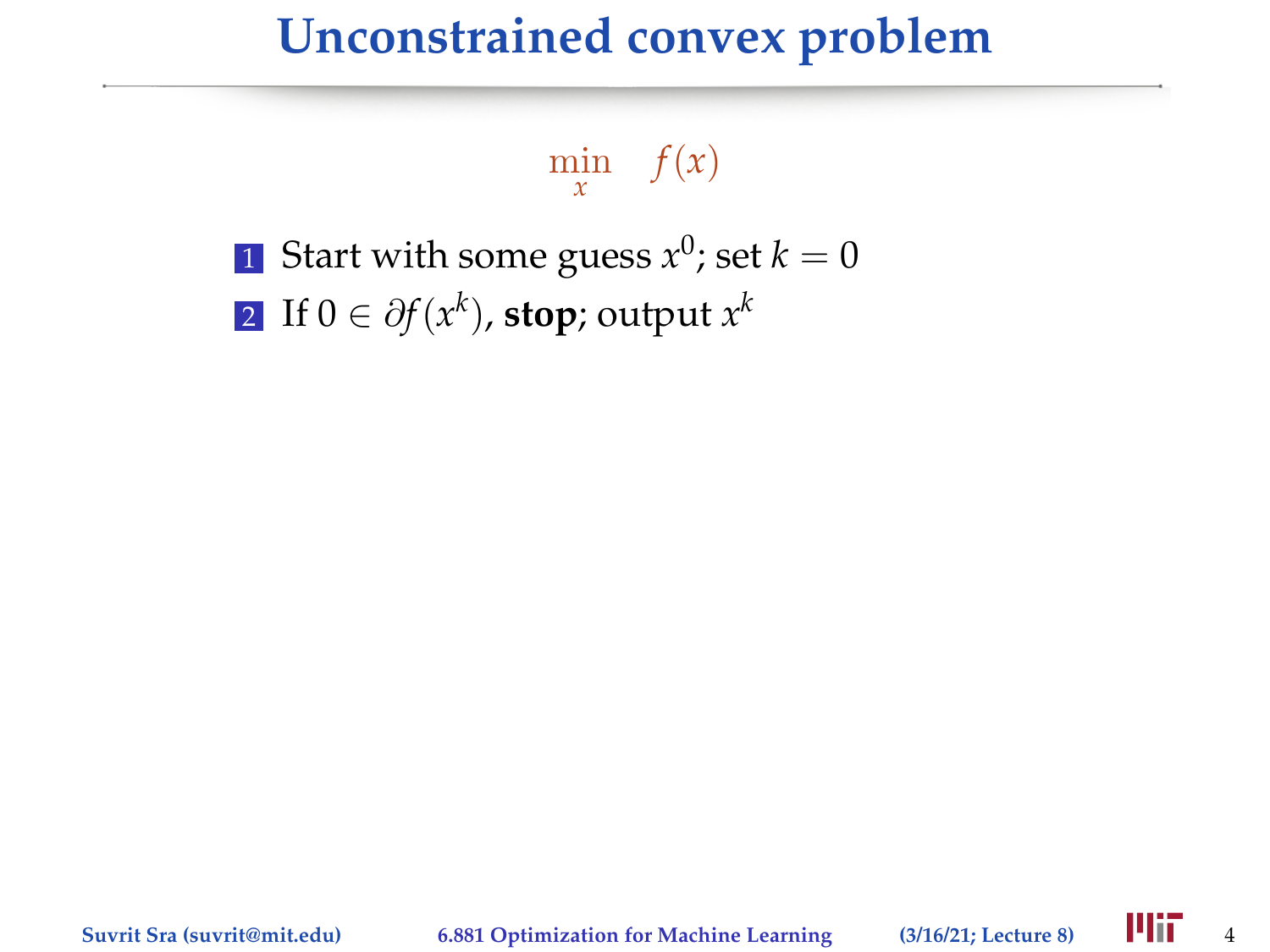# $\min_{x} f(x)$

- $1$  Start with some guess  $x^0$ ; set  $k=0$
- $2$  If  $0 \in \partial f(x^k)$ , stop; output  $x^k$
- $3$  Otherwise, generate next guess  $x^{k+1}$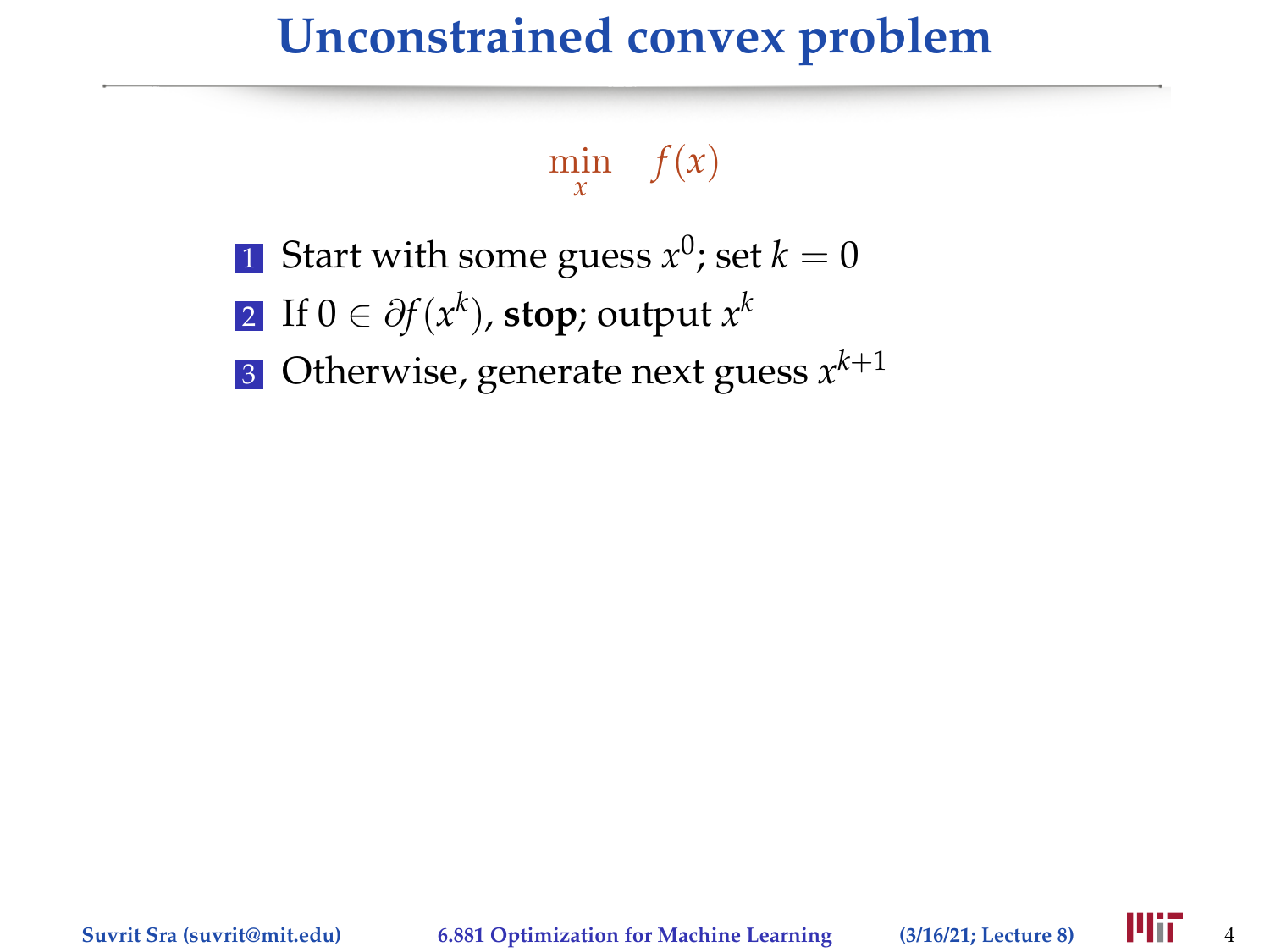# $\min_{x} f(x)$

- $1$  Start with some guess  $x^0$ ; set  $k=0$
- $2$  If  $0 \in \partial f(x^k)$ , stop; output  $x^k$
- $3$  Otherwise, generate next guess  $x^{k+1}$
- **4** Repeat above procedure until $f(x^k) \leq f(x^*) + \varepsilon$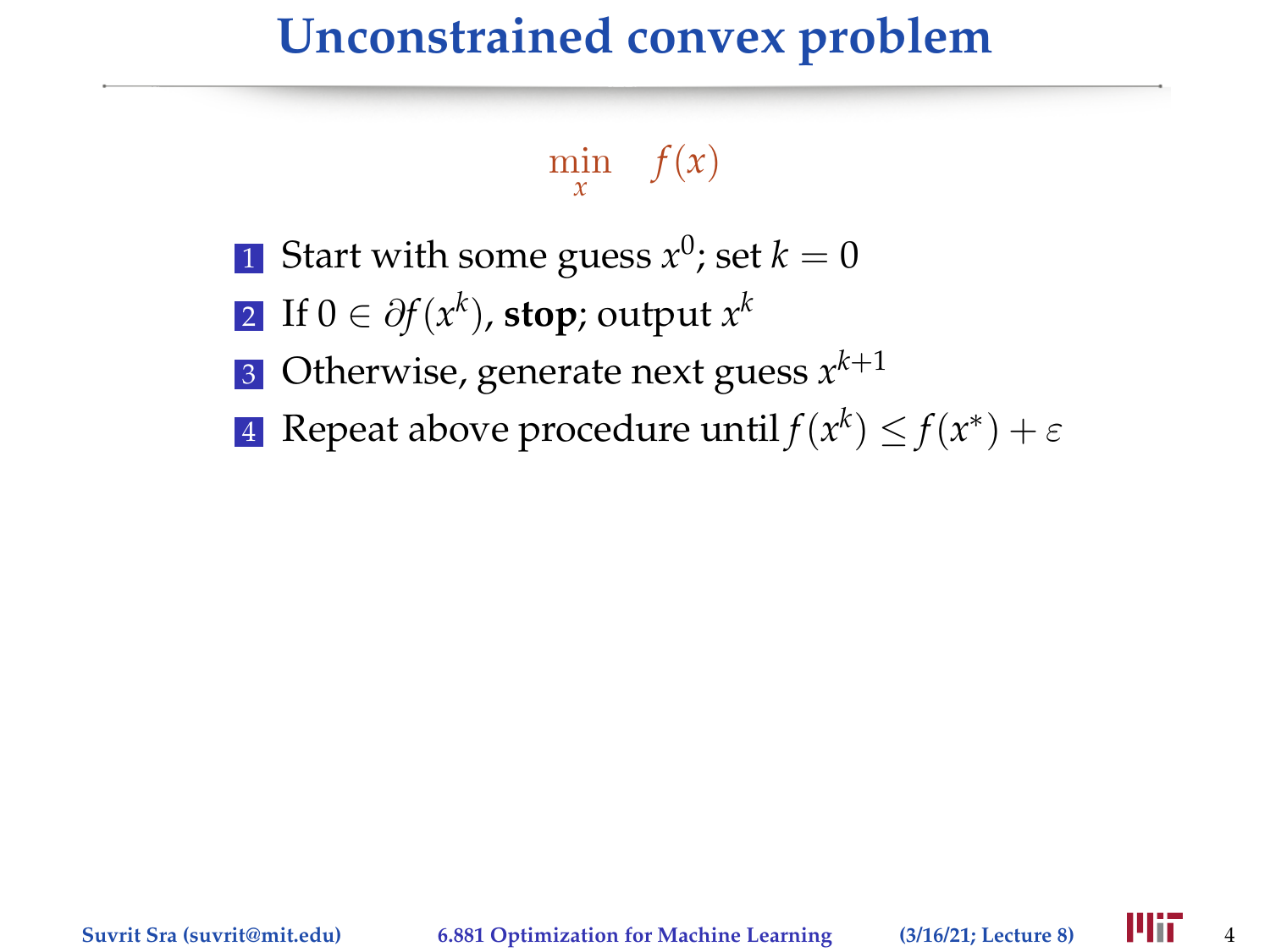$$
x^{k+1} = x^k - \eta_k g^k
$$
  
where  $g^k \in \partial f(x^k)$  is **any** subgradient

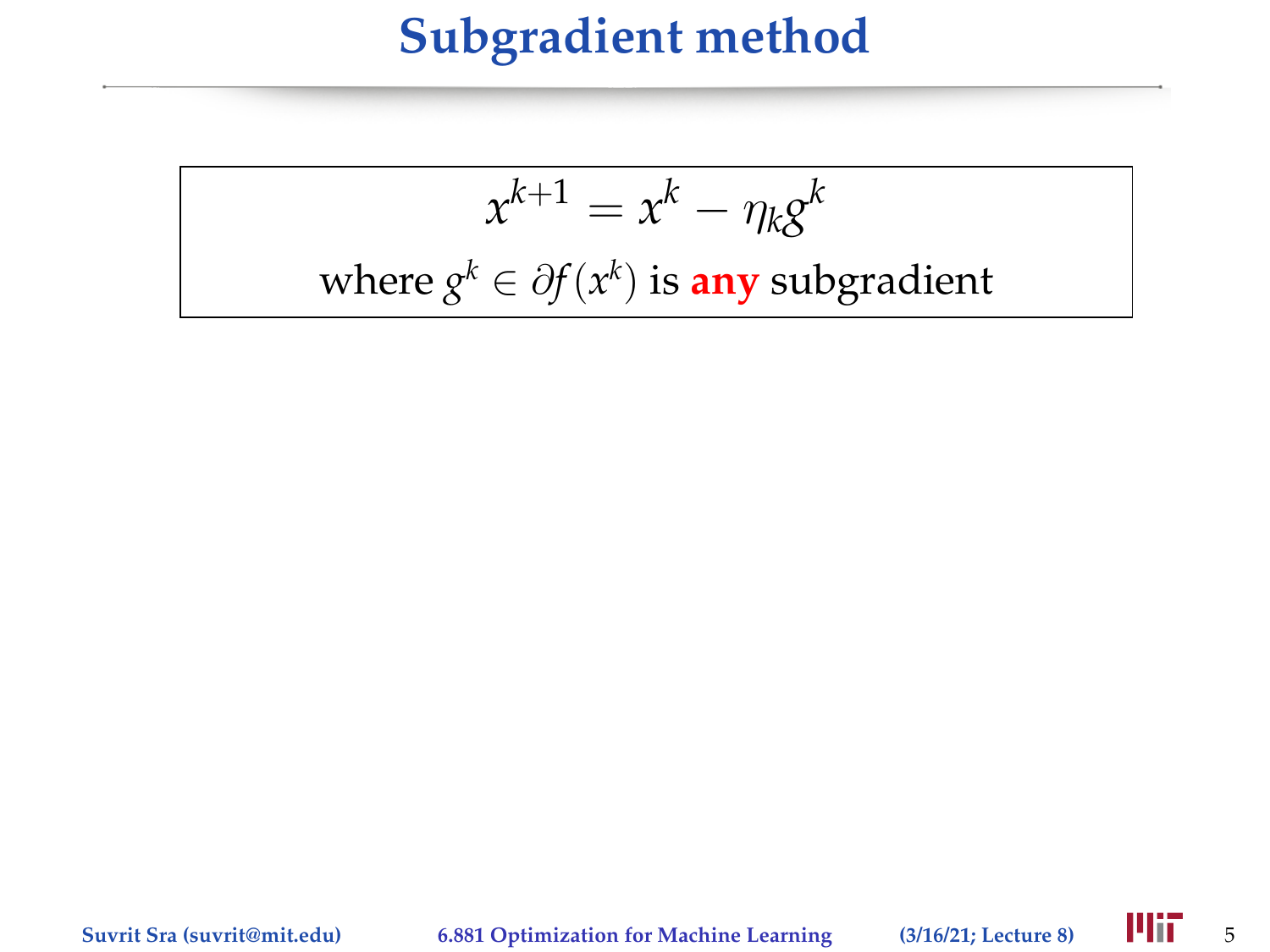$$
x^{k+1} = x^k - \eta_k g^k
$$
  
where  $g^k \in \partial f(x^k)$  is **any** subgradient

**Stepsize**  $\eta_k > 0$  **must be chosen** 

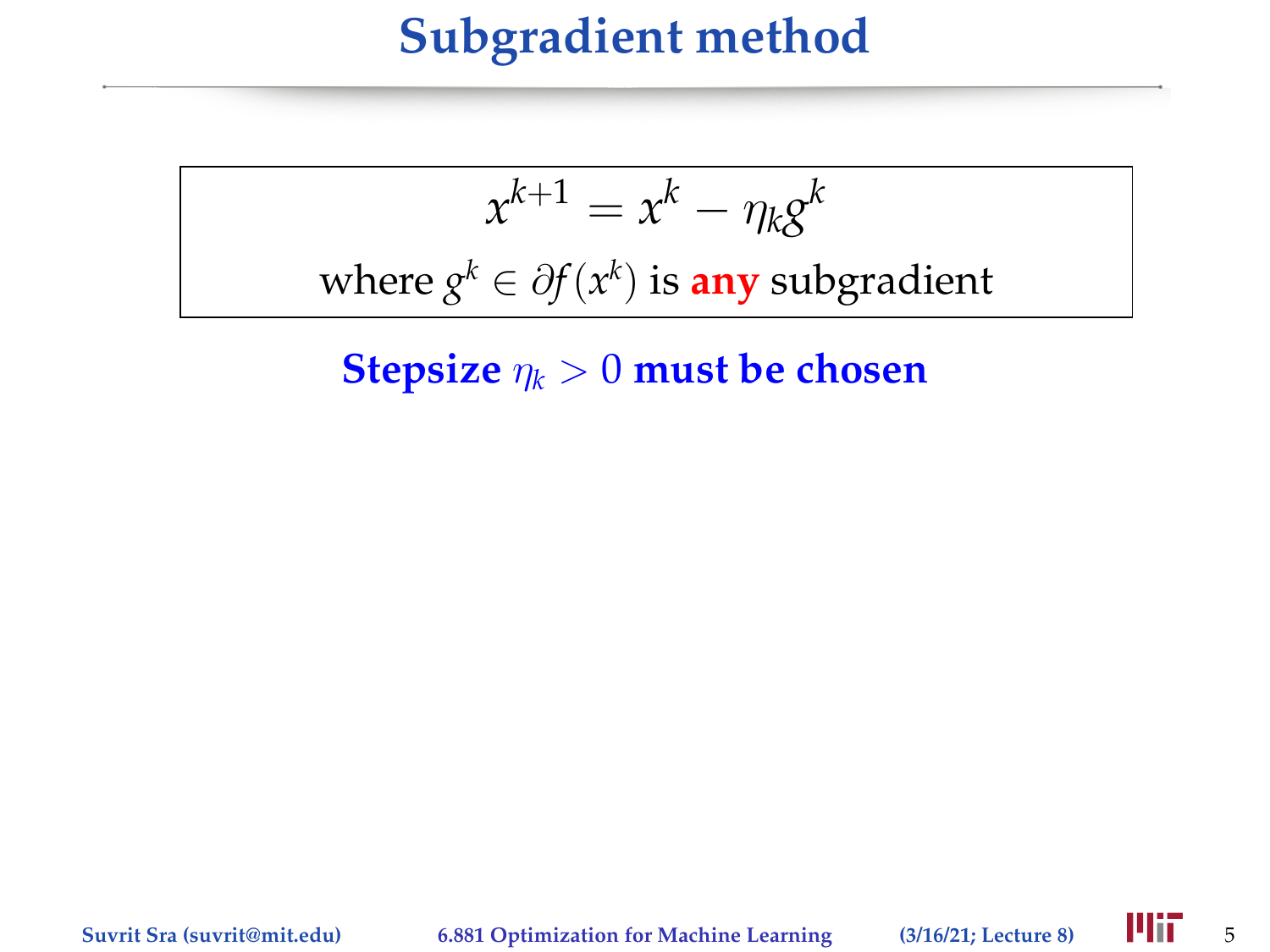$$
x^{k+1} = x^k - \eta_k g^k
$$

where  $g^k \in \partial f(x^k)$  is any subgradient

**Stepsize**  $\eta_k > 0$  **must be chosen** 

- $\blacktriangleright$  Method generates sequence  $\{x^k\}_{k\geq 0}$
- ► Does this sequence converge to an optimal solution *x*<sup>\*</sup>?
- $\blacktriangleright$  If yes, then how fast?
- $\triangleright$  What if we have constraints: *x* ∈ C?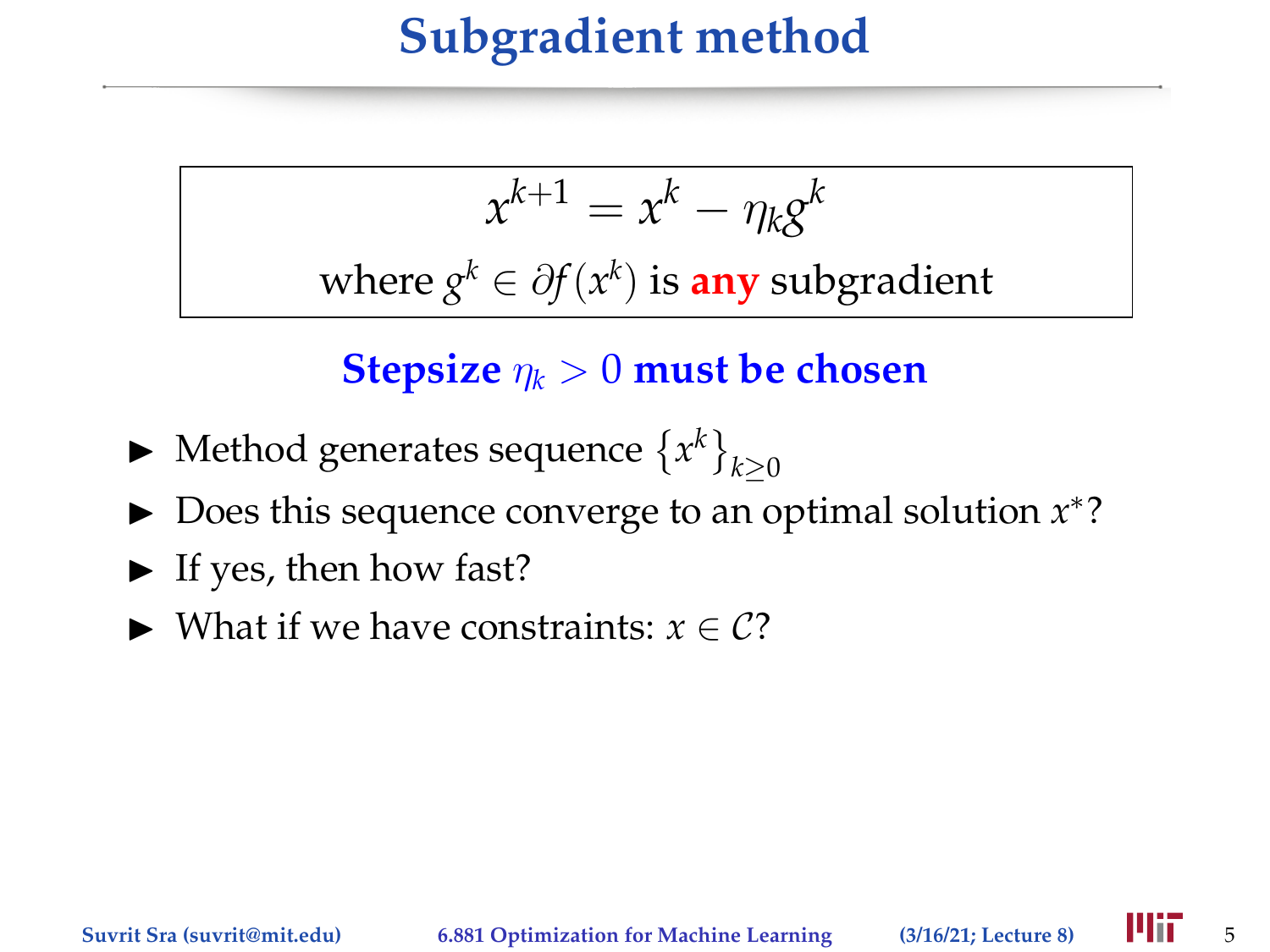$$
\min \frac{1}{2} \|Ax - b\|_2^2 + \lambda \|x\|_1
$$
  

$$
x^{k+1} = x^k - \eta_k (A^T (Ax^k - b) + \lambda \operatorname{sgn}(x^k))
$$

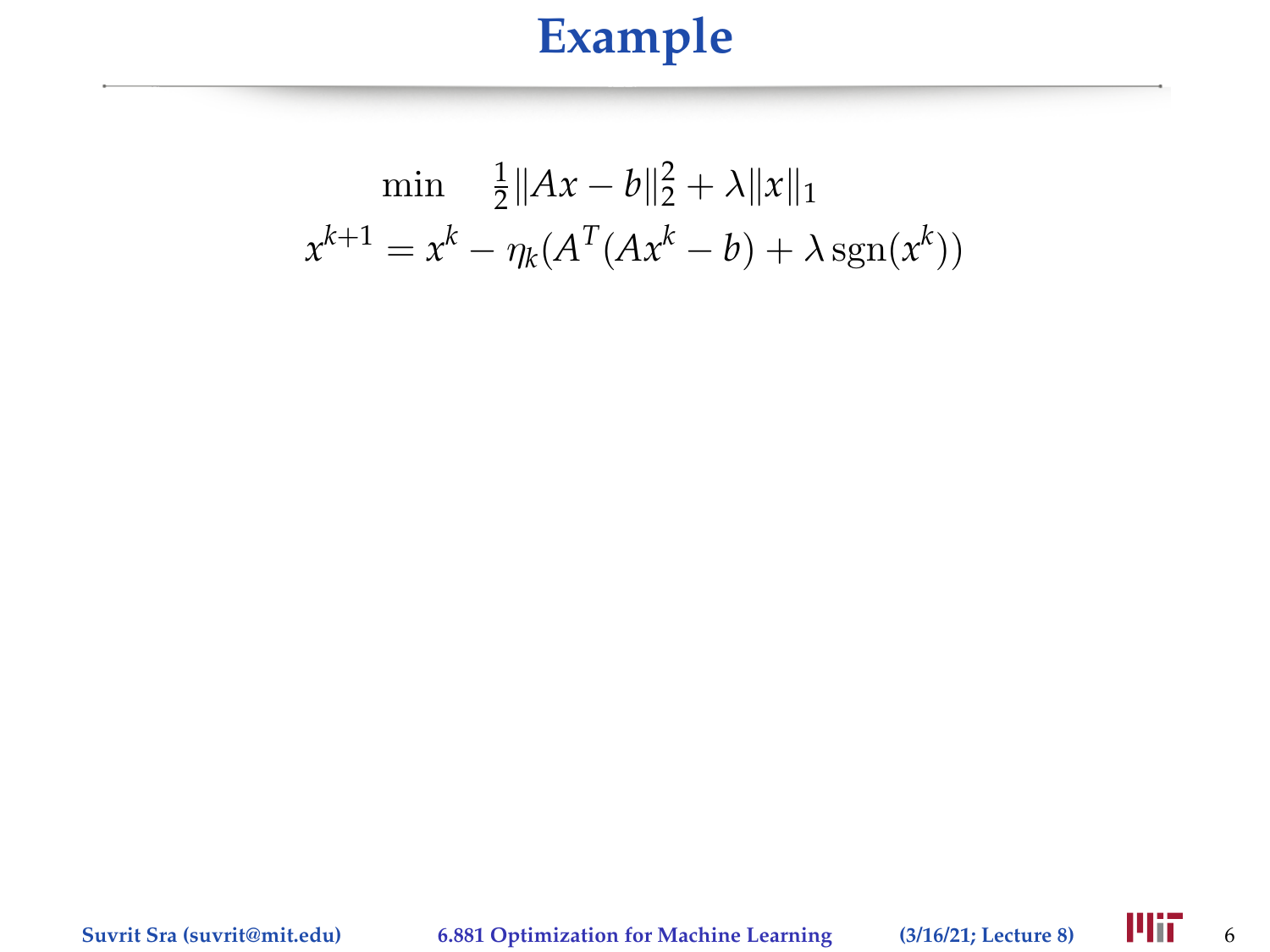$$
\min \frac{1}{2} \|Ax - b\|_2^2 + \lambda \|x\|_1
$$
  

$$
x^{k+1} = x^k - \eta_k (A^T (Ax^k - b) + \lambda \operatorname{sgn}(x^k))
$$

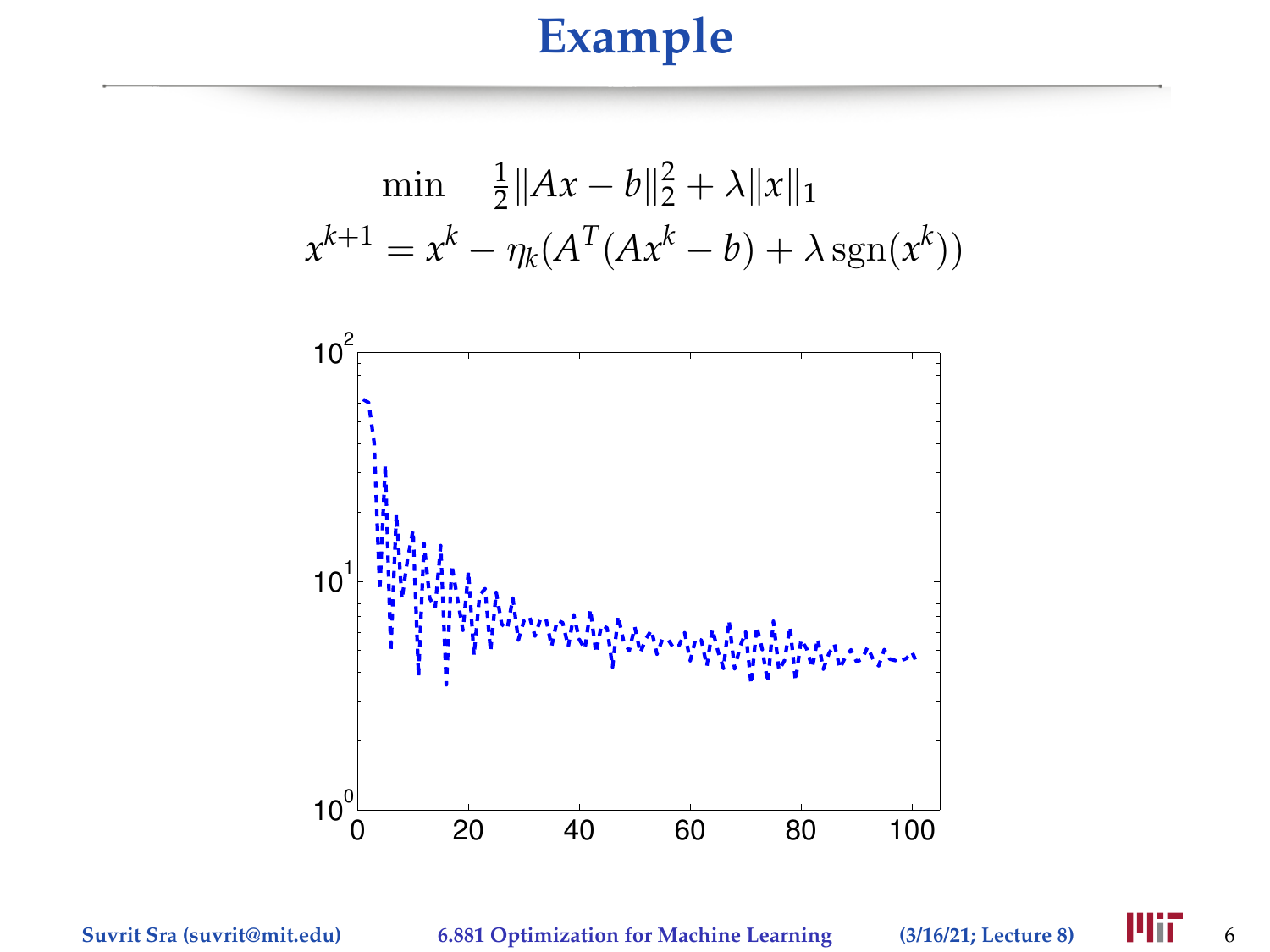$$
\min \frac{1}{2} \|Ax - b\|_2^2 + \lambda \|x\|_1
$$
  

$$
x^{k+1} = x^k - \eta_k (A^T (Ax^k - b) + \lambda \operatorname{sgn}(x^k))
$$

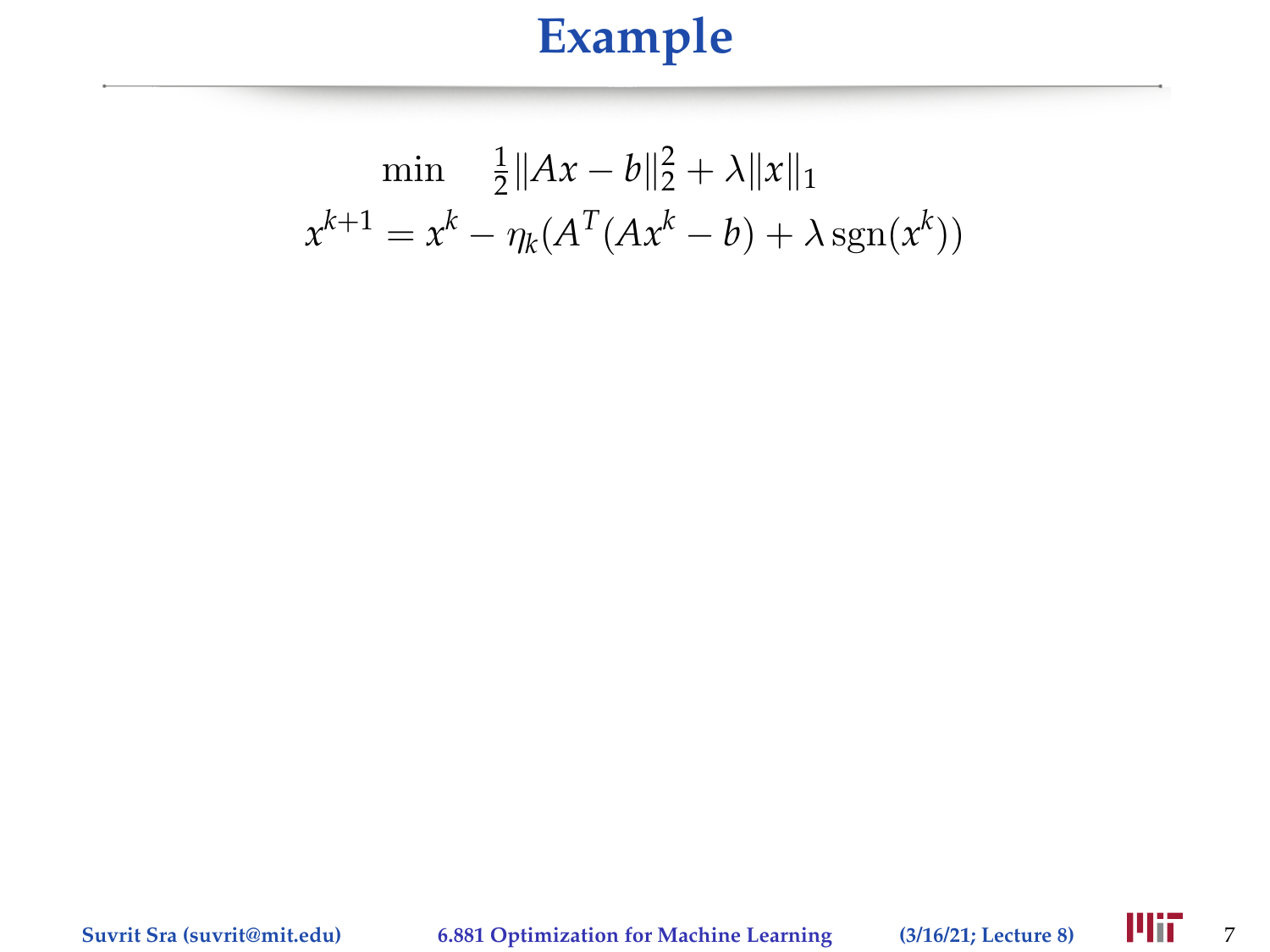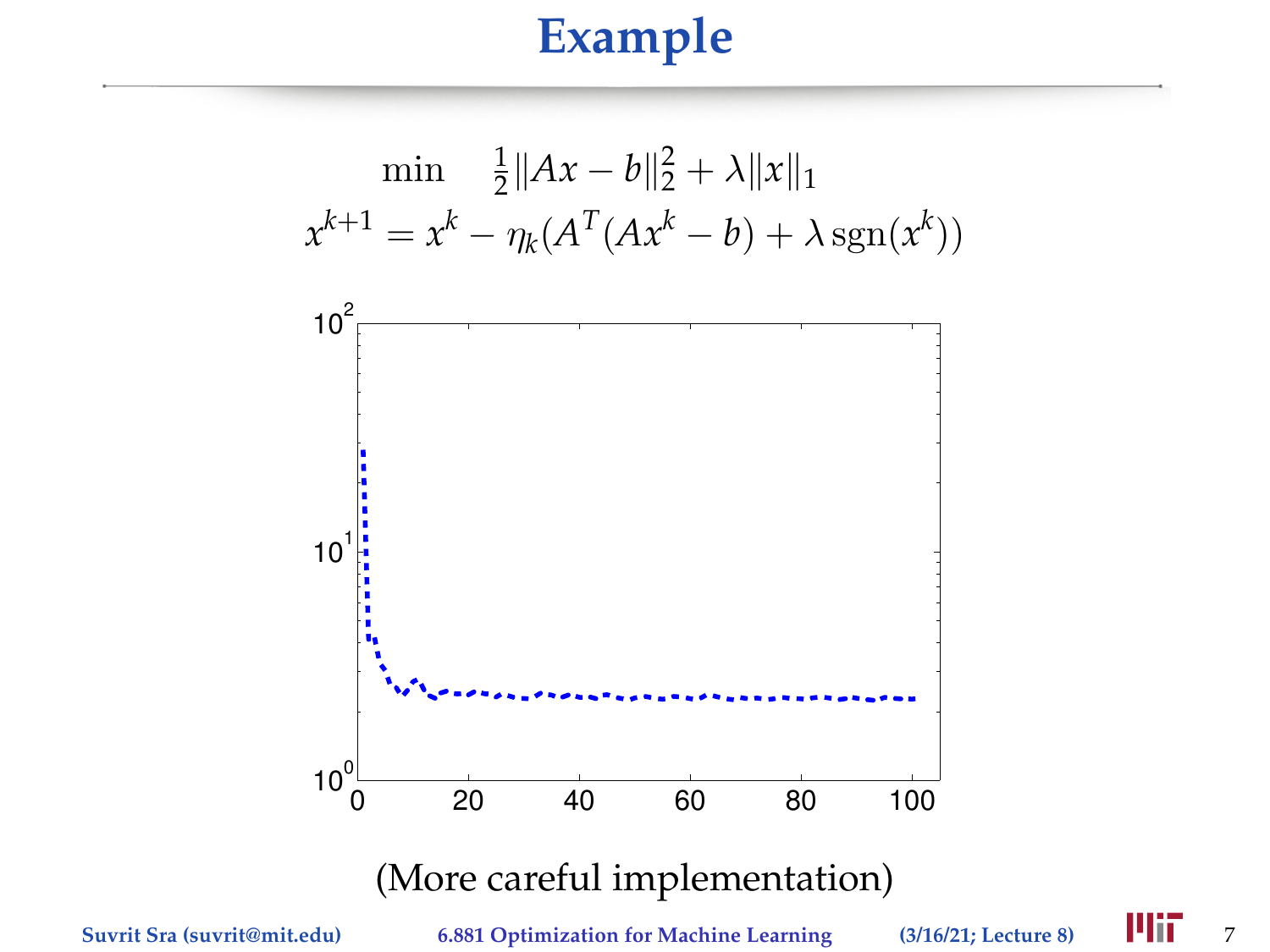### **Exercise**

**Exercise:** Experiment with deep neural network classifier where we want to learn *sparse* weights. In particular, experiment with the following loss function:

$$
\min_{x} L(x) := \frac{1}{n} \sum_{i=1}^{n} \ell(y_i, \mathcal{NN}(x, a_i)) + \lambda ||x||_1.
$$

Implement a stochastic subgradient update to minimize *L*. (*Hint:* If we pretend that the loss part is differentiable, then we can invoke Clarke's rule: ∂◦*L* = ∇loss + λ∂reg)

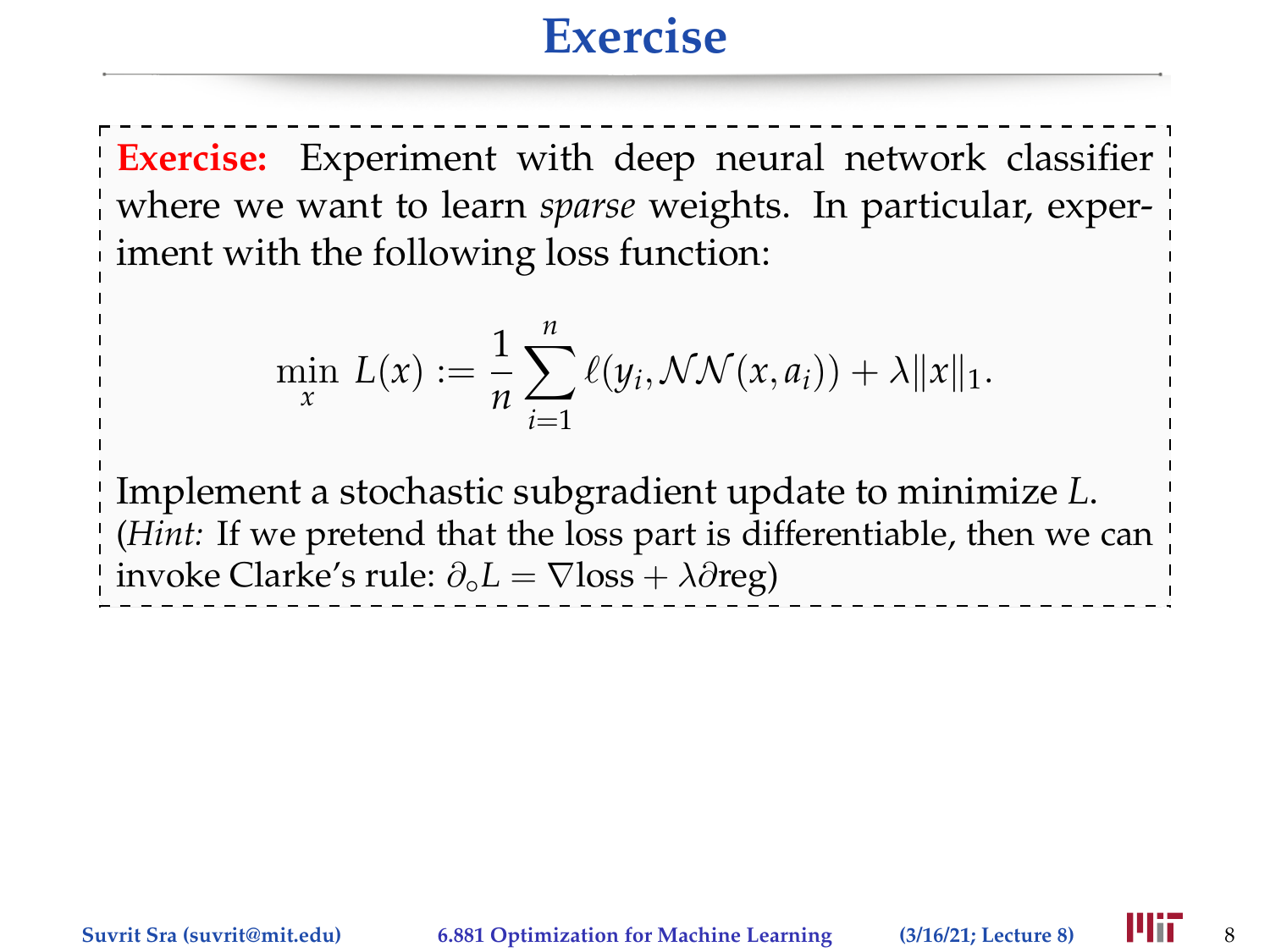### **Subgradient method – stepsizes**

- **If** Constant Set  $\eta_k = \eta > 0$ , for  $k > 0$
- ► **Normalized**  $\eta_k = \eta / ||g^k||_2$  ( $||x^{k+1} x^k||_2 = \eta$ )
- **In Square summable**

$$
\sum\nolimits_k^{} {{\eta _k^2} < \infty, \qquad \sum\nolimits_k^{} {{\eta _k} = \infty} }
$$

 $\blacktriangleright$  Diminishing

$$
\lim_k \eta_k = 0, \qquad \sum_k \eta_k = \infty
$$

**Adaptive stepsizes** (not covered)

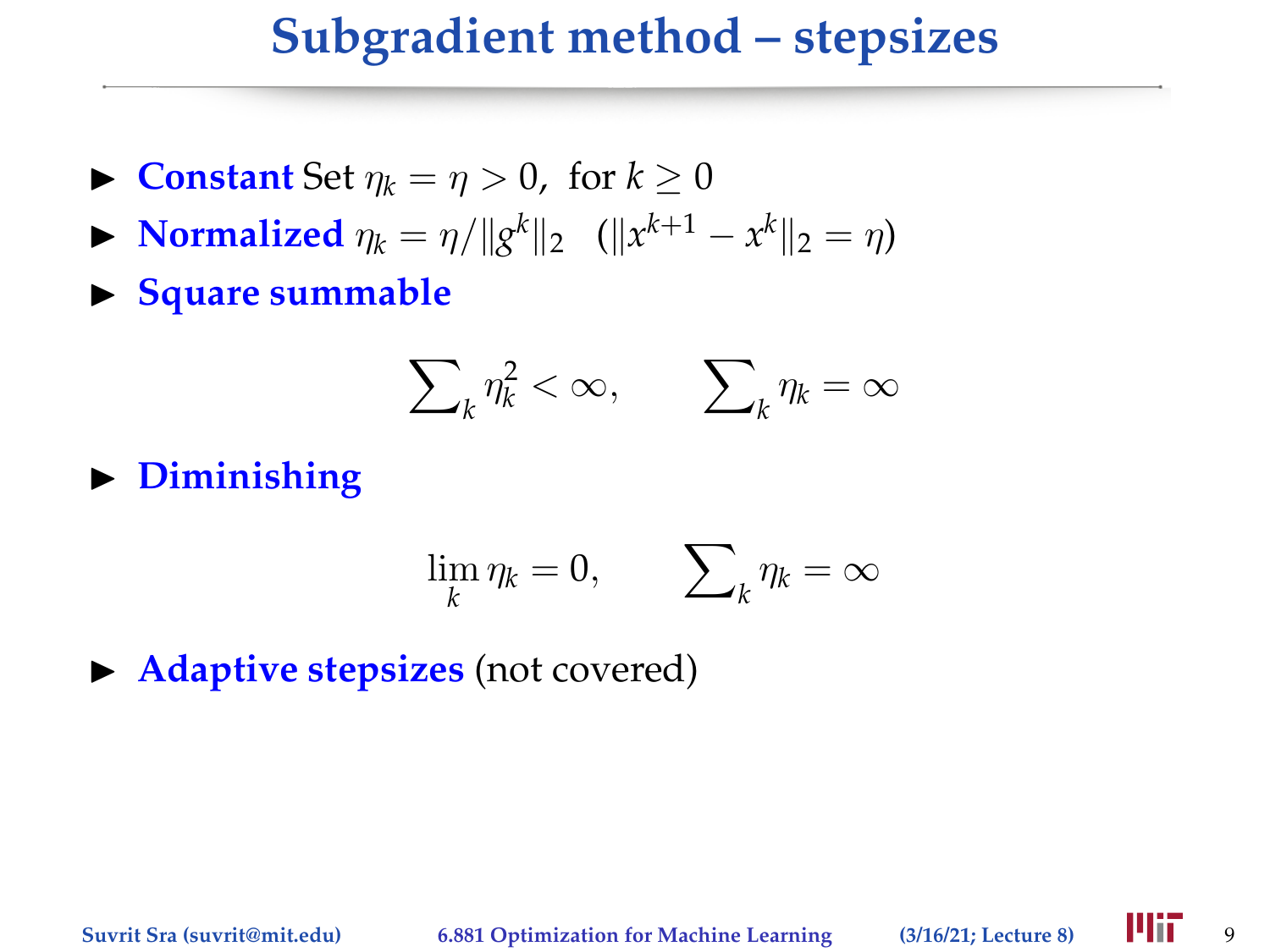### **Subgradient method – stepsizes**

- **If** Constant Set  $\eta_k = \eta > 0$ , for  $k > 0$
- ► **Normalized**  $\eta_k = \eta / ||g^k||_2$  ( $||x^{k+1} x^k||_2 = \eta$ )
- **In Square summable**

$$
\sum\nolimits_k^{} {{\eta _k^2} < \infty, \qquad \sum\nolimits_k^{} {{\eta _k} = \infty} }
$$

**P** Diminishing

$$
\lim_k \eta_k = 0, \qquad \sum_k \eta_k = \infty
$$

**Adaptive stepsizes** (not covered)

Not a descent method! Could use best  $f^k$  so far:  $f_{\min}^k := \min_{0 \leq i \leq k} f^i$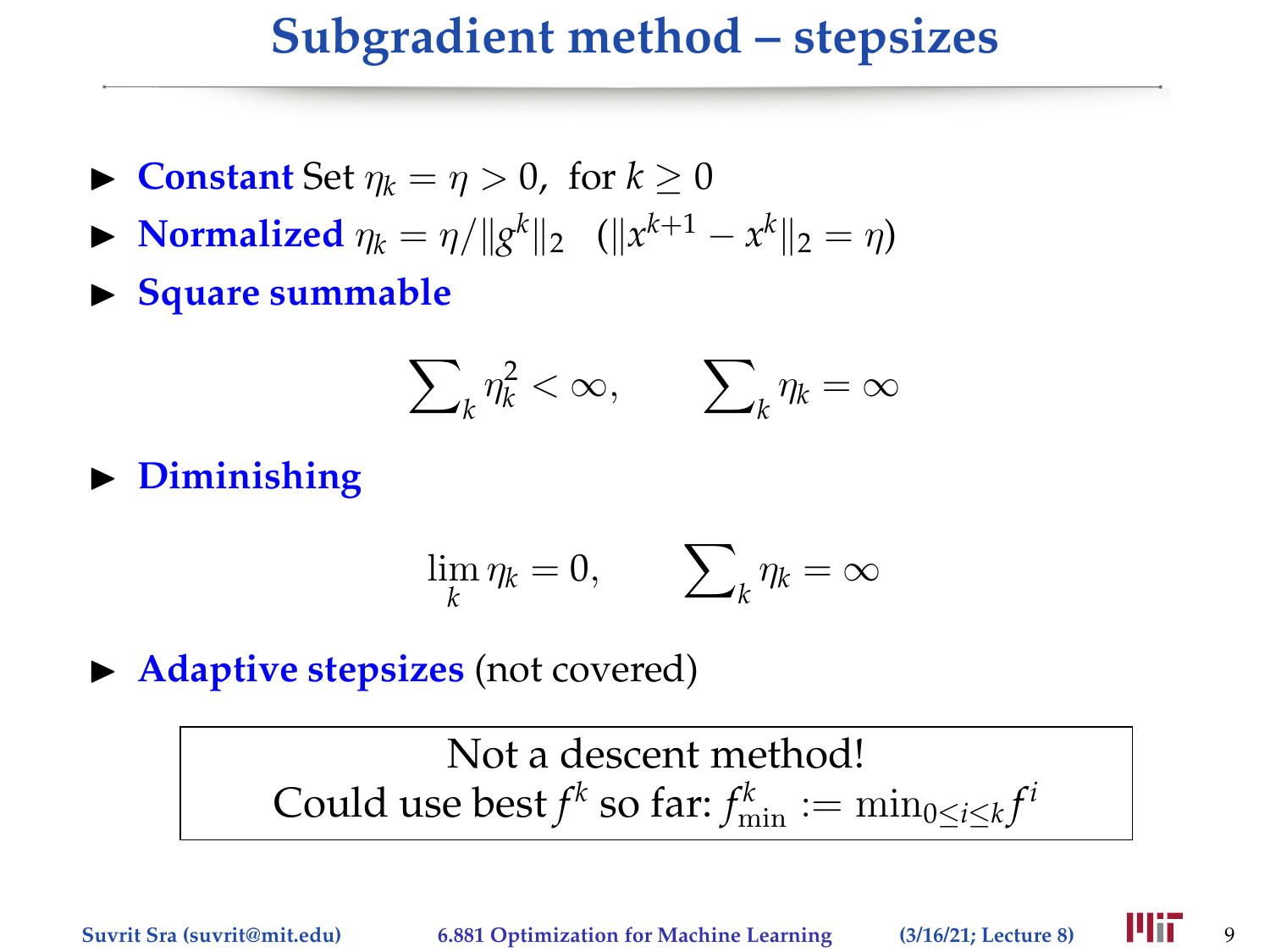# **Convergence (sketch)**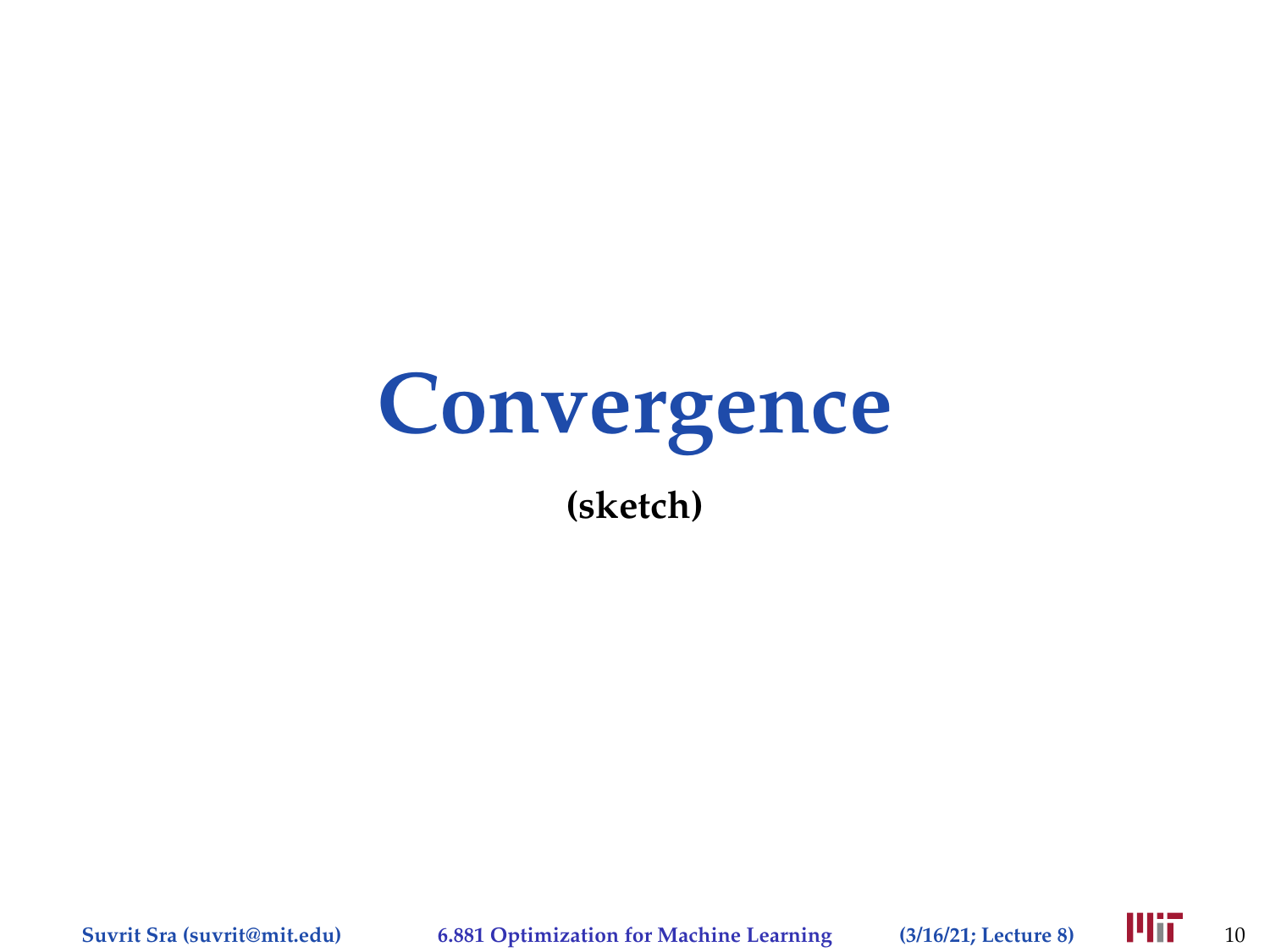#### **Assumptions**

► Min is attained:  $f^* := \inf_x f(x) > -\infty$ , with  $f(x^*) = f^*$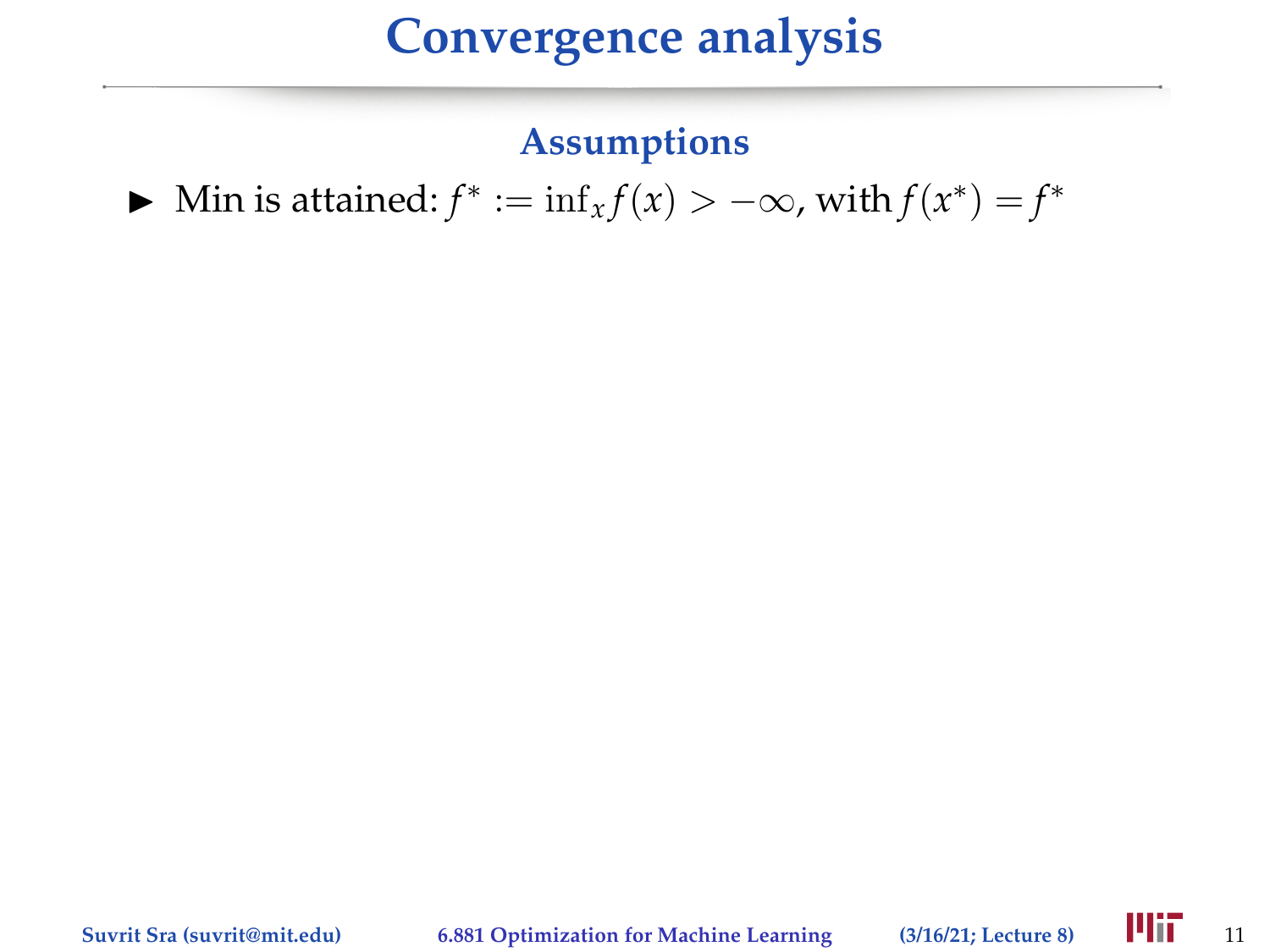#### **Assumptions**

- ► Min is attained:  $f^* := \inf_x f(x) > -\infty$ , with  $f(x^*) = f^*$
- **►** Bounded subgradients:  $||g||_2 \le G$  for all  $g \in \partial f$

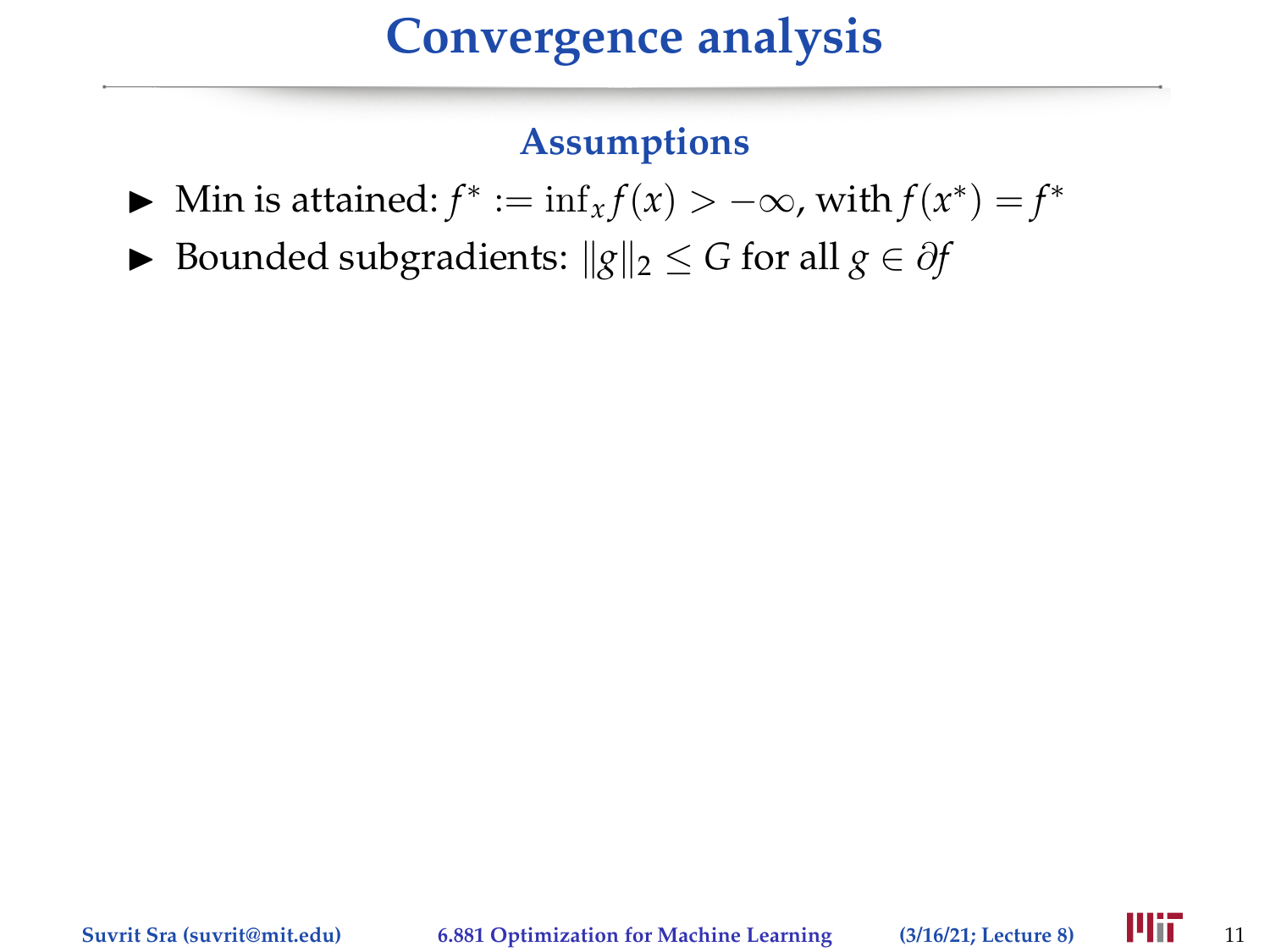#### **Assumptions**

- ► Min is attained:  $f^* := \inf_x f(x) > -\infty$ , with  $f(x^*) = f^*$
- **►** Bounded subgradients:  $||g||_2 \le G$  for all  $g \in \partial f$
- ► Bounded domain:  $||x^0 x^*||_2 \leq R$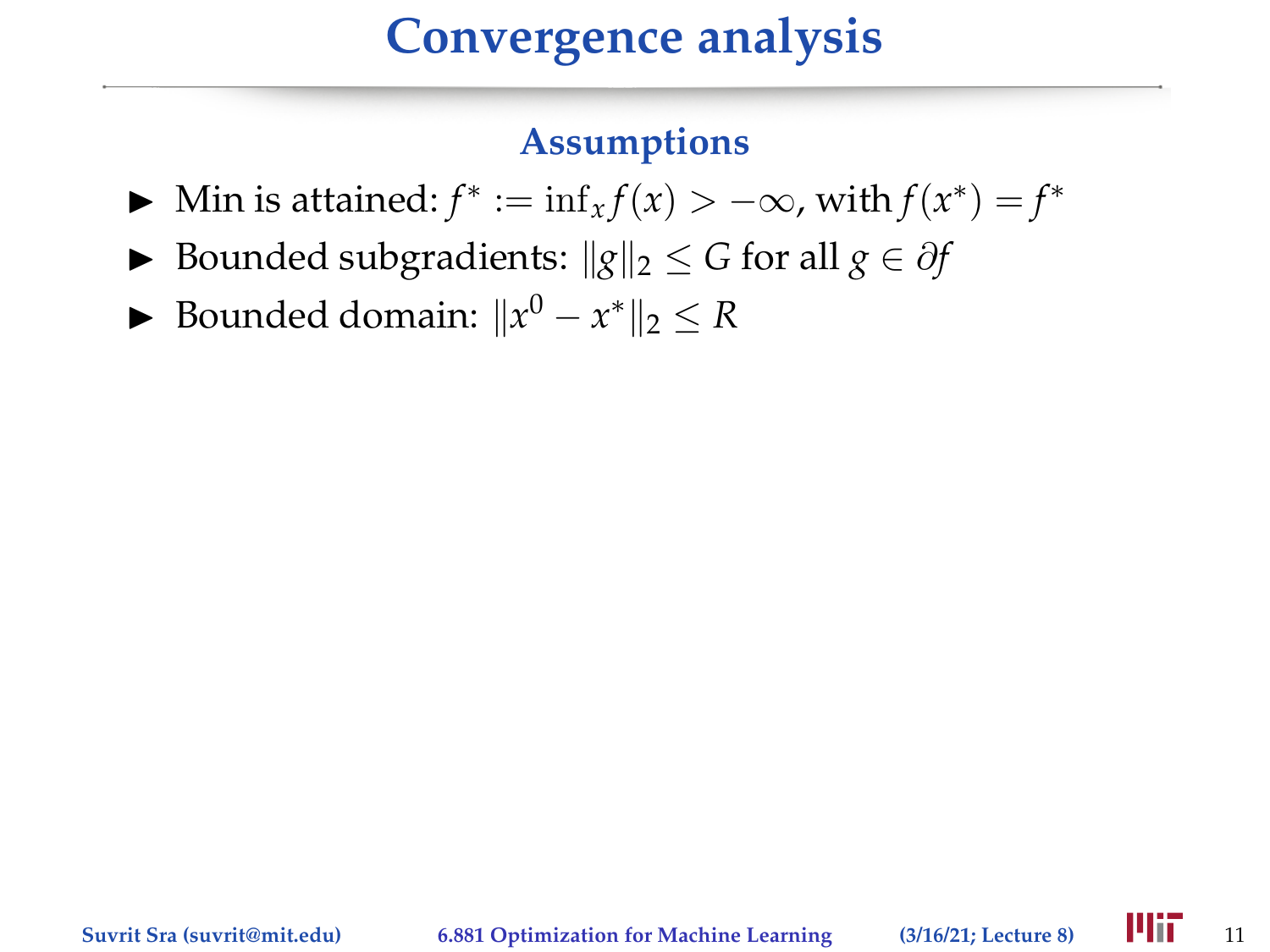#### **Assumptions**

- ► Min is attained:  $f^* := \inf_x f(x) > -\infty$ , with  $f(x^*) = f^*$
- **►** Bounded subgradients:  $||g||_2 \le G$  for all  $g \in \partial f$
- ► Bounded domain:  $||x^0 x^*||_2 \leq R$

Convergence results for:  $f_{\min}^k := \min_{0 \le i \le k} f^i$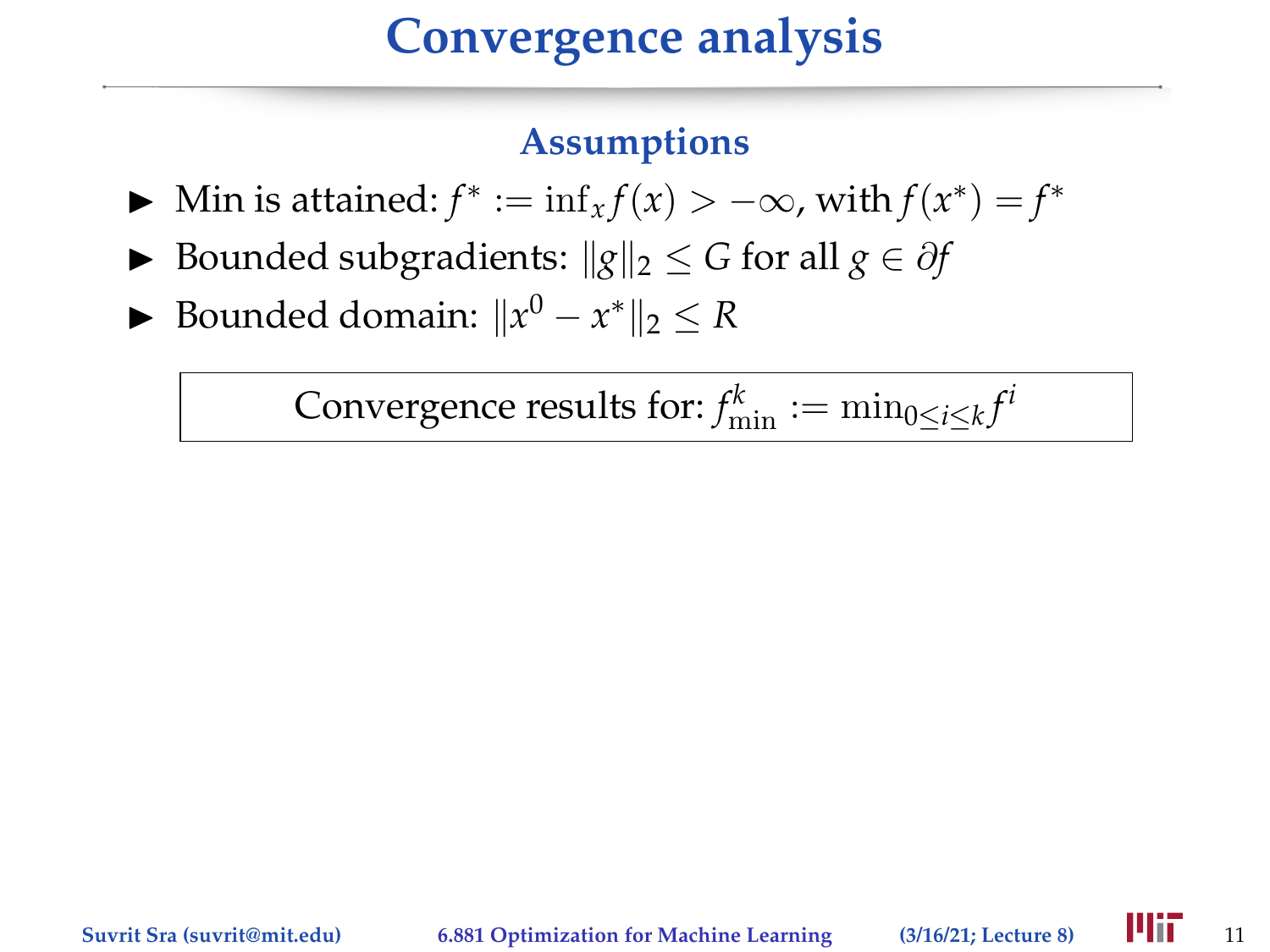**Lyapunov function: Distance to**  $x^*$  (instead of  $f - f^*$ )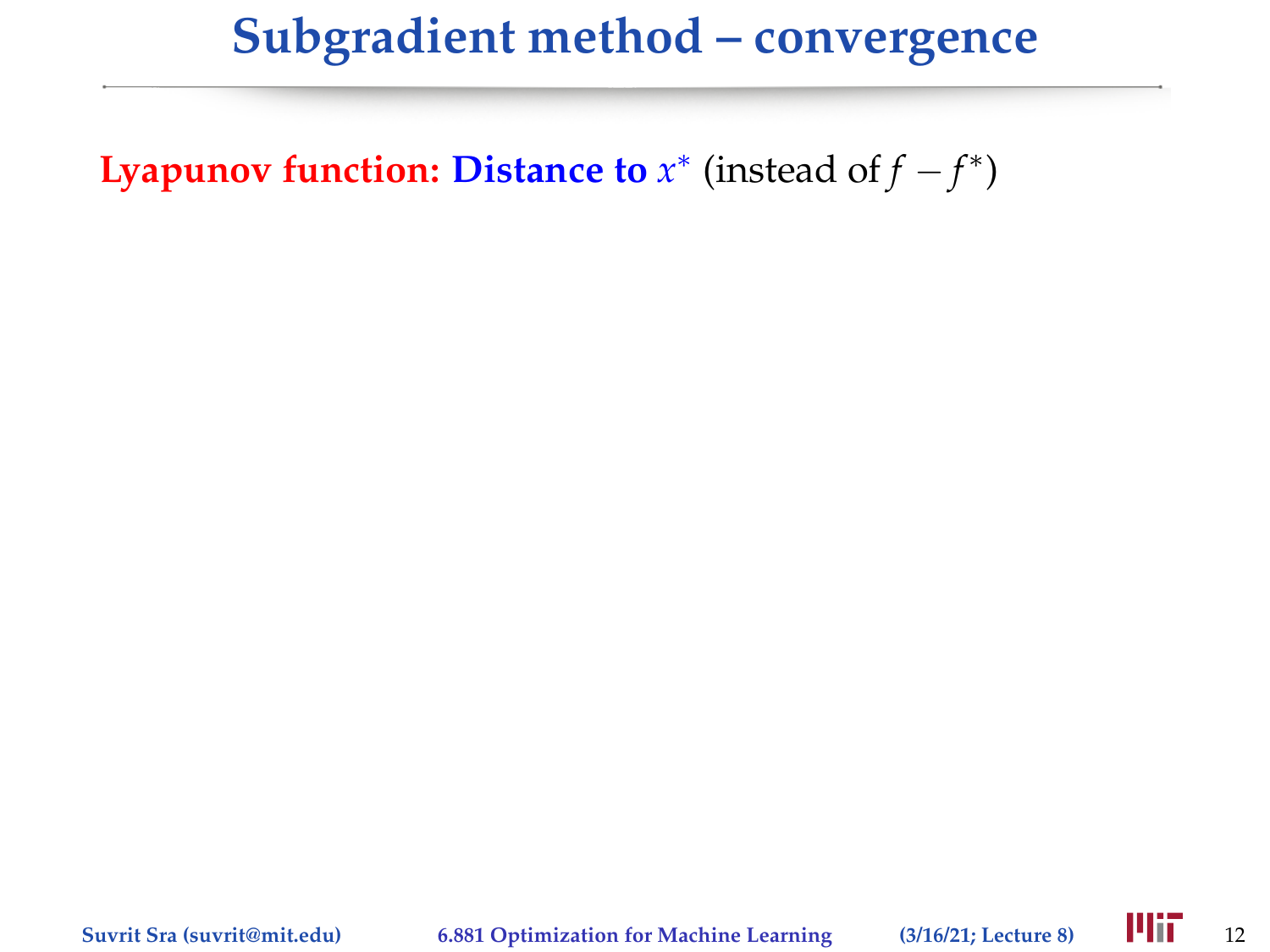**Lyapunov function: Distance to**  $x^*$  (instead of  $f - f^*$ )

$$
||x^{k+1} - x^*||_2^2 = ||x^k - \eta_k g^k - x^*||_2^2
$$

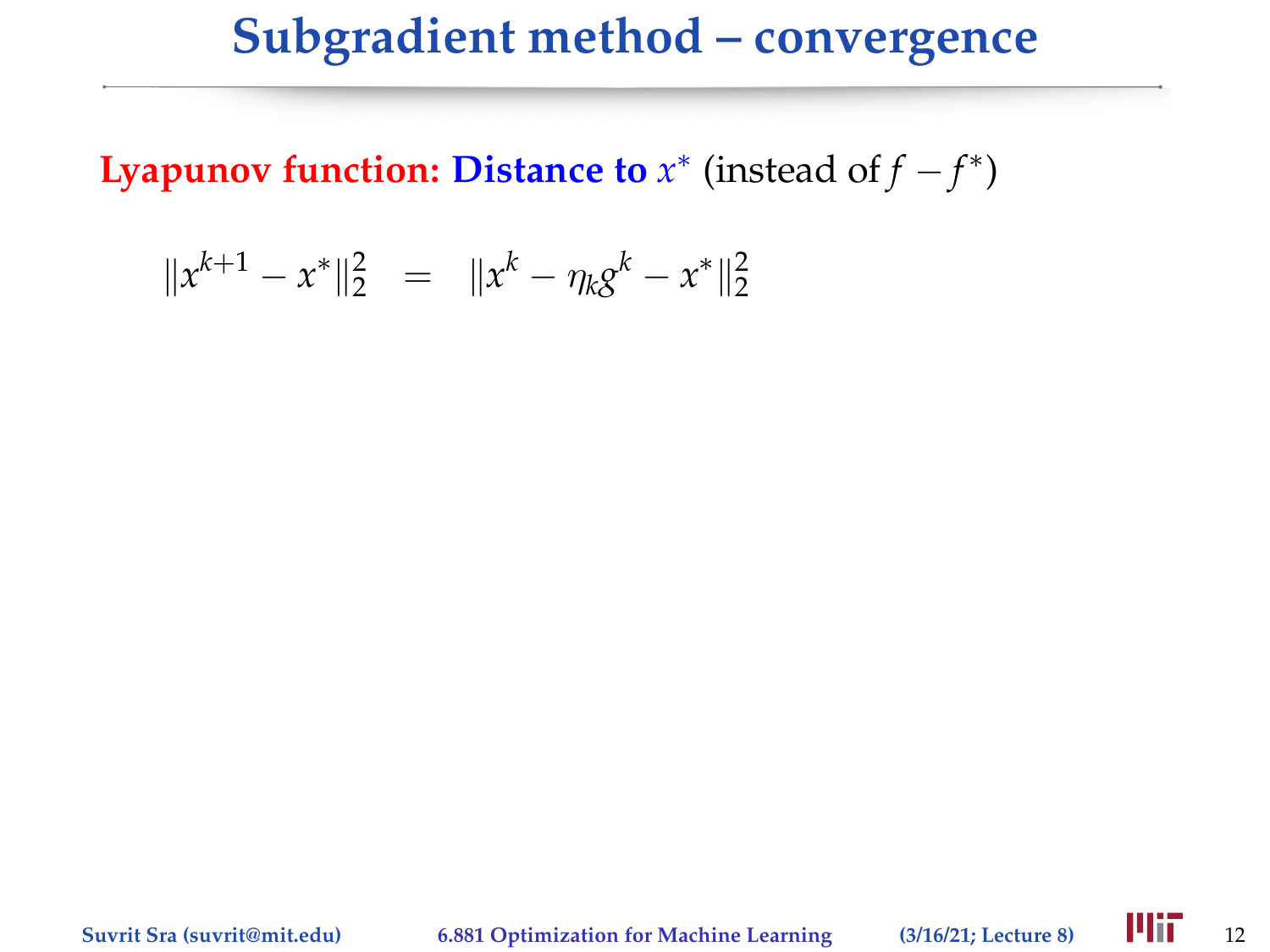**Lyapunov function: Distance to**  $x^*$  (instead of  $f - f^*$ )

$$
||x^{k+1} - x^*||_2^2 = ||x^k - \eta_k g^k - x^*||_2^2
$$
  
=  $||x^k - x^*||_2^2 + \eta_k^2 ||g^k||_2^2 - 2\langle \eta_k g^k, x^k - x^* \rangle$ 

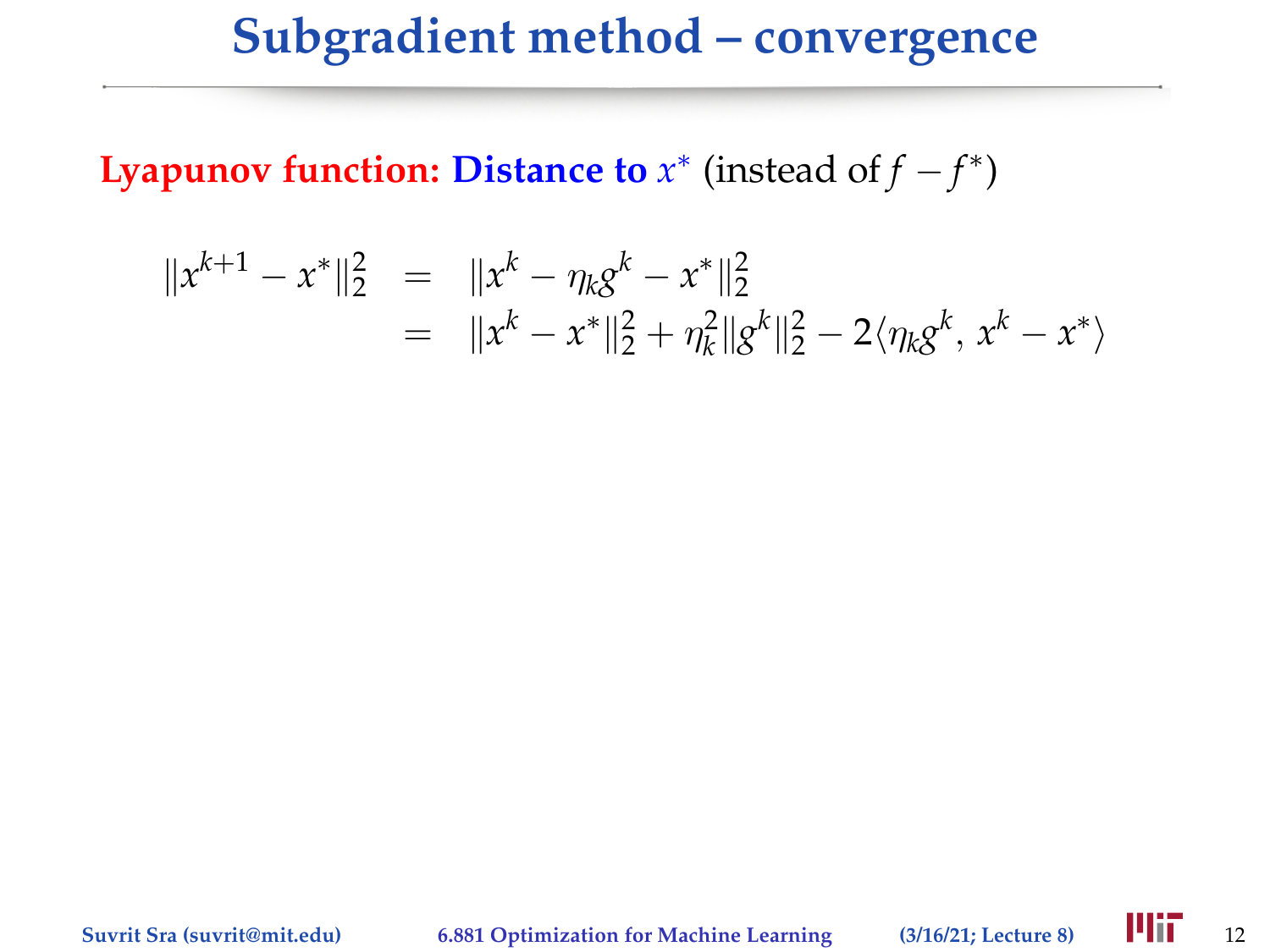**Lyapunov function: Distance to**  $x^*$  (instead of  $f - f^*$ )

$$
||x^{k+1} - x^*||_2^2 = ||x^k - \eta_k g^k - x^*||_2^2
$$
  
=  $||x^k - x^*||_2^2 + \eta_k^2||g^k||_2^2 - 2\langle \eta_k g^k, x^k - x^* \rangle$   
 $\leq ||x^k - x^*||_2^2 + \eta_k^2||g^k||_2^2 - 2\eta_k(f(x^k) - f^*),$ 

 $\text{since } f^* = f(x^*) \geq f(x^k) + \langle g^k, x^* - x^k \rangle$ 

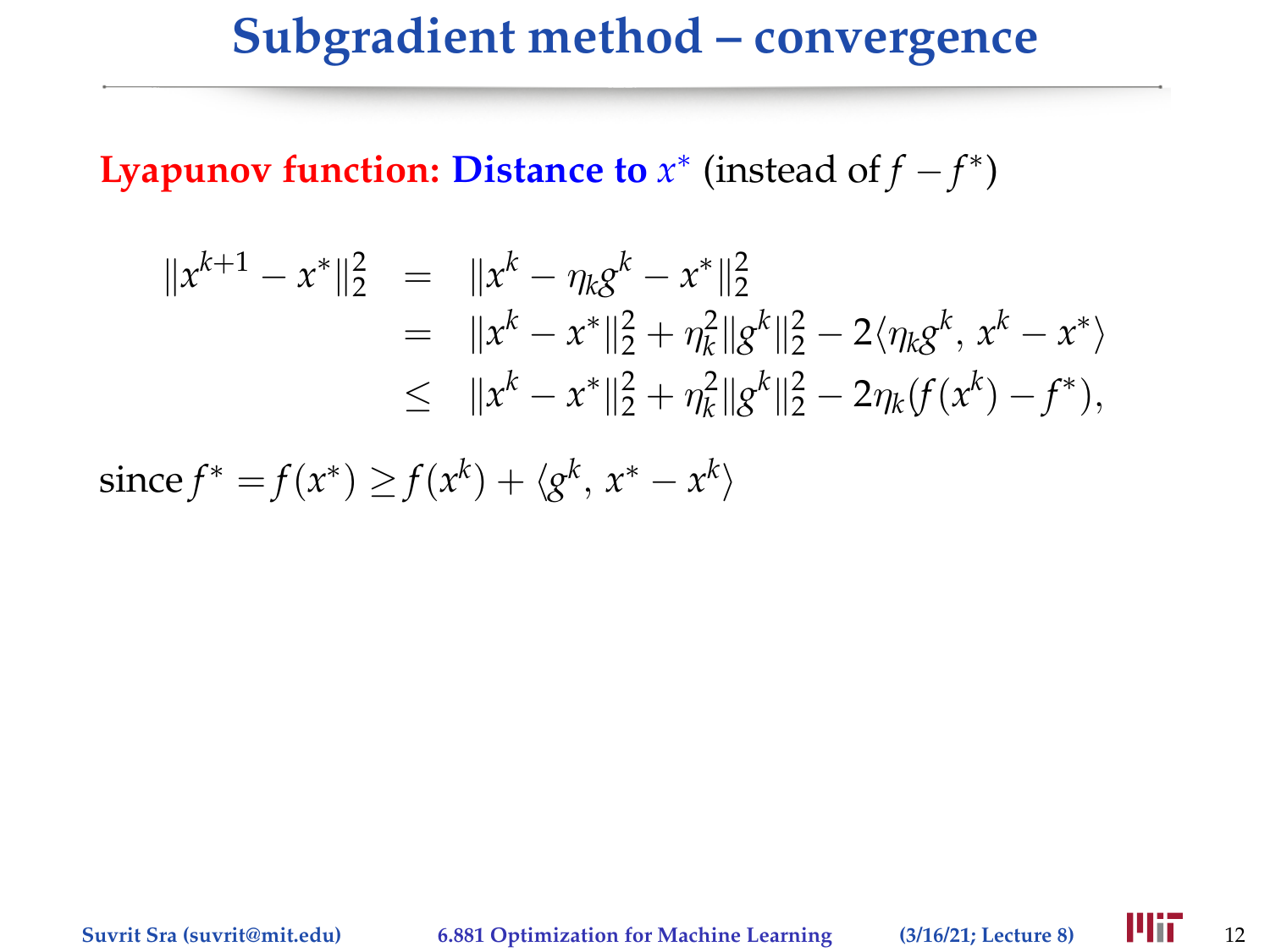**Lyapunov function: Distance to**  $x^*$  (instead of  $f - f^*$ )

$$
||x^{k+1} - x^*||_2^2 = ||x^k - \eta_k g^k - x^*||_2^2
$$
  
=  $||x^k - x^*||_2^2 + \eta_k^2 ||g^k||_2^2 - 2\langle \eta_k g^k, x^k - x^* \rangle$   
 $\leq ||x^k - x^*||_2^2 + \eta_k^2 ||g^k||_2^2 - 2\eta_k(f(x^k) - f^*),$ 

 $\text{since } f^* = f(x^*) \geq f(x^k) + \langle g^k, x^* - x^k \rangle$ 

Apply same argument to  $||x^k - x^*||_2^2$  recursively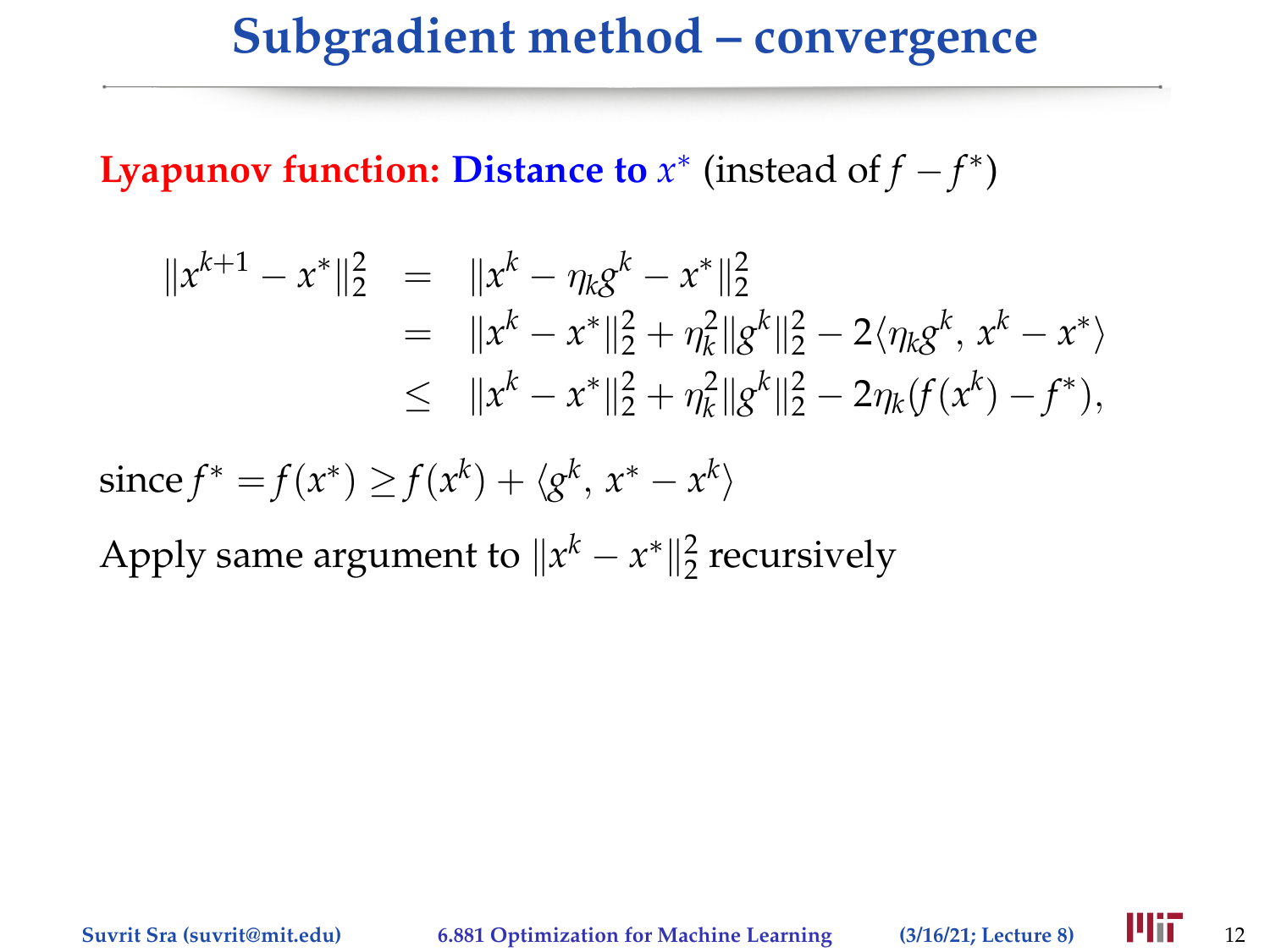**Lyapunov function: Distance to**  $x^*$  (instead of  $f - f^*$ )

$$
||x^{k+1} - x^*||_2^2 = ||x^k - \eta_k g^k - x^*||_2^2
$$
  
=  $||x^k - x^*||_2^2 + \eta_k^2 ||g^k||_2^2 - 2\langle \eta_k g^k, x^k - x^* \rangle$   
 $\leq ||x^k - x^*||_2^2 + \eta_k^2 ||g^k||_2^2 - 2\eta_k(f(x^k) - f^*),$ 

 $\text{since } f^* = f(x^*) \geq f(x^k) + \langle g^k, x^* - x^k \rangle$ 

Apply same argument to  $||x^k - x^*||_2^2$  recursively

$$
||x^{k+1} - x^*||_2^2 \le ||x^0 - x^*||_2^2 + \sum_{t=1}^k \eta_t^2 ||g^t||_2^2 - 2 \sum_{t=1}^k \eta_t (f^t - f^*).
$$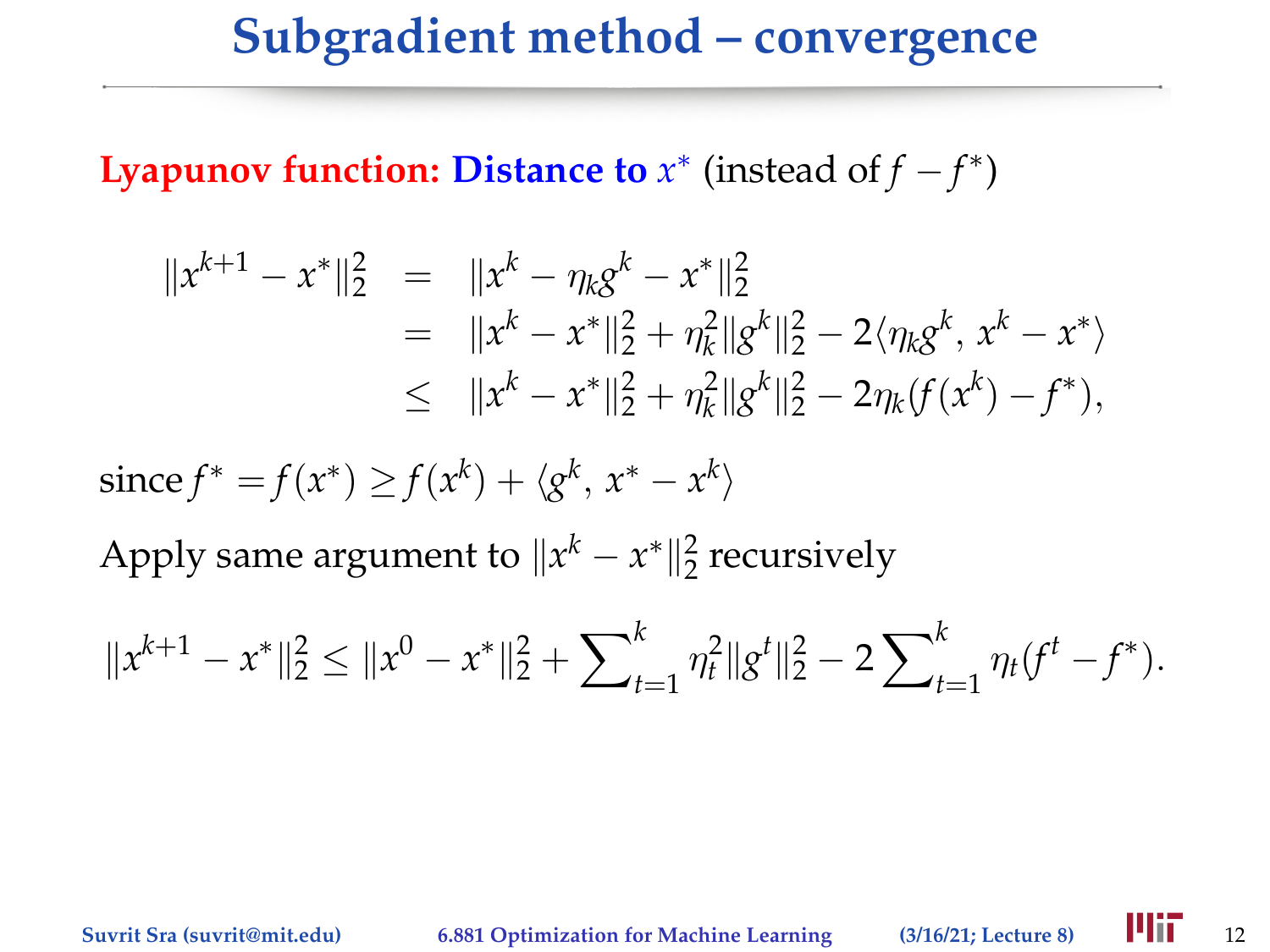**Lyapunov function: Distance to**  $x^*$  (instead of  $f - f^*$ )

$$
||x^{k+1} - x^*||_2^2 = ||x^k - \eta_k g^k - x^*||_2^2
$$
  
=  $||x^k - x^*||_2^2 + \eta_k^2 ||g^k||_2^2 - 2\langle \eta_k g^k, x^k - x^* \rangle$   
 $\leq ||x^k - x^*||_2^2 + \eta_k^2 ||g^k||_2^2 - 2\eta_k(f(x^k) - f^*),$ 

 $\text{since } f^* = f(x^*) \geq f(x^k) + \langle g^k, x^* - x^k \rangle$ 

Apply same argument to  $||x^k - x^*||_2^2$  recursively

$$
||x^{k+1} - x^*||_2^2 \le ||x^0 - x^*||_2^2 + \sum_{t=1}^k \eta_t^2 ||g^t||_2^2 - 2 \sum_{t=1}^k \eta_t (f^t - f^*).
$$

Now use our convenient assumptions!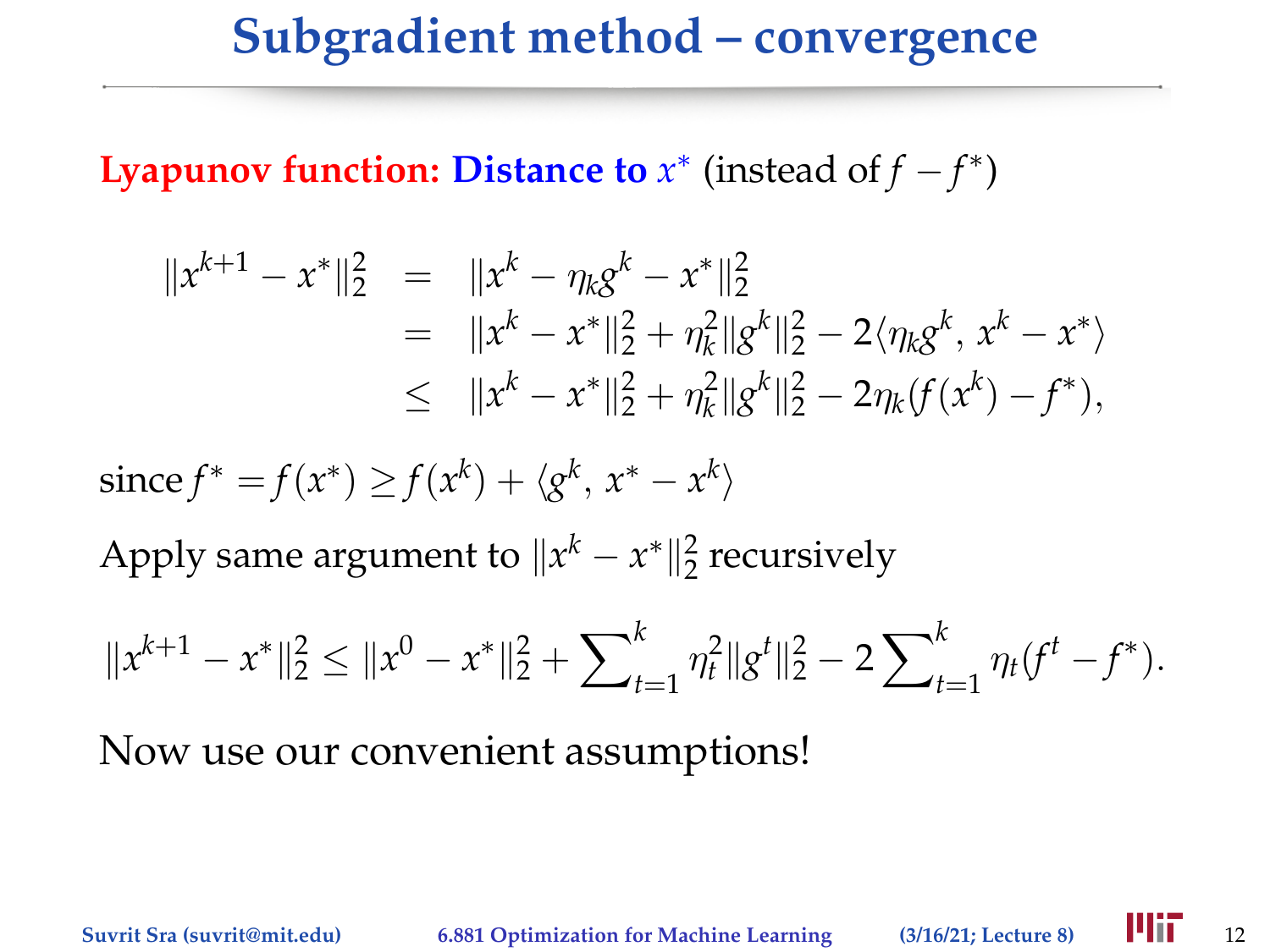$||x^{k+1} - x^*||_2^2 \leq R^2 + G^2 \sum_{t=1}^k$  $\sum_{t=1}^{k} \eta_t^2 - 2 \sum_{t}^{k}$  $\eta_t(f^t - f^*)$ .<br>  $t = 1$  (*f*  $\eta_t(f^t - f^*)$ ). ► To get a bound on the last term, simply notice (for  $t \leq k$ )

$$
f^t \ge f_{\min}^t \ge f_{\min}^k \qquad \text{since} \quad f_{\min}^t := \min_{0 \le i \le t} f(x^i)
$$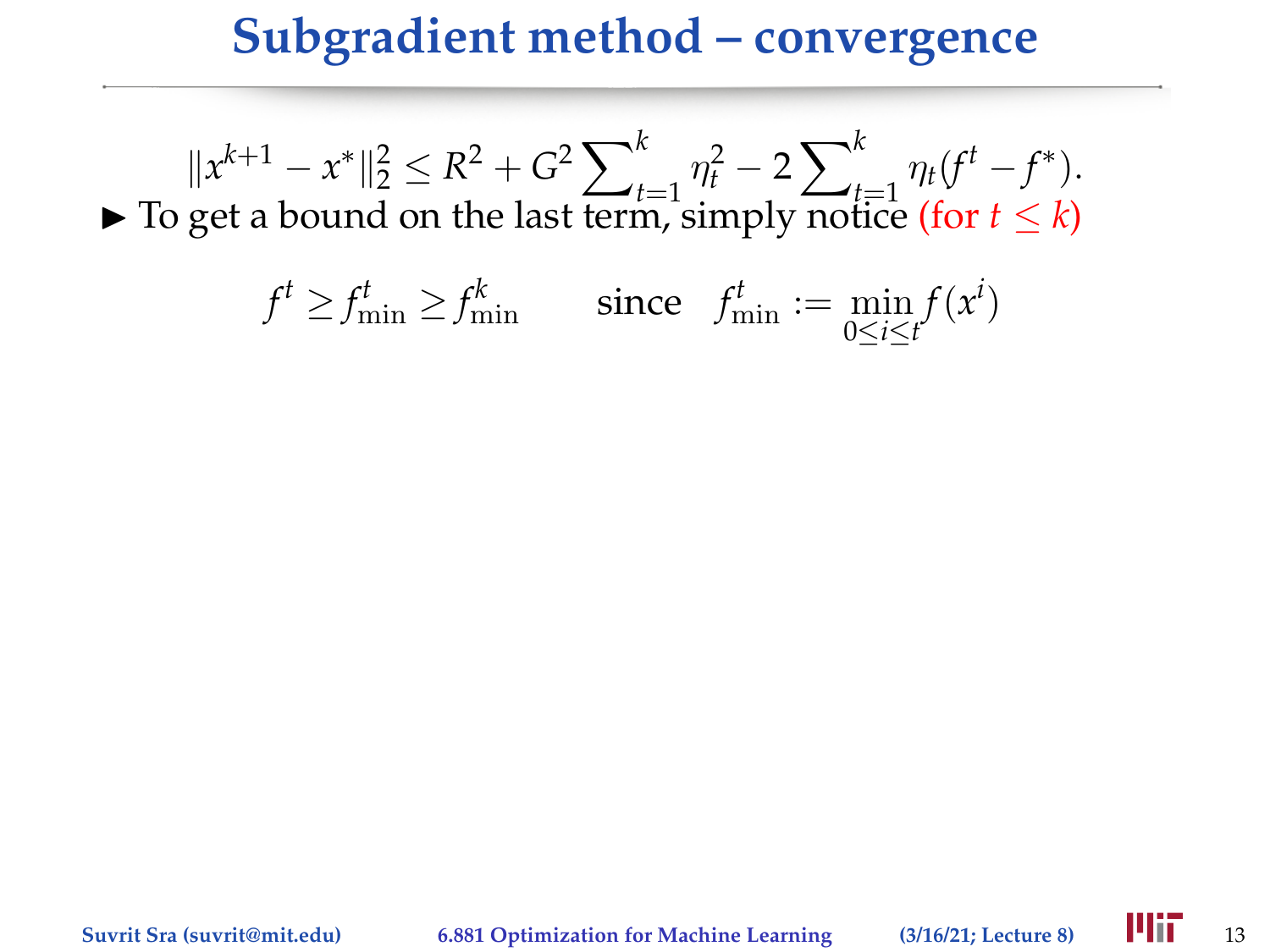$||x^{k+1} - x^*||_2^2 \leq R^2 + G^2 \sum_{t=1}^k$  $\sum_{t=1}^{k} \eta_t^2 - 2 \sum_{t}^{k}$  $\eta_t(f^t - f^*)$ .<br>  $t = 1$  (*f*  $\eta_t(f^t - f^*)$ ). ► To get a bound on the last term, simply notice (for  $t \leq k$ )

$$
f^t \ge f_{\min}^t \ge f_{\min}^k \qquad \text{since} \quad f_{\min}^t := \min_{0 \le i \le t} f(x^i)
$$

 $\triangleright$  Plugging this in yields the bound

$$
2\sum_{t=1}^{k} \eta_t(f^t - f^*) \ge 2(f_{\min}^k - f^*) \sum_{t=1}^{k} \eta_t.
$$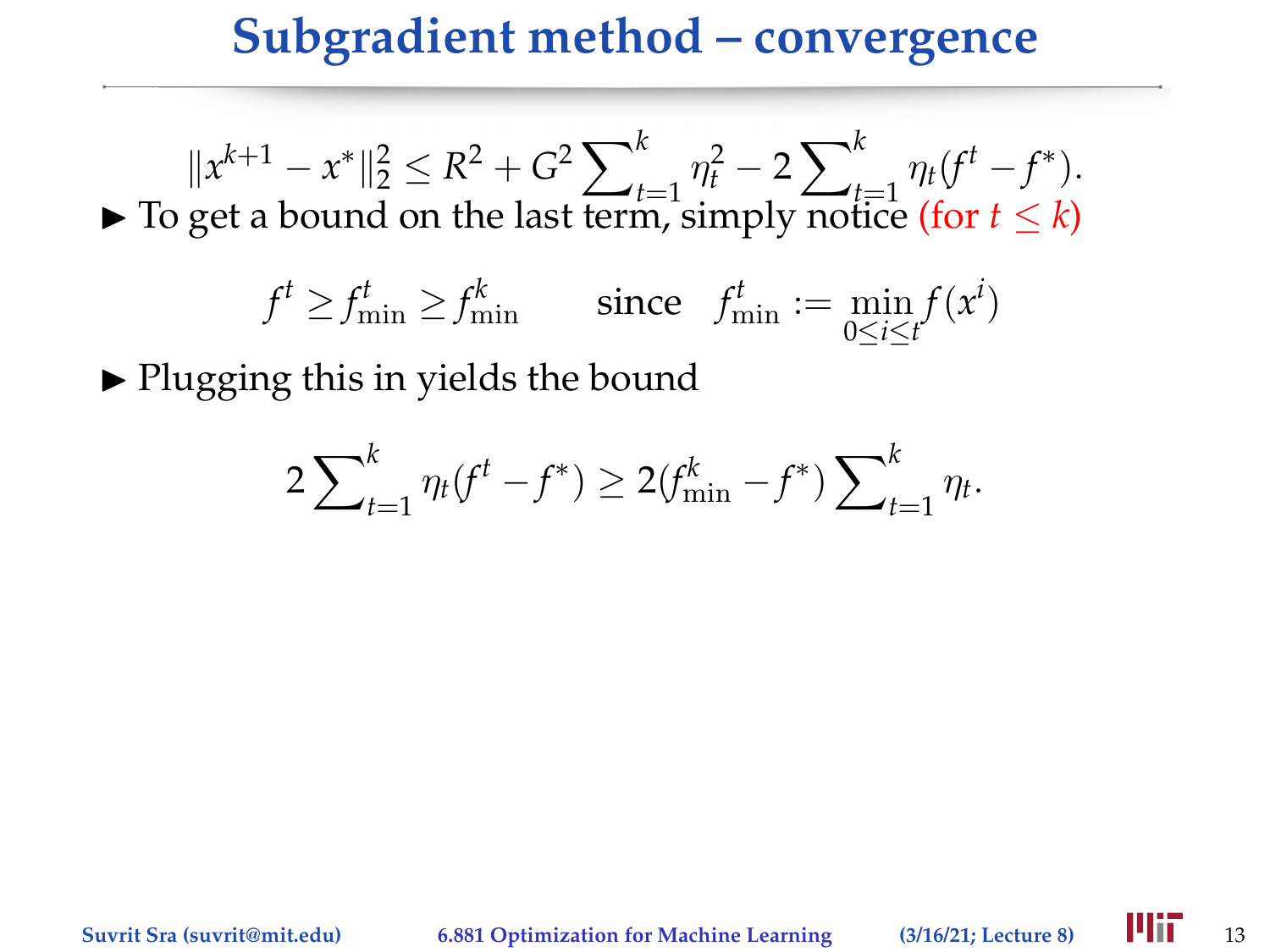$||x^{k+1} - x^*||_2^2 \leq R^2 + G^2 \sum_{t=1}^k$  $\sum_{t=1}^{k} \eta_t^2 - 2 \sum_{t}^{k}$  $\int_{t=1}^{k} \eta_t (f^t - f^*)$ . ► To get a bound on the last term, simply notice (for  $t \leq k$ )

$$
f^t \ge f_{\min}^t \ge f_{\min}^k \qquad \text{since} \quad f_{\min}^t := \min_{0 \le i \le t} f(x^i)
$$

 $\triangleright$  Plugging this in yields the bound

$$
2\sum_{t=1}^{k} \eta_t(f^t - f^*) \ge 2(f_{\min}^k - f^*) \sum_{t=1}^{k} \eta_t.
$$

 $\triangleright$  So that we finally have

$$
0 \le ||x^{k+1} - x^*||_2 \le R^2 + G^2 \sum_{t=1}^k \eta_t^2 - 2(f_{\min}^k - f^*) \sum_{t=1}^k \eta_t
$$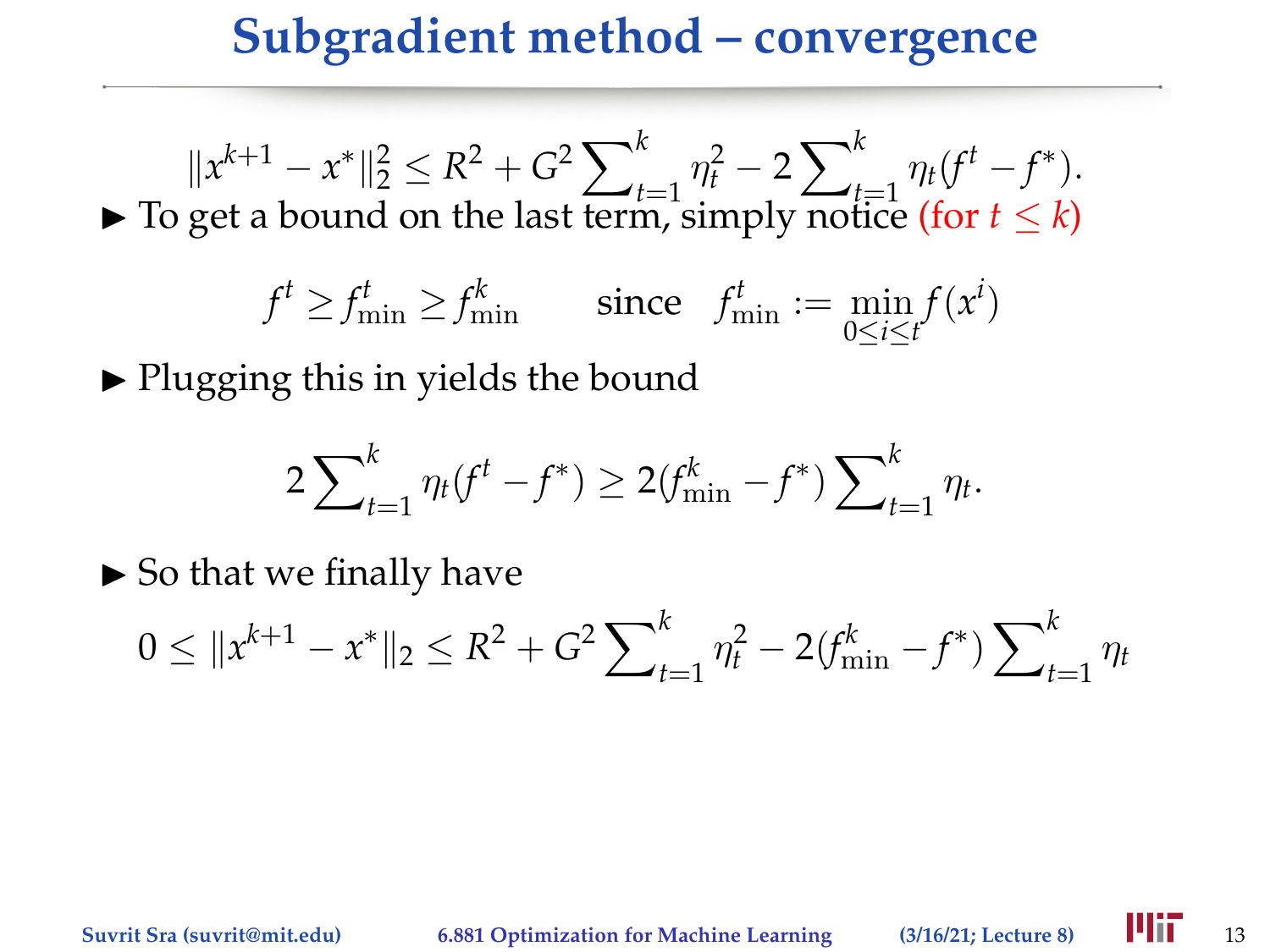$||x^{k+1} - x^*||_2^2 \leq R^2 + G^2 \sum_{t=1}^k$  $\sum_{t=1}^{k} \eta_t^2 - 2 \sum_{t}^{k}$  $\int_{t=1}^{k} \eta_t (f^t - f^*)$ . ► To get a bound on the last term, simply notice (for  $t \leq k$ )

$$
f^t \ge f_{\min}^t \ge f_{\min}^k \qquad \text{since} \quad f_{\min}^t := \min_{0 \le i \le t} f(x^i)
$$

 $\triangleright$  Plugging this in yields the bound

$$
2\sum_{t=1}^{k} \eta_t(f^t - f^*) \ge 2(f_{\min}^k - f^*) \sum_{t=1}^{k} \eta_t.
$$

 $\triangleright$  So that we finally have

$$
0 \le ||x^{k+1} - x^*||_2 \le R^2 + G^2 \sum_{t=1}^k \eta_t^2 - 2(f_{\min}^k - f^*) \sum_{t=1}^k \eta_t
$$

$$
f_{\min}^k - f^* \le \frac{R^2 + G^2 \sum_{t=1}^k \eta_t^2}{2 \sum_{t=1}^k \eta_t}
$$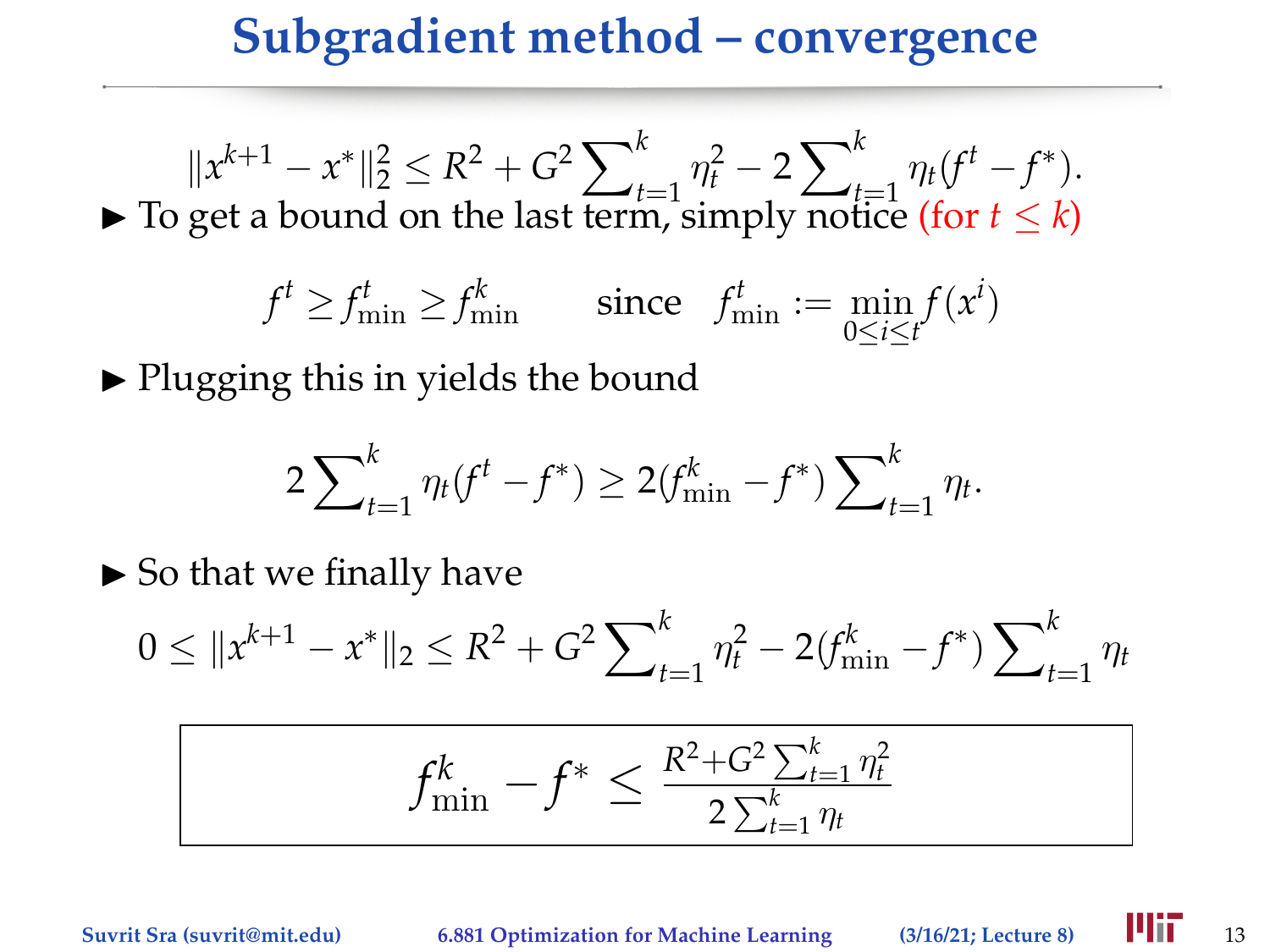$$
f_{\min}^k - f^* \leq \frac{R^2 + G^2 \sum_{t=1}^k \eta_t^2}{2 \sum_{t=1}^k \eta_t}
$$

**Exercise:** Analyze  $\lim_{k\to\infty} f_{\min}^k - f^*$  for the different choices of stepsize that we mentioned.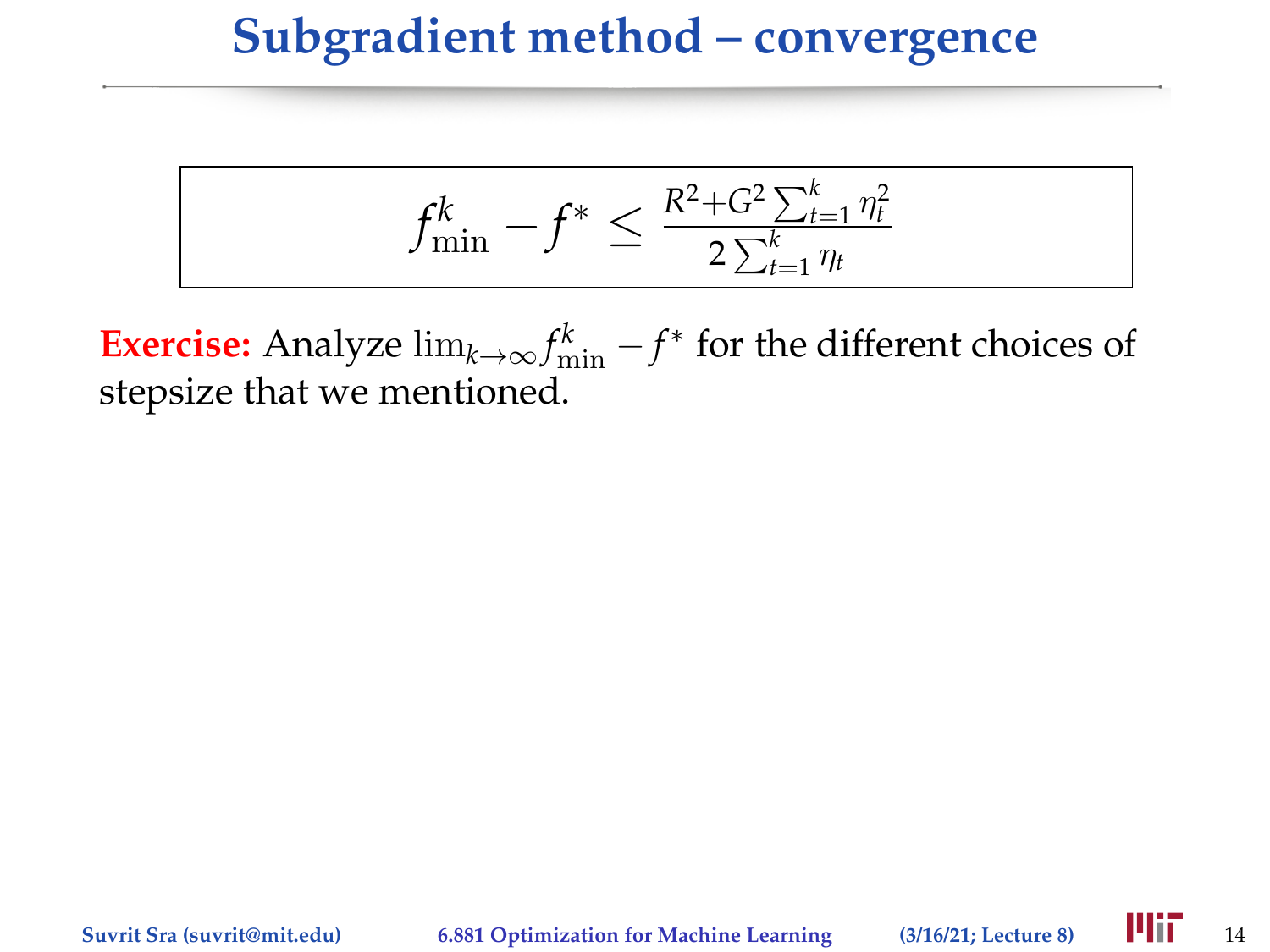$$
f_{\min}^k - f^* \leq \tfrac{R^2 + G^2 \sum_{t=1}^k \eta_t^2}{2 \sum_{t=1}^k \eta_t}
$$

**Exercise:** Analyze  $\lim_{k\to\infty} f_{\min}^k - f^*$  for the different choices of stepsize that we mentioned. **Constant step:**  $\eta_k = \eta$ ; We obtain

$$
f_{\min}^k - f^* \le \frac{R^2 + G^2 k \eta^2}{2k\eta}
$$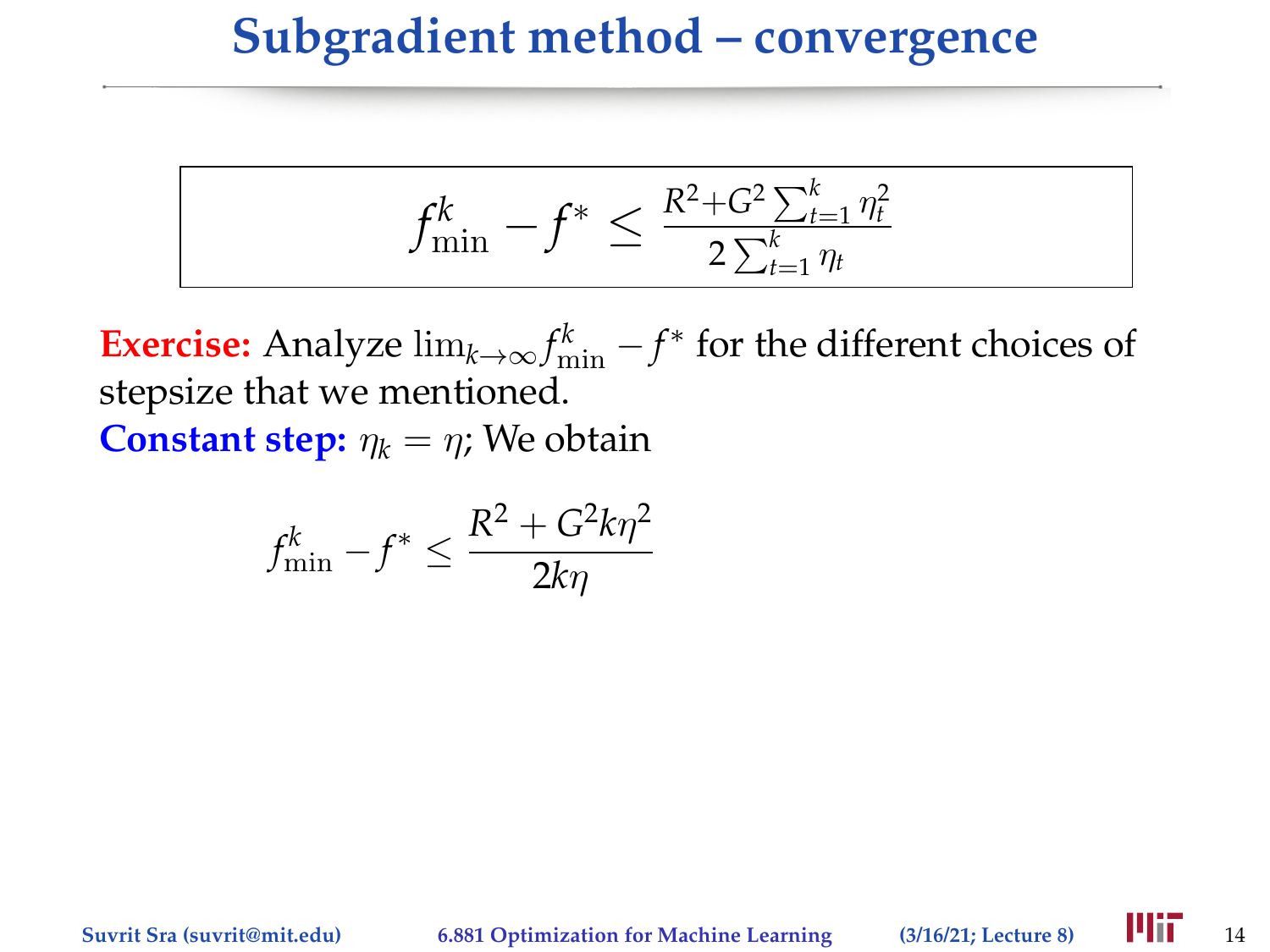$$
f_{\min}^k - f^* \leq \frac{R^2 + G^2 \sum_{t=1}^k \eta_t^2}{2 \sum_{t=1}^k \eta_t}
$$

**Exercise:** Analyze  $\lim_{k\to\infty} f_{\min}^k - f^*$  for the different choices of stepsize that we mentioned. **Constant step:**  $\eta_k = \eta$ ; We obtain

$$
f_{\min}^k - f^* \le \frac{R^2 + G^2 k \eta^2}{2k\eta} \to \frac{G^2 \eta}{2}
$$
 as  $k \to \infty$ .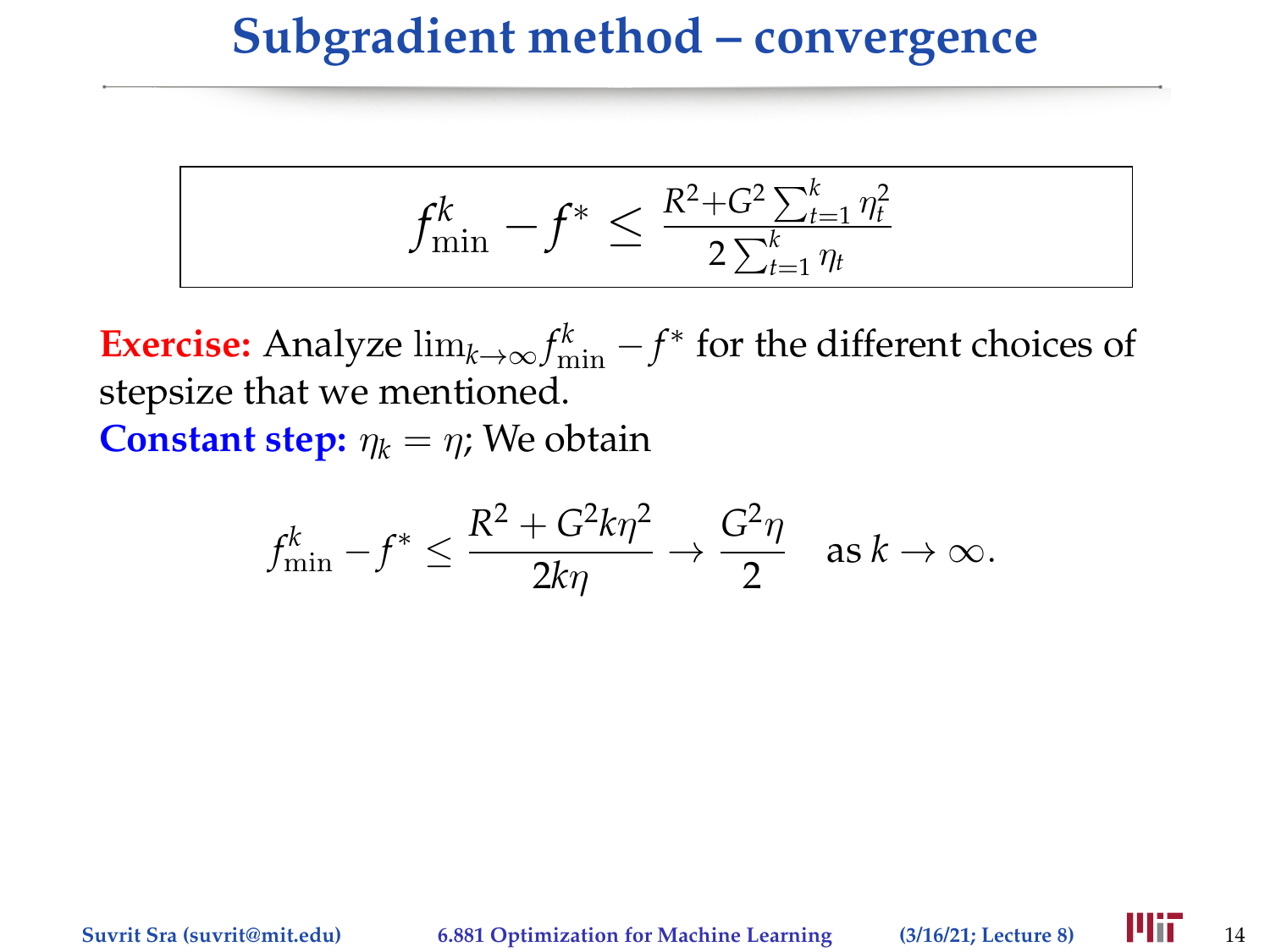$$
f_{\min}^k - f^* \leq \tfrac{R^2 + G^2 \sum_{t=1}^k \eta_t^2}{2 \sum_{t=1}^k \eta_t}
$$

**Exercise:** Analyze  $\lim_{k\to\infty} f_{\min}^k - f^*$  for the different choices of stepsize that we mentioned. **Constant step:**  $\eta_k = \eta$ ; We obtain

$$
f_{\min}^k - f^* \le \frac{R^2 + G^2 k \eta^2}{2k\eta} \to \frac{G^2 \eta}{2}
$$
 as  $k \to \infty$ .

**Square summable, not summable:**  $\sum_{k} \eta_k^2 < \infty$ ,  $\sum_{k} \eta_k = \infty$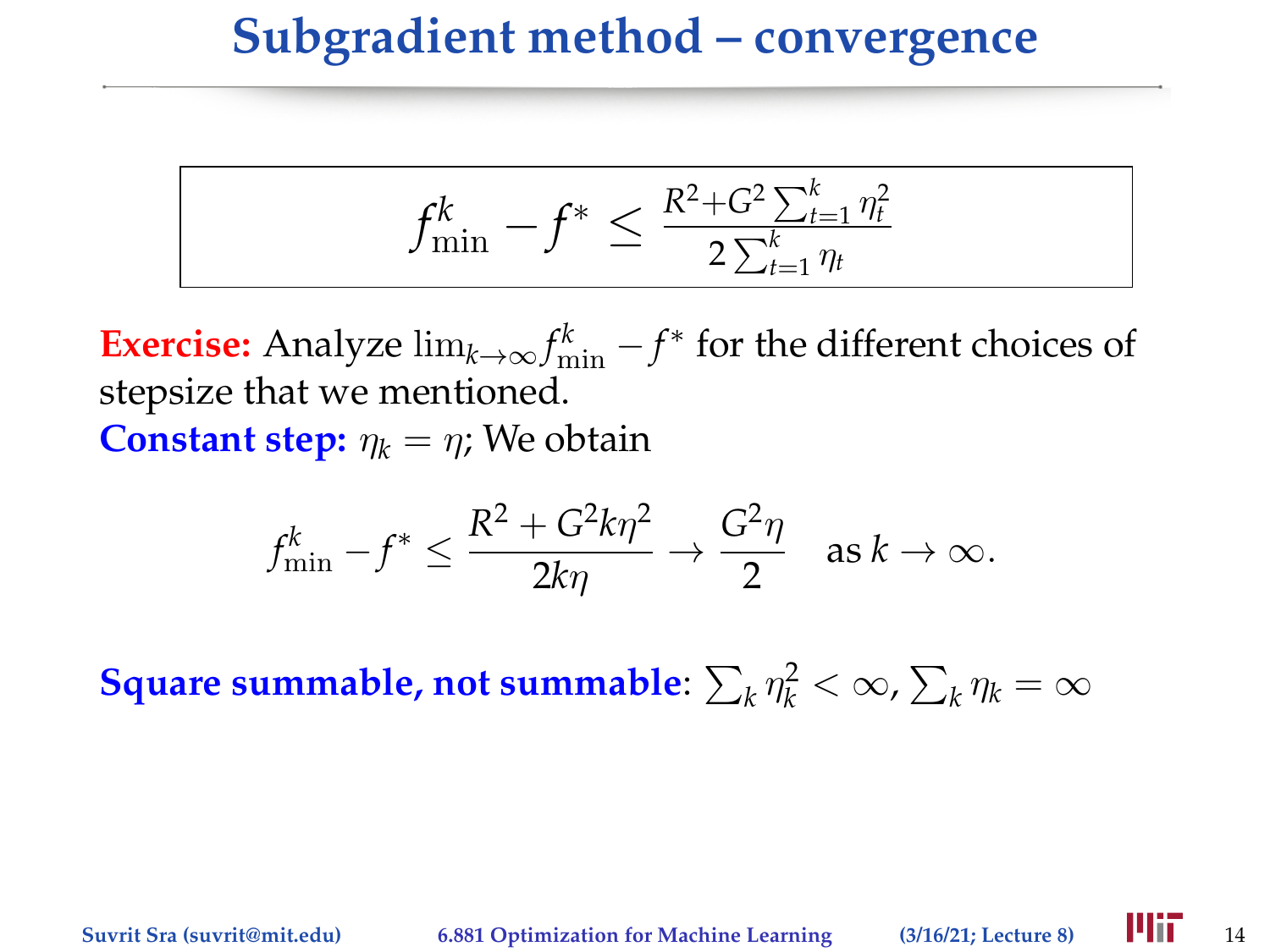$$
f_{\min}^k - f^* \le \frac{R^2 + G^2 \sum_{t=1}^k \eta_t^2}{2 \sum_{t=1}^k \eta_t}
$$

**Exercise:** Analyze  $\lim_{k\to\infty} f_{\min}^k - f^*$  for the different choices of stepsize that we mentioned. **Constant step:**  $n_k = n$ ; We obtain

$$
f_{\min}^k - f^* \le \frac{R^2 + G^2 k \eta^2}{2k\eta} \to \frac{G^2 \eta}{2}
$$
 as  $k \to \infty$ .

**Square summable, not summable:**  $\sum_{k} \eta_k^2 < \infty$ ,  $\sum_{k} \eta_k = \infty$ As  $k\to\infty$ , numerator  $<\infty$  but denominator  $\to\infty$ ; so  $f_{\rm min}^k\to f^*$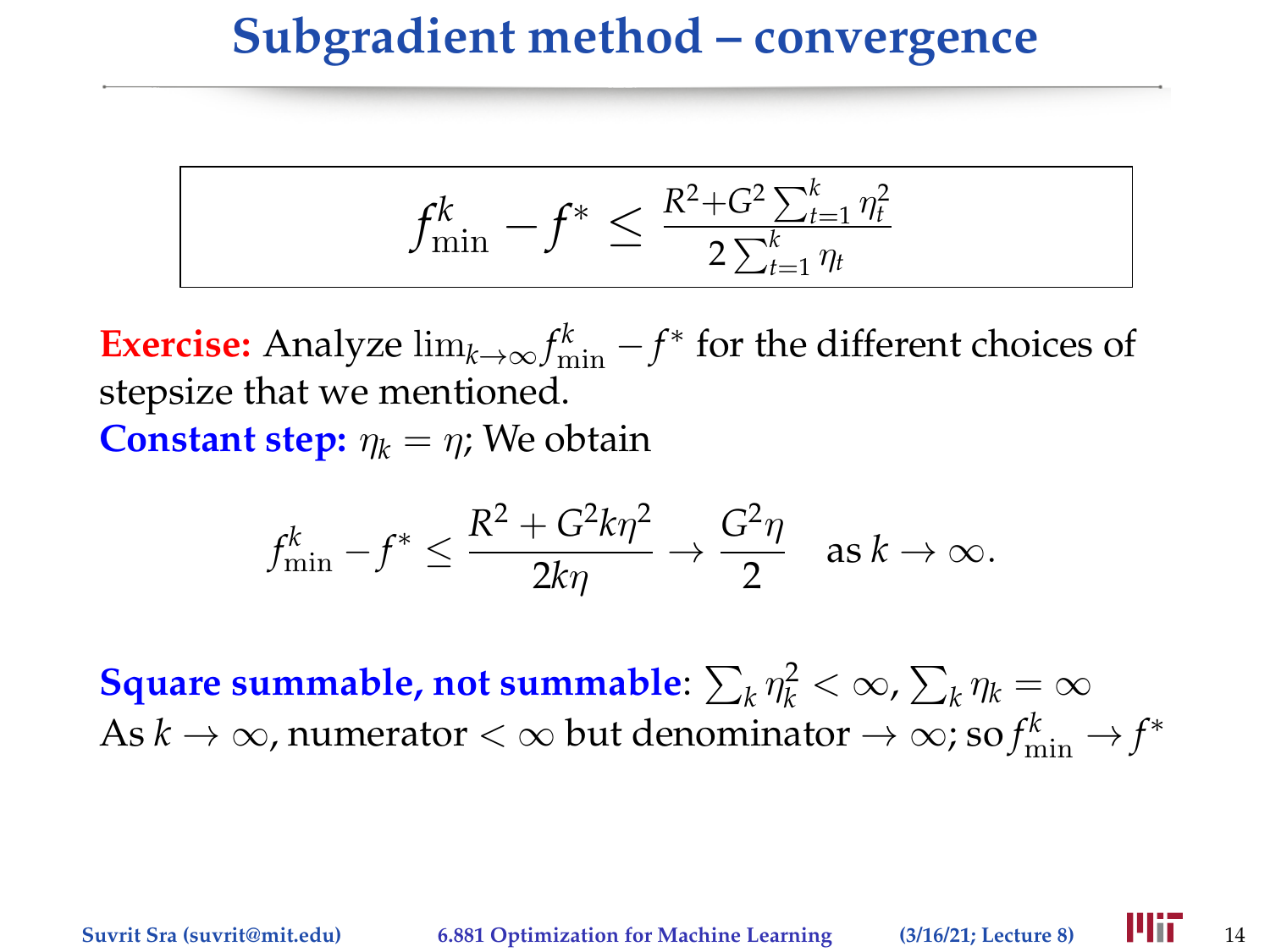$$
f_{\min}^k - f^* \le \frac{R^2 + G^2 \sum_{t=1}^k \eta_t^2}{2 \sum_{t=1}^k \eta_t}
$$

**Exercise:** Analyze  $\lim_{k\to\infty} f_{\min}^k - f^*$  for the different choices of stepsize that we mentioned. **Constant step:**  $\eta_k = \eta$ ; We obtain

$$
f_{\min}^k - f^* \le \frac{R^2 + G^2 k \eta^2}{2k\eta} \to \frac{G^2 \eta}{2}
$$
 as  $k \to \infty$ .

**Square summable, not summable:**  $\sum_{k} \eta_k^2 < \infty$ ,  $\sum_{k} \eta_k = \infty$ As  $k\to\infty$ , numerator  $<\infty$  but denominator  $\to\infty$ ; so  $f_{\rm min}^k\to f^*$ 

In practice, fair bit of stepsize tuning needed, e.g.  $\eta_t = a/(b + t)$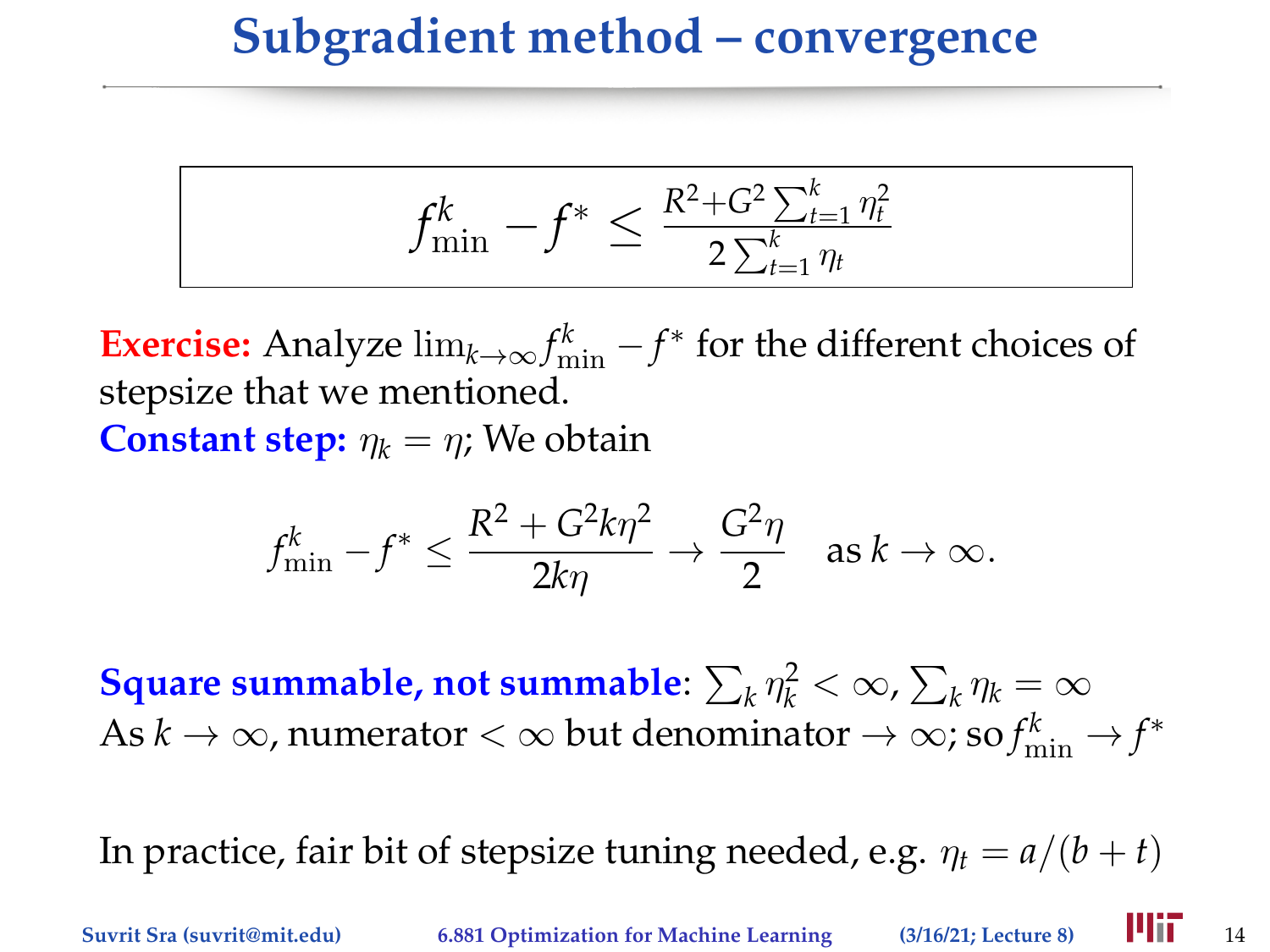► Suppose we want  $f_{\min}^k - f^* \leq \varepsilon$ , how big should *k* be?

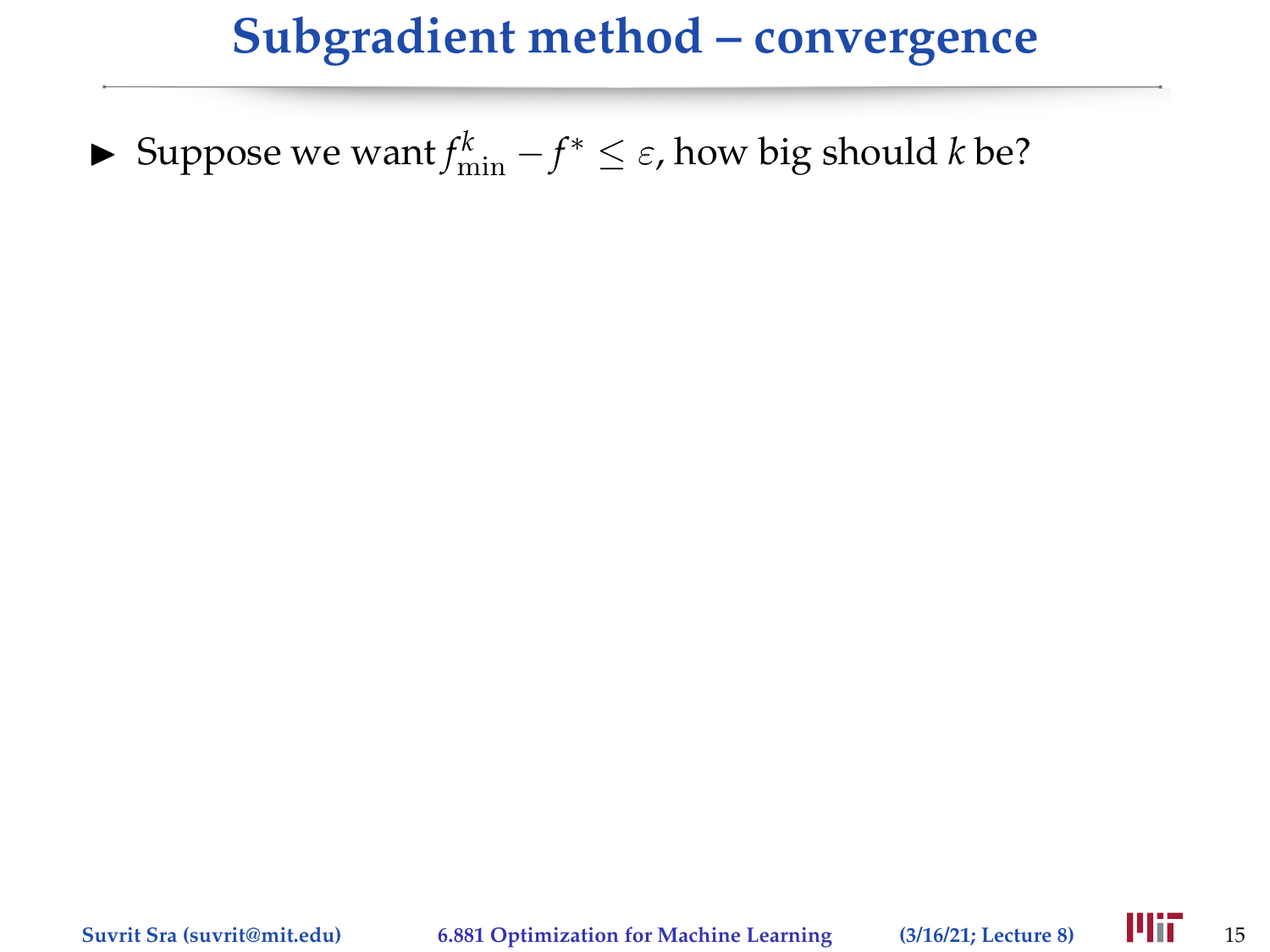- ► Suppose we want  $f_{\min}^k f^* \leq \varepsilon$ , how big should *k* be?
- $\blacktriangleright$  Optimize the bound for  $\eta_t$ : want

$$
f_{\min}^k - f^* \le \q
$$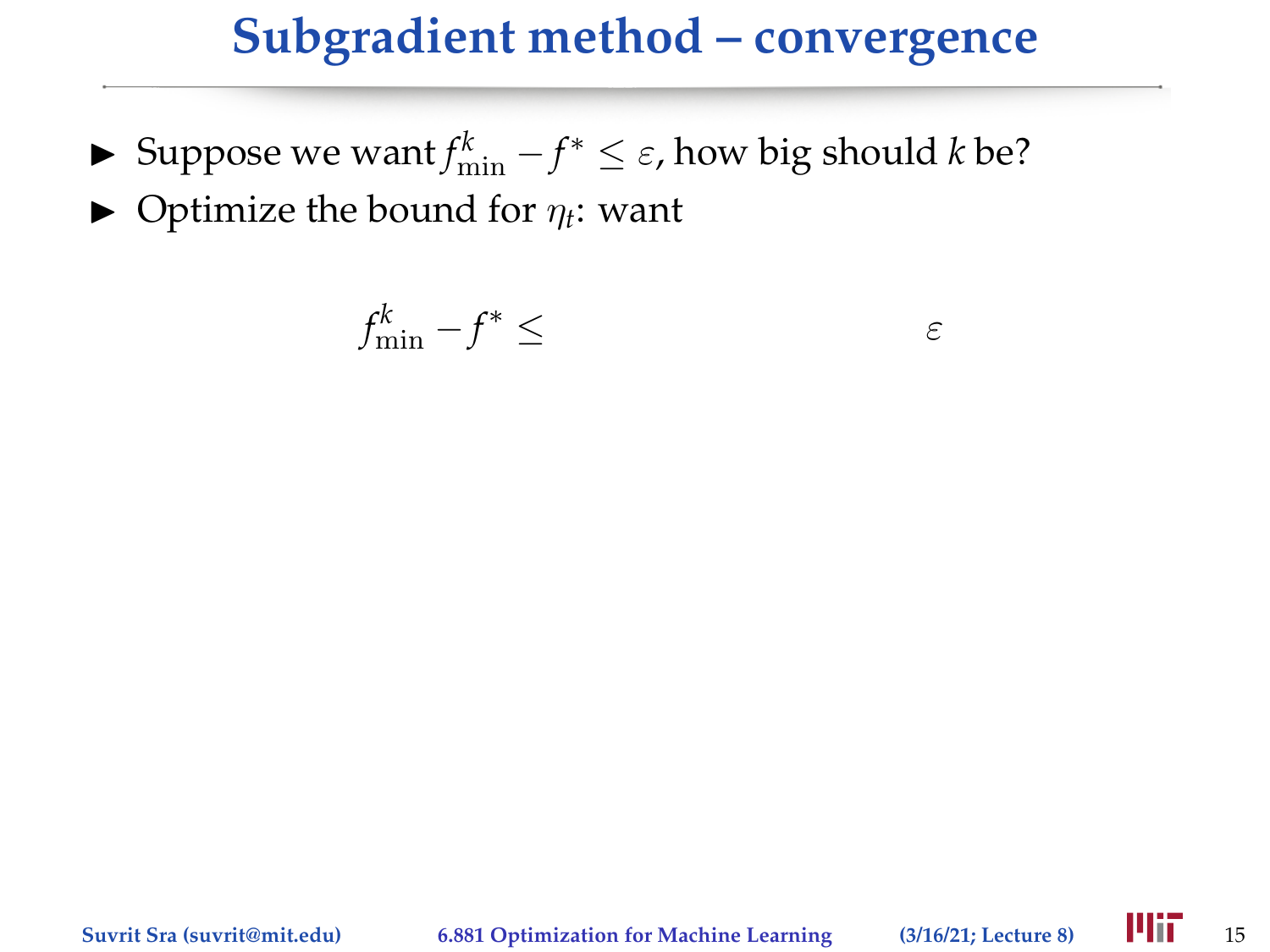► Suppose we want  $f_{\min}^k - f^* \leq \varepsilon$ , how big should *k* be?

 $\blacktriangleright$  Optimize the bound for  $\eta_t$ : want

$$
f_{\min}^k - f^* \le \frac{R^2 + G^2 \sum_{t=1}^k \eta_t^2}{2 \sum_{t=1}^k \eta_t} \le \varepsilon
$$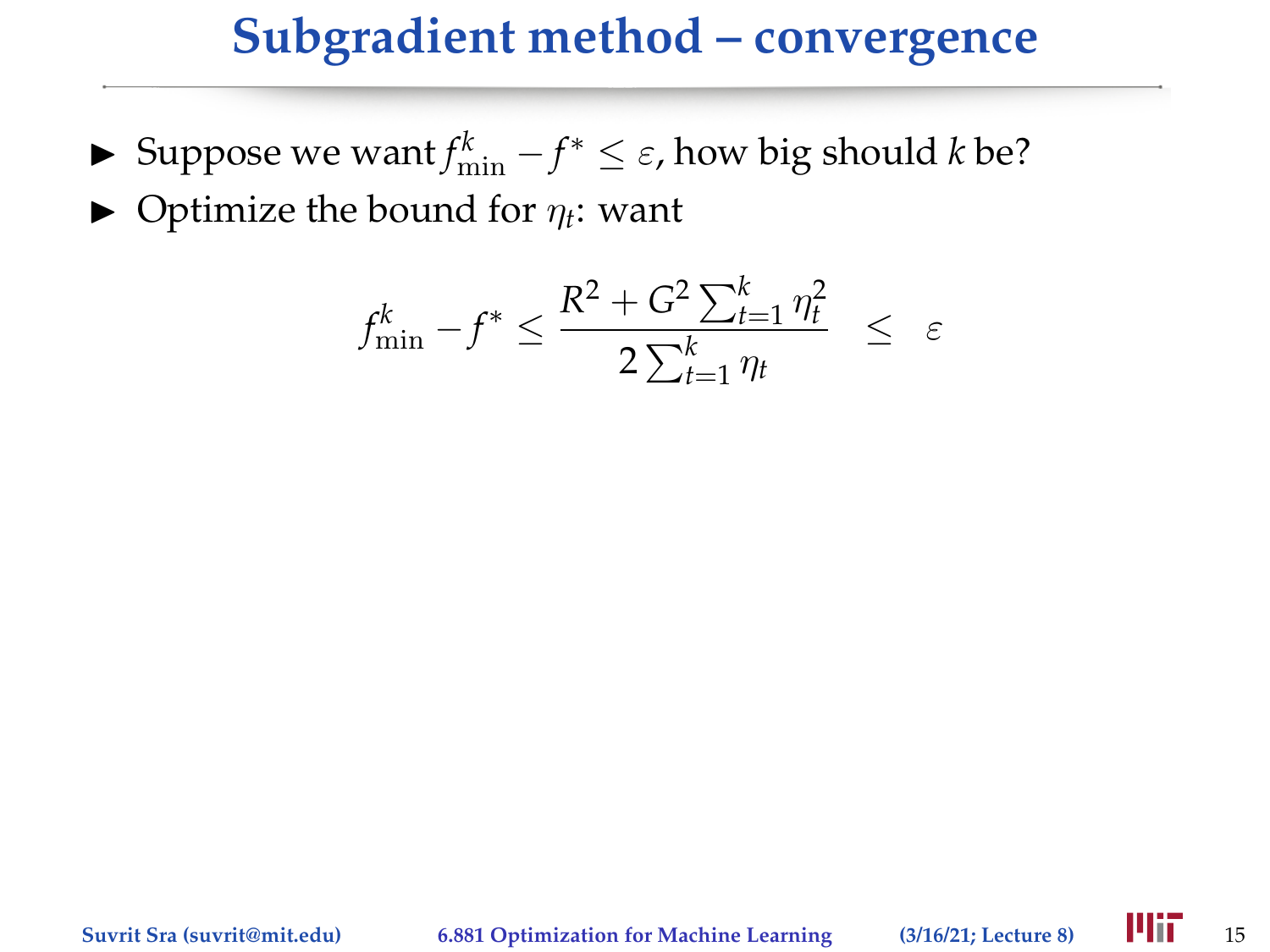- ► Suppose we want  $f_{\min}^k f^* \leq \varepsilon$ , how big should *k* be?
- $\blacktriangleright$  Optimize the bound for  $\eta_t$ : want

$$
f_{\min}^k - f^* \le \frac{R^2 + G^2 \sum_{t=1}^k \eta_t^2}{2 \sum_{t=1}^k \eta_t} \le \varepsilon
$$

**For fixed** *k*: best possible stepsize is constant  $\eta$ 

$$
\frac{R^2 + G^2 k \eta^2}{2k\eta} \le \epsilon \quad \Rightarrow \quad \eta = \frac{R}{G\sqrt{k}}
$$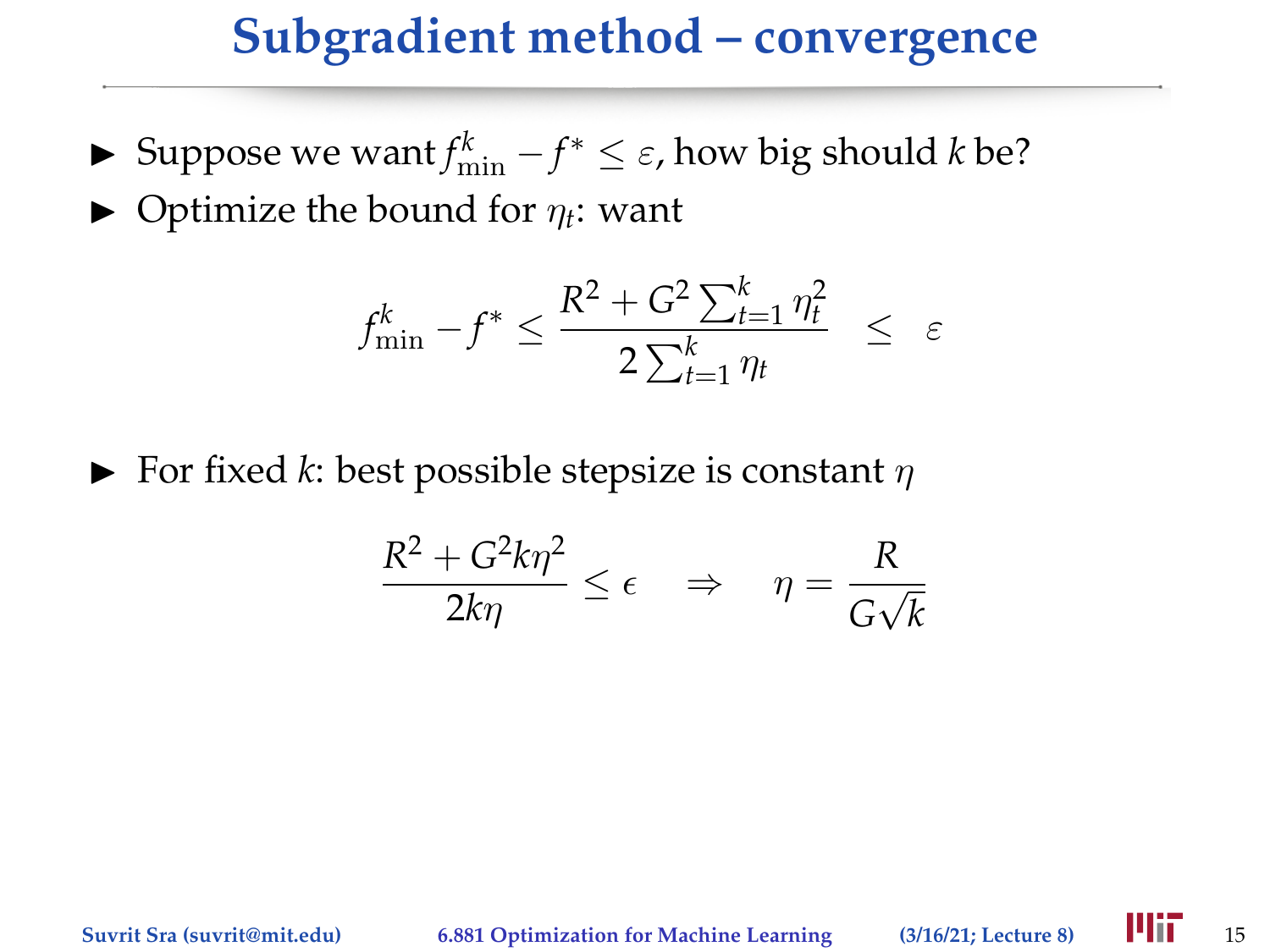- ► Suppose we want  $f_{\min}^k f^* \leq \varepsilon$ , how big should *k* be?
- $\blacktriangleright$  Optimize the bound for  $\eta_t$ : want

$$
f_{\min}^k - f^* \le \frac{R^2 + G^2 \sum_{t=1}^k \eta_t^2}{2 \sum_{t=1}^k \eta_t} \le \varepsilon
$$

**For fixed** *k*: best possible stepsize is constant  $\eta$ 

$$
\frac{R^2 + G^2 k \eta^2}{2k\eta} \le \epsilon \quad \Rightarrow \quad \eta = \frac{R}{G\sqrt{k}}
$$

- ► Then, after *k* steps  $f_{\min}^k f^* \le RG/\sqrt{2}$ *k*.
- For accuracy  $\epsilon$ , we need at least  $(RG/\epsilon)^2 = O(1/\epsilon^2)$  steps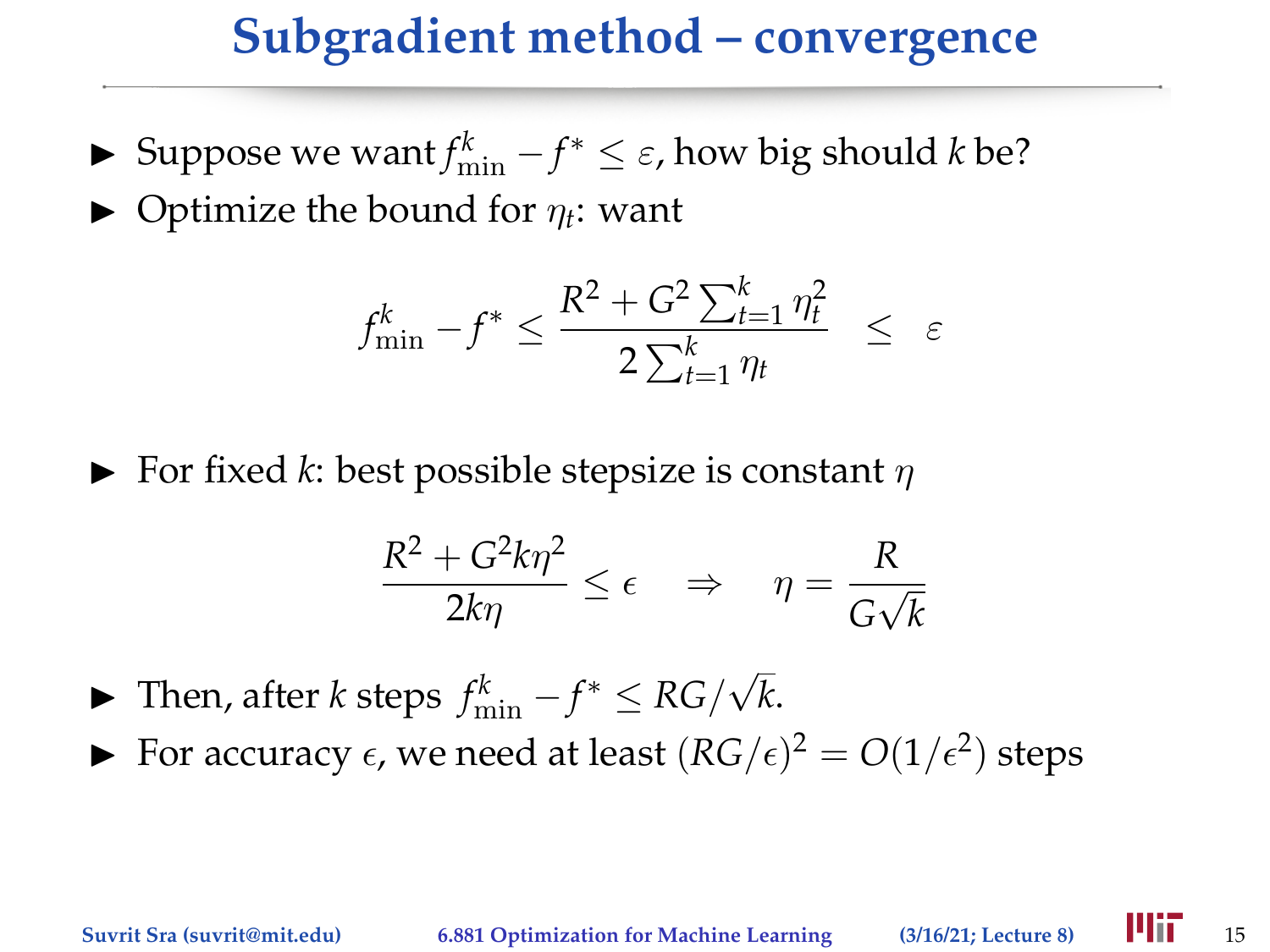- ► Suppose we want  $f_{\min}^k f^* \leq \varepsilon$ , how big should *k* be?
- $\blacktriangleright$  Optimize the bound for  $\eta_t$ : want

$$
f_{\min}^k - f^* \le \frac{R^2 + G^2 \sum_{t=1}^k \eta_t^2}{2 \sum_{t=1}^k \eta_t} \le \varepsilon
$$

**For fixed** *k*: best possible stepsize is constant  $\eta$ 

$$
\frac{R^2 + G^2 k \eta^2}{2k\eta} \le \epsilon \quad \Rightarrow \quad \eta = \frac{R}{G\sqrt{k}}
$$

- ► Then, after *k* steps  $f_{\min}^k f^* \le RG/\sqrt{2}$ *k*.
- For accuracy  $\epsilon$ , we need at least  $(RG/\epsilon)^2 = O(1/\epsilon^2)$  steps
- $\blacktriangleright$  (quite slow **but already hits the lower bound!)**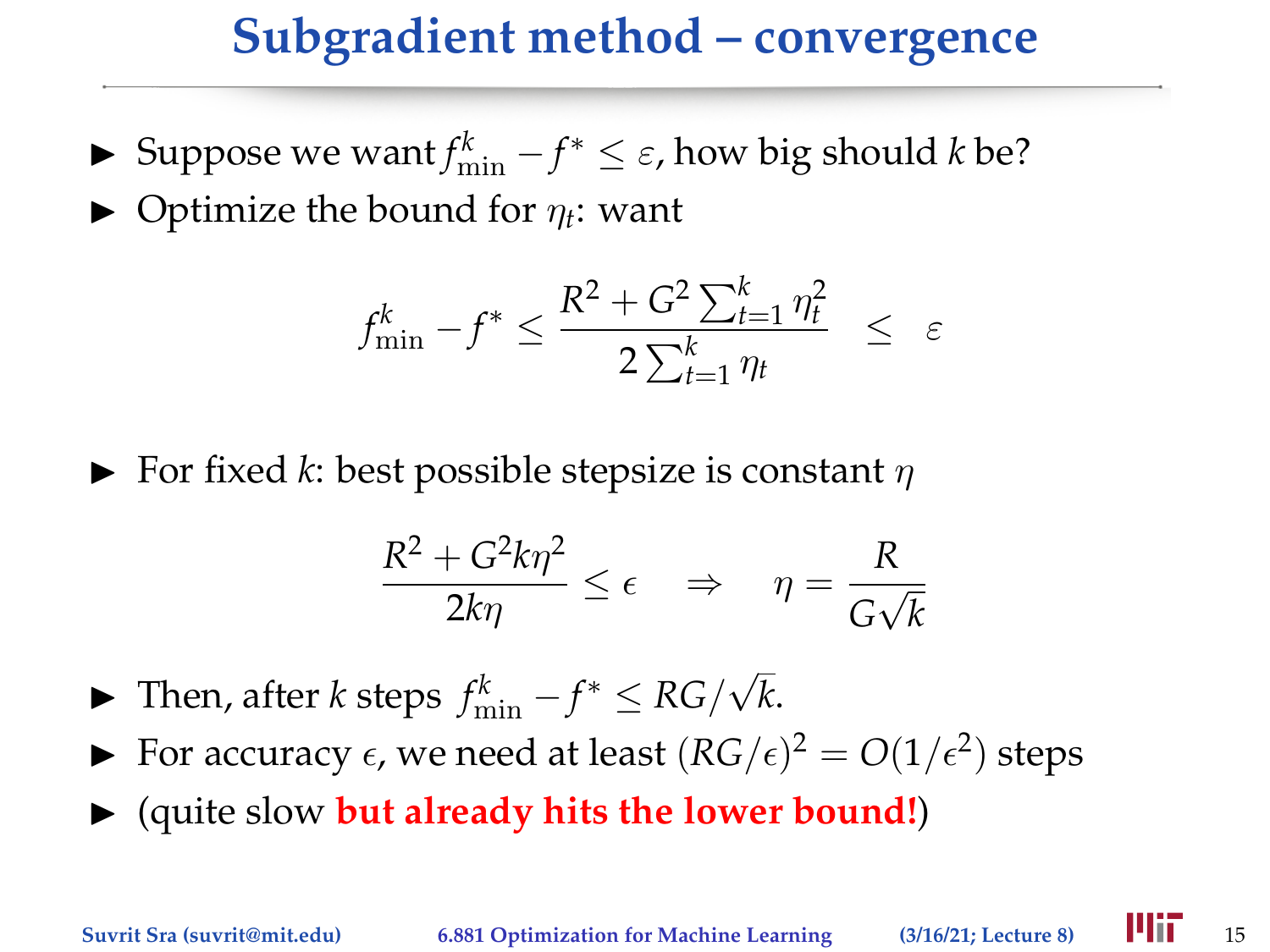## **Exercise: Support vector machines**

- ▶ Let  $D := \{(x_i, y_i) \mid x_i \in \mathbb{R}^n, y_i \in \{\pm 1\}\}\$
- ► We wish to find  $w \in \mathbb{R}^n$  and  $b \in \mathbb{R}$  such that

$$
\min_{w,b} \quad \frac{1}{2} ||w||_2^2 + C \sum_{i=1}^m \max[0, 1 - y_i(w^T x_i + b)]
$$

- $\triangleright$  Derive and implement a subgradient method
- $\blacktriangleright$  Plot evolution of objective function
- Experiment with different values of  $C > 0$
- ▶ Plot and keep track of  $f_{\min}^k := \min_{0 \le t \le k} f(x^t)$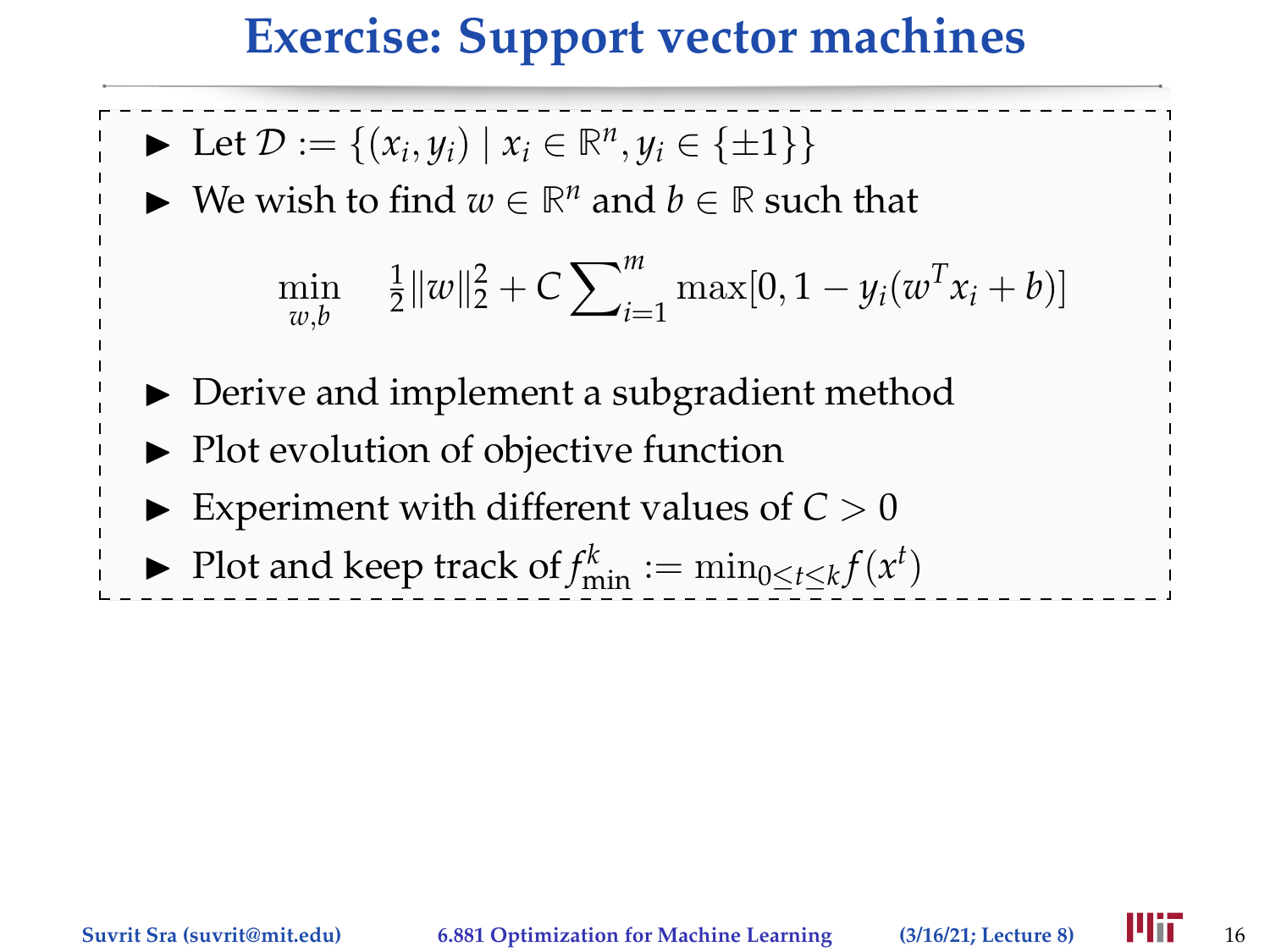## **Exercise: Geometric median**

- Let  $a \in \mathbb{R}^n$  be a given vector.
- Let  $f(x) = \sum_{i} |x a_i|$ , i.e.,  $f : \mathbb{R} \to \mathbb{R}_+$
- Implement different subgradient methods to minimize *f*
- Also keep track of  $f_{\text{best}}^k := \min_{0 \le i < k} f(x_i)$

**Exercise:** Implement the above. Plot the  $f(x_k)$  values; also try to guess what optimum is being found.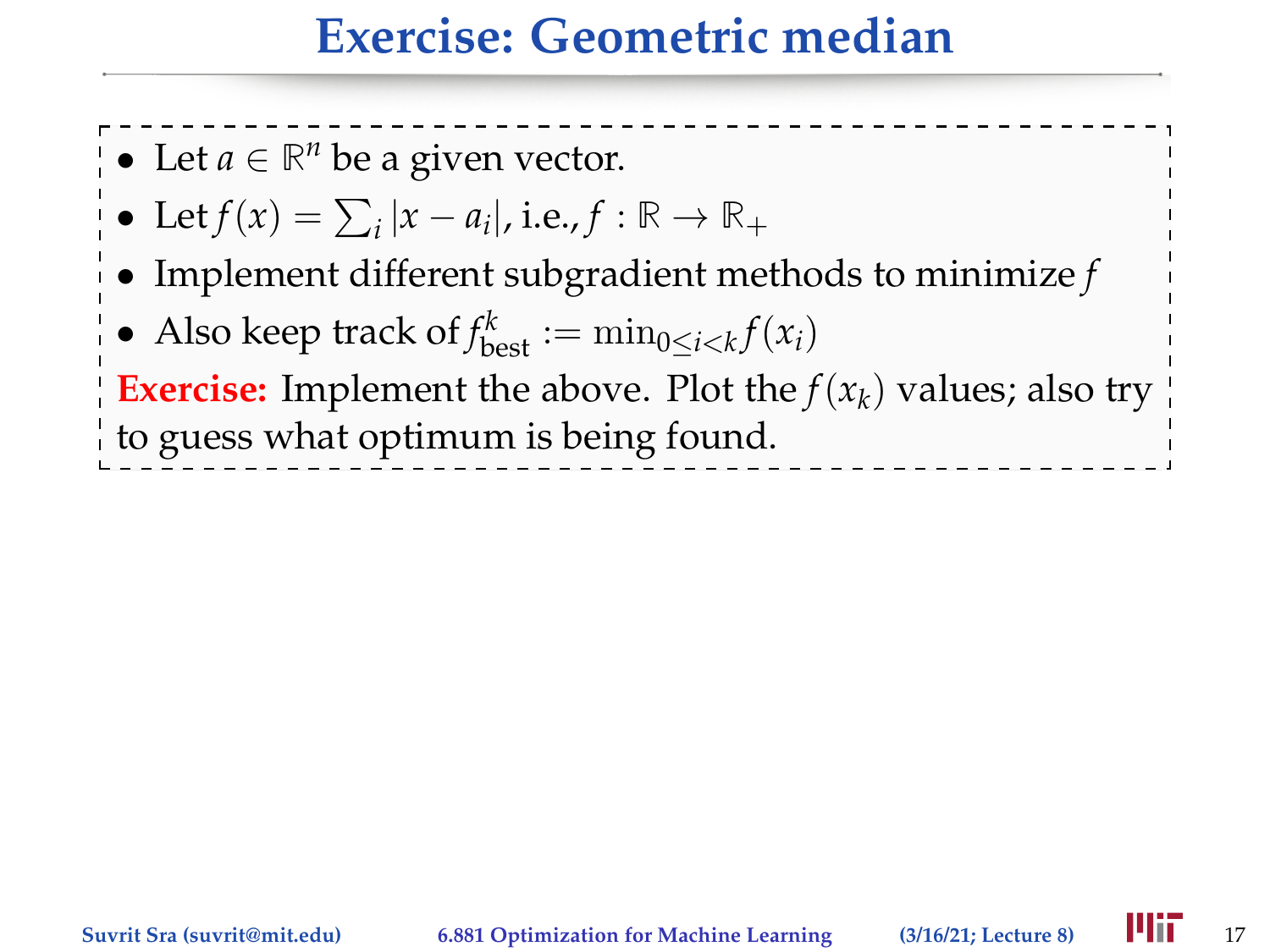## **Optimization with simple constraints**

# min  $f(x)$  s.t.  $x \in C$

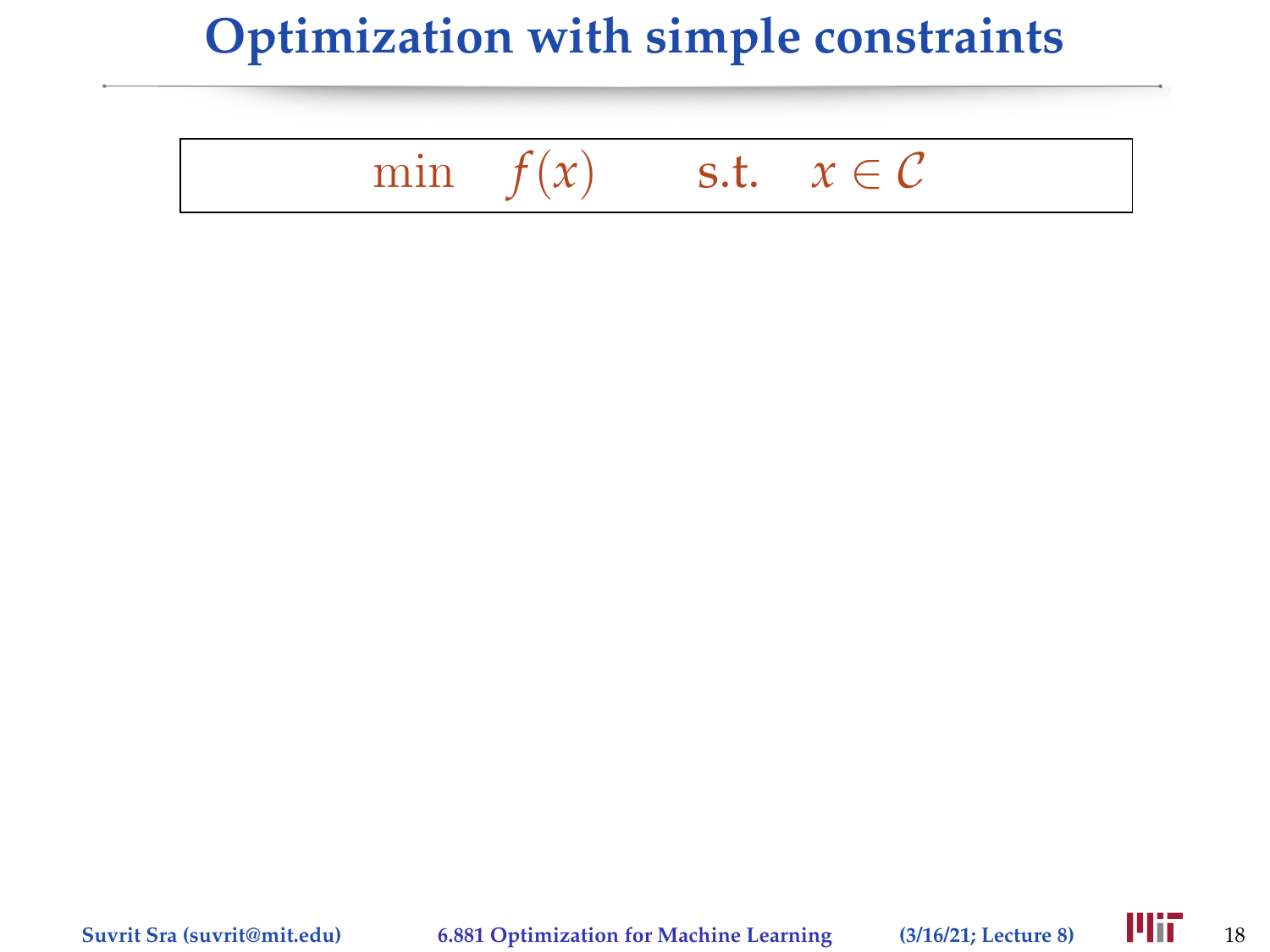## **Optimization with simple constraints**

## min  $f(x)$  s.t.  $x \in C$

**Previously:** 

$$
x^{t+1} = x^t - \eta_t g^t
$$

 $\blacksquare$  This could be infeasible!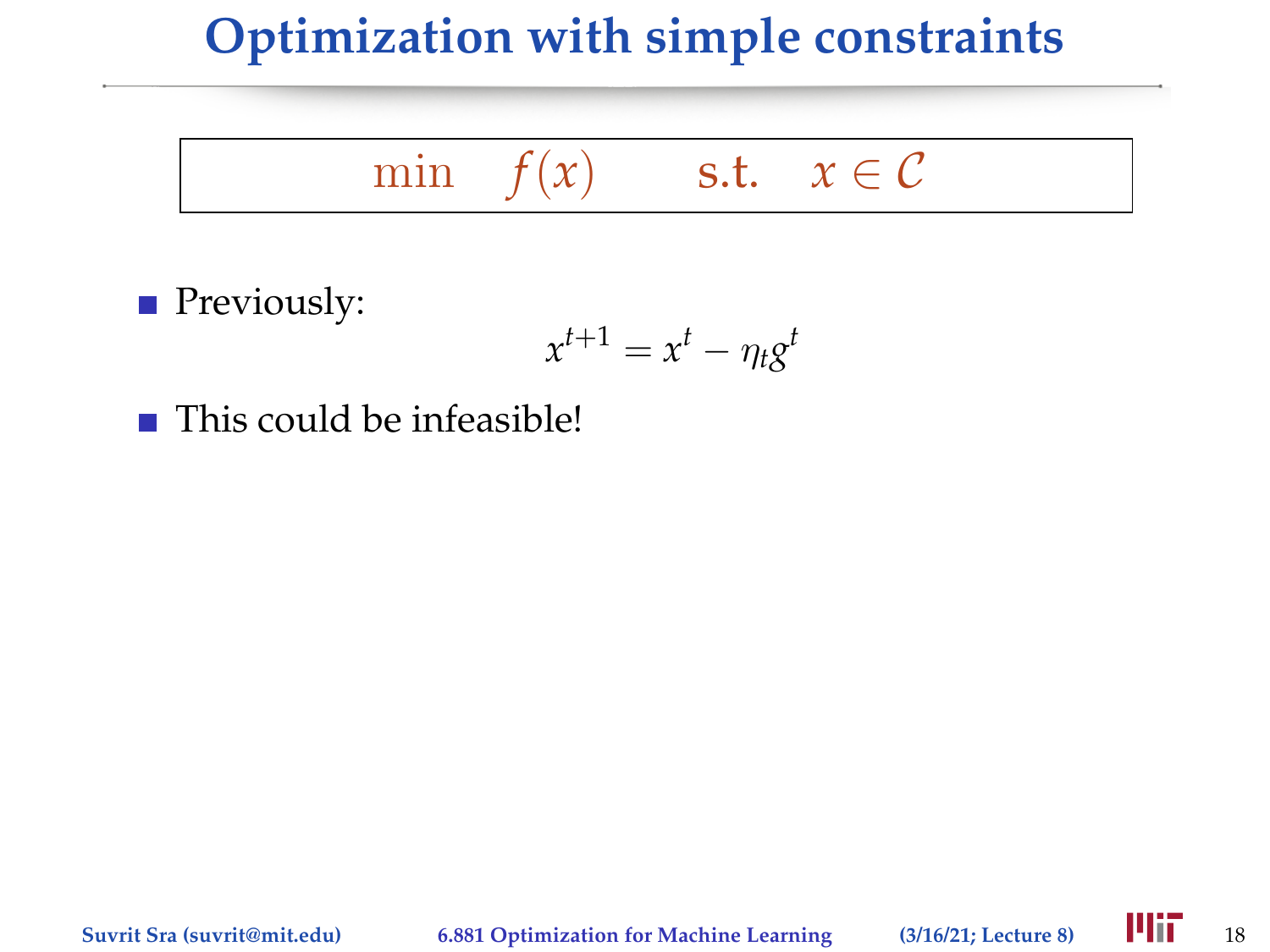## **Optimization with simple constraints**

## min  $f(x)$  s.t.  $x \in C$

**Previously:** 

$$
x^{t+1} = x^t - \eta_t g^t
$$

 $\blacksquare$  This could be infeasible!

■ Use projection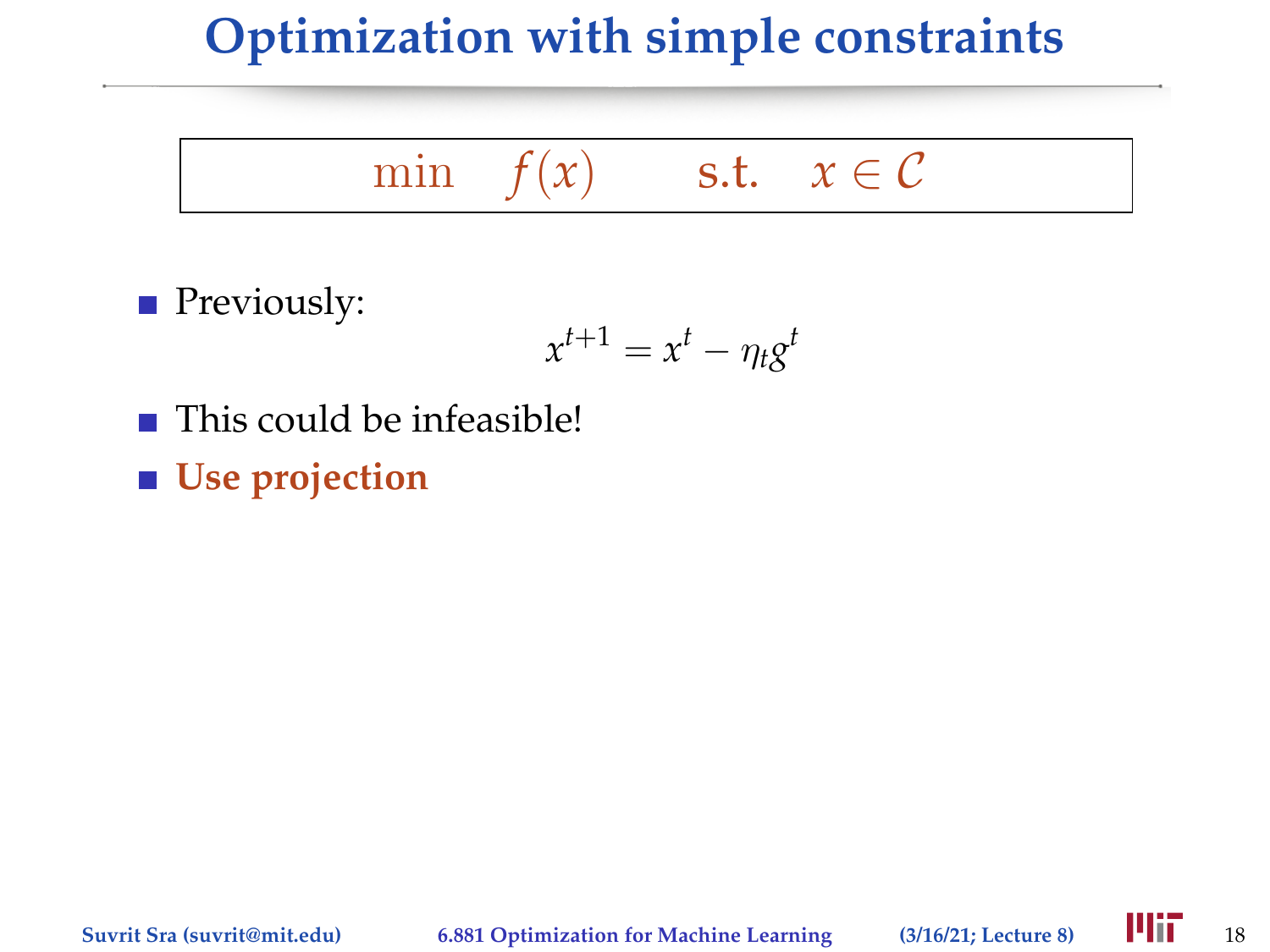## **Projected subgradient method**

$$
x^{k+1} = P_C(x^k - \eta_k g^k)
$$
  
where  $g^k \in \partial f(x^k)$  is any subgradient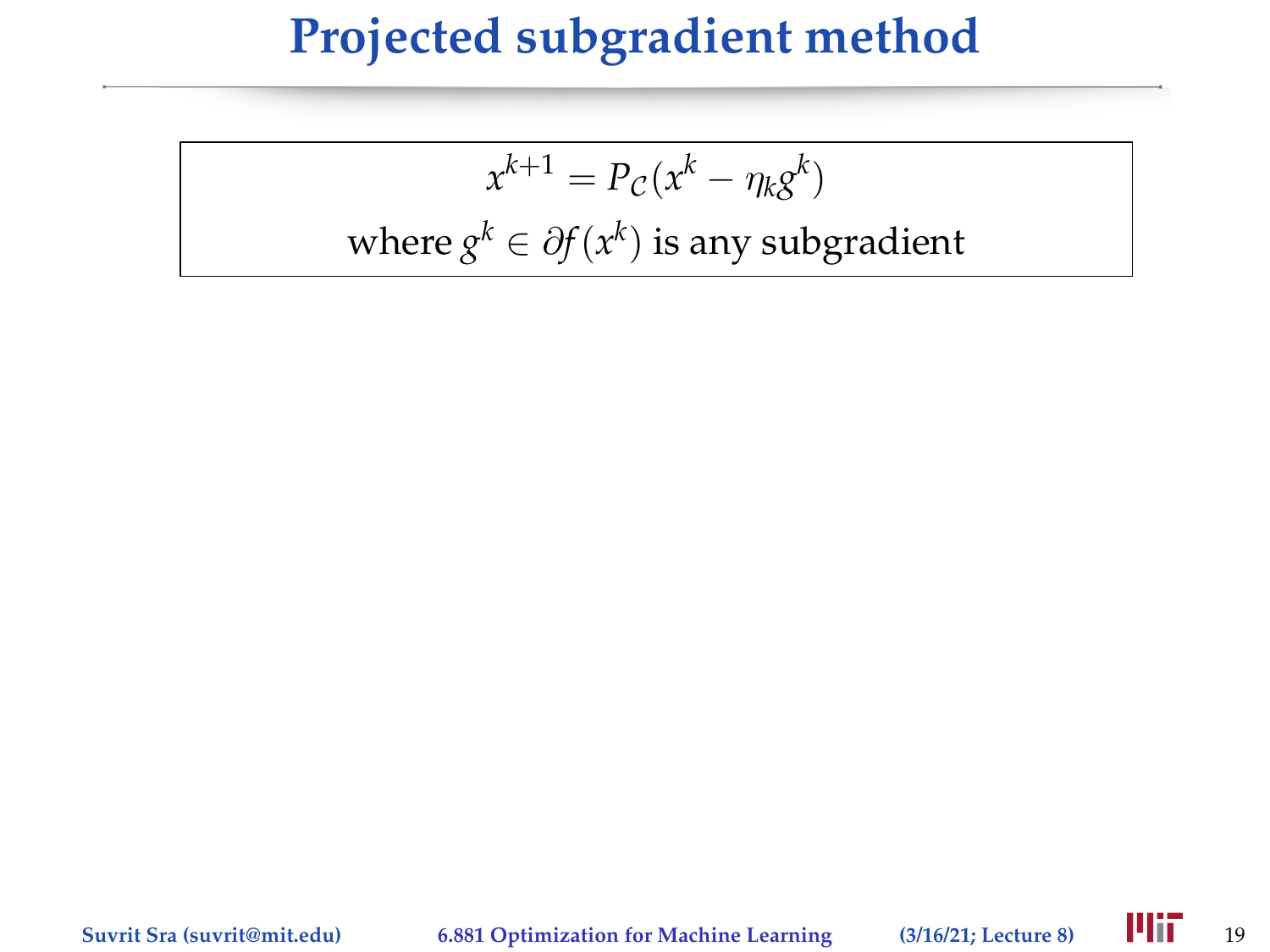## **Projected subgradient method**

 $x^{k+1} = P_c(x^k - \eta_k g^k)$ where  $g^k \in \partial f(x^k)$  is any subgradient

**Projection** closest feasible point

$$
P_{\mathcal{C}}(x) = \arg\min_{y \in \mathcal{C}} \|x - y\|^2
$$

(Assume  $\mathcal C$  is closed and convex, then projection is unique)

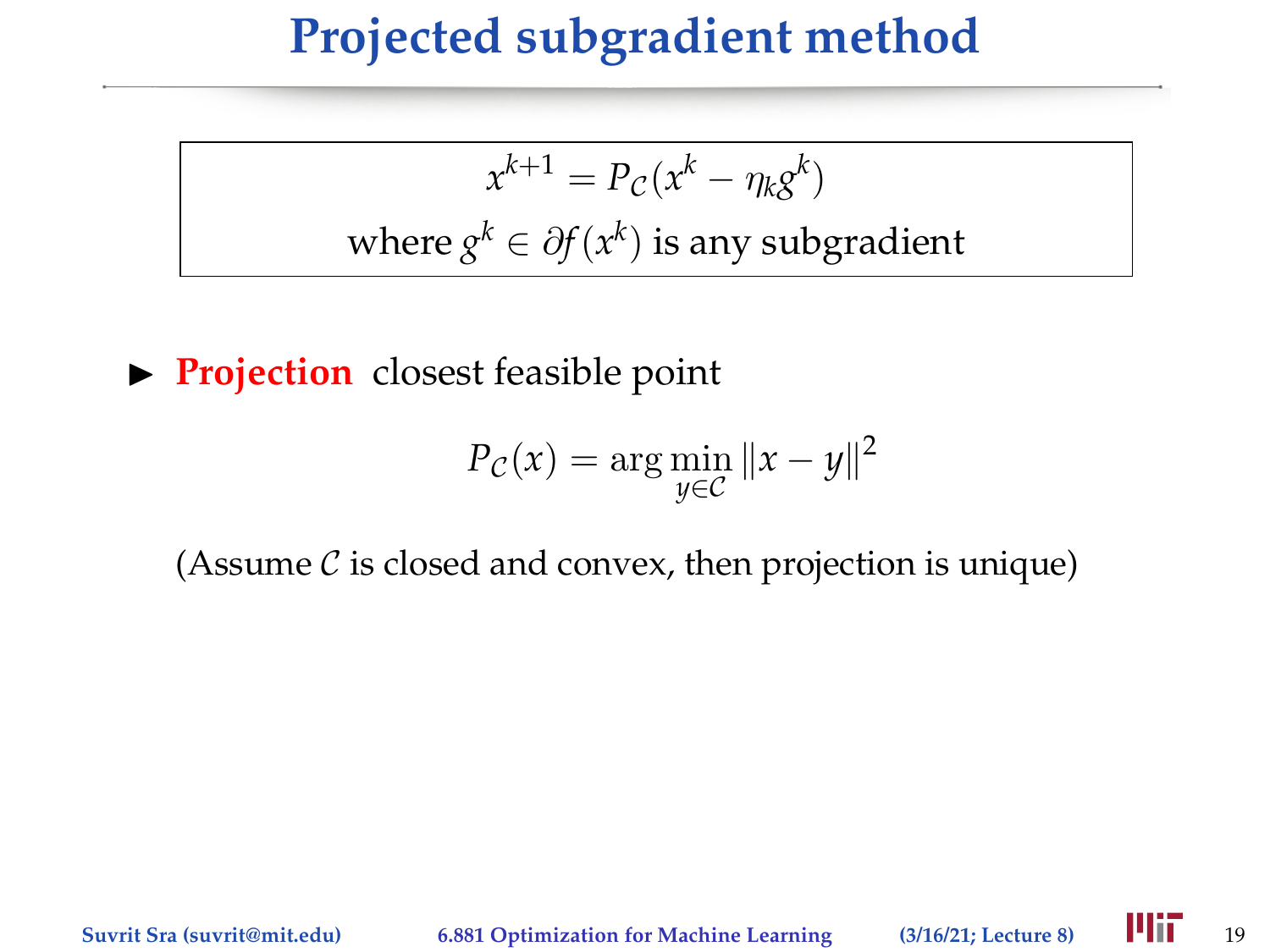## **Projected subgradient method**

 $x^{k+1} = P_c(x^k - \eta_k g^k)$ where  $g^k \in \partial f(x^k)$  is any subgradient

**Projection** closest feasible point

$$
P_{\mathcal{C}}(x) = \arg\min_{y \in \mathcal{C}} \|x - y\|^2
$$

(Assume  $\mathcal C$  is closed and convex, then projection is unique)

- $\triangleright$  Great as long as projection is "easy"
- $\blacktriangleright$  Same questions as before:

■ Does it converge? For which stepsizes? How fast?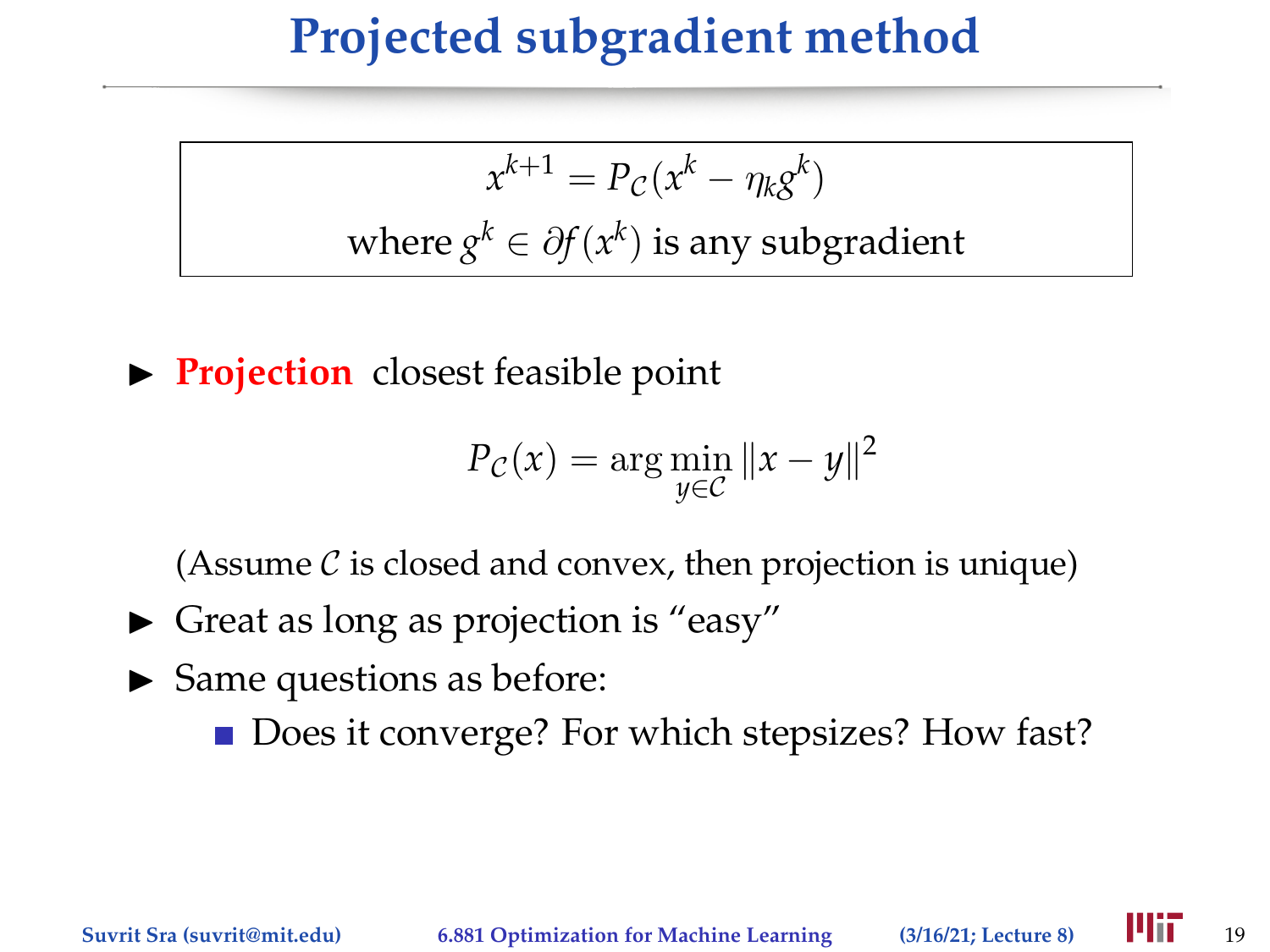## **Key idea: Projection Theorem**

Let  $C$  be nonempty, closed and convex.

**Recall:** Optimality conditions:  $y^* = P_C(z)$  iff

$$
\langle z-y^*,y-y^*\rangle\leq 0\text{ for all }y\in\mathcal{C}
$$

**Verify:** Projection is nonexpansive:  $||P_{\mathcal{C}}(x) - P_{\mathcal{C}}(z)|| \leq ||x - z||^2$  for all  $x, z \in \mathbb{R}^n$ .

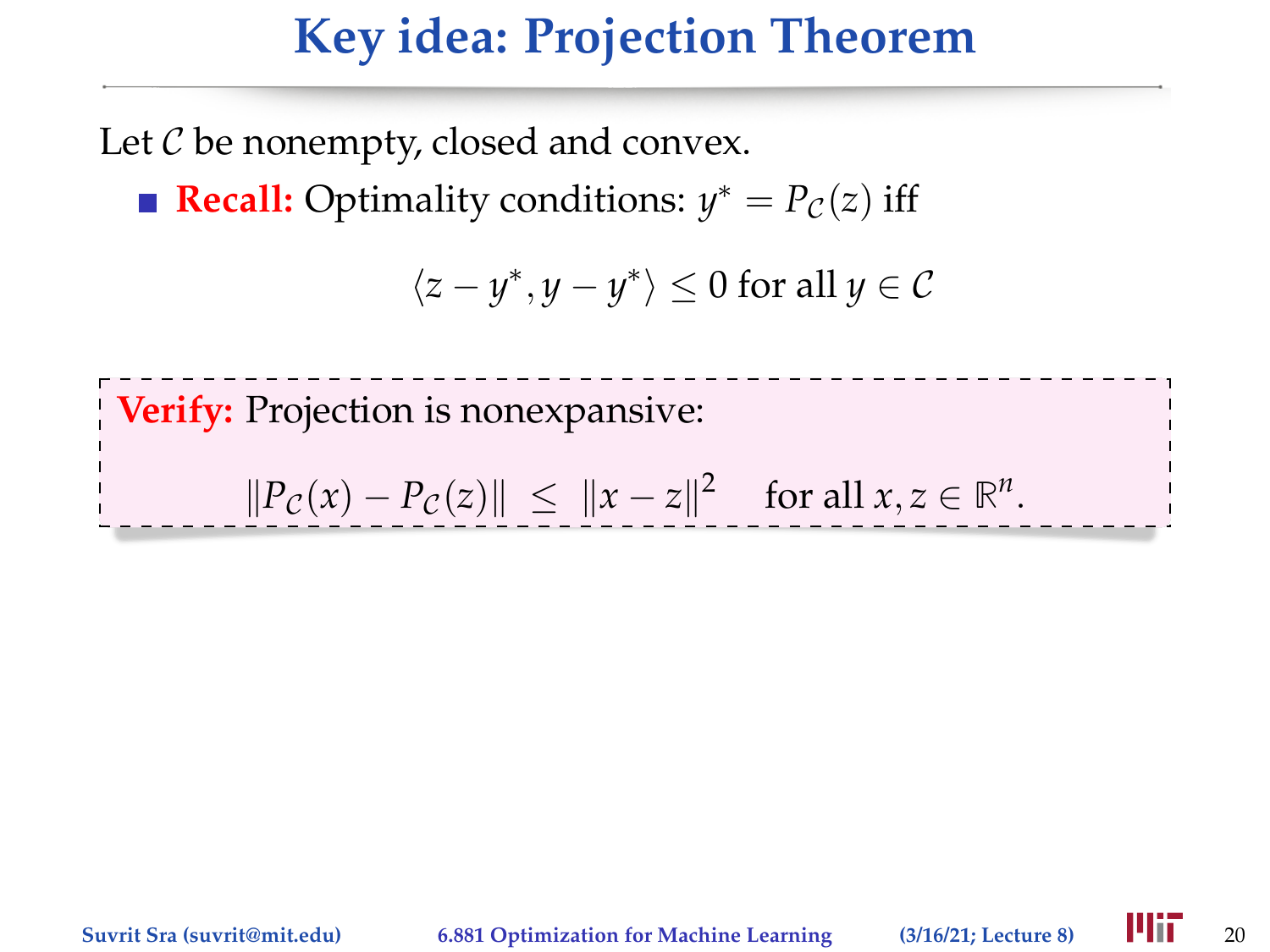## **Convergence analysis**

#### **Assumptions**

- ► Min is attained:  $f^* := \inf_x f(x) > -\infty$ , with  $f(x^*) = f^*$
- **►** Bounded subgradients:  $||g||_2 \le G$  for all  $g \in \partial f$
- ► Bounded domain:  $||x^0 x^*||_2 \leq R$

#### **Analysis**

$$
\blacktriangleright \text{ Let } z^{t+1} = P_{\mathcal{C}}(x^t - \eta_t g^t).
$$

$$
\text{Then } x^{t+1} = P_{\mathcal{C}}(z^{t+1}).
$$

 $\triangleright$  Recall analysis of unconstrained method:

. . .

$$
||z^{t+1} - x^*||_2^2 = ||x^t - \eta_t g^t - x^*||_2^2
$$
  
\n
$$
\le ||x^t - x^*||_2^2 + \eta_t^2 ||g^t||_2^2 - 2\eta_t (f(x^t) - f^*)
$$

► Need to relate to  $||x^{t+1} - x^*||_2^2$ , the rest is as before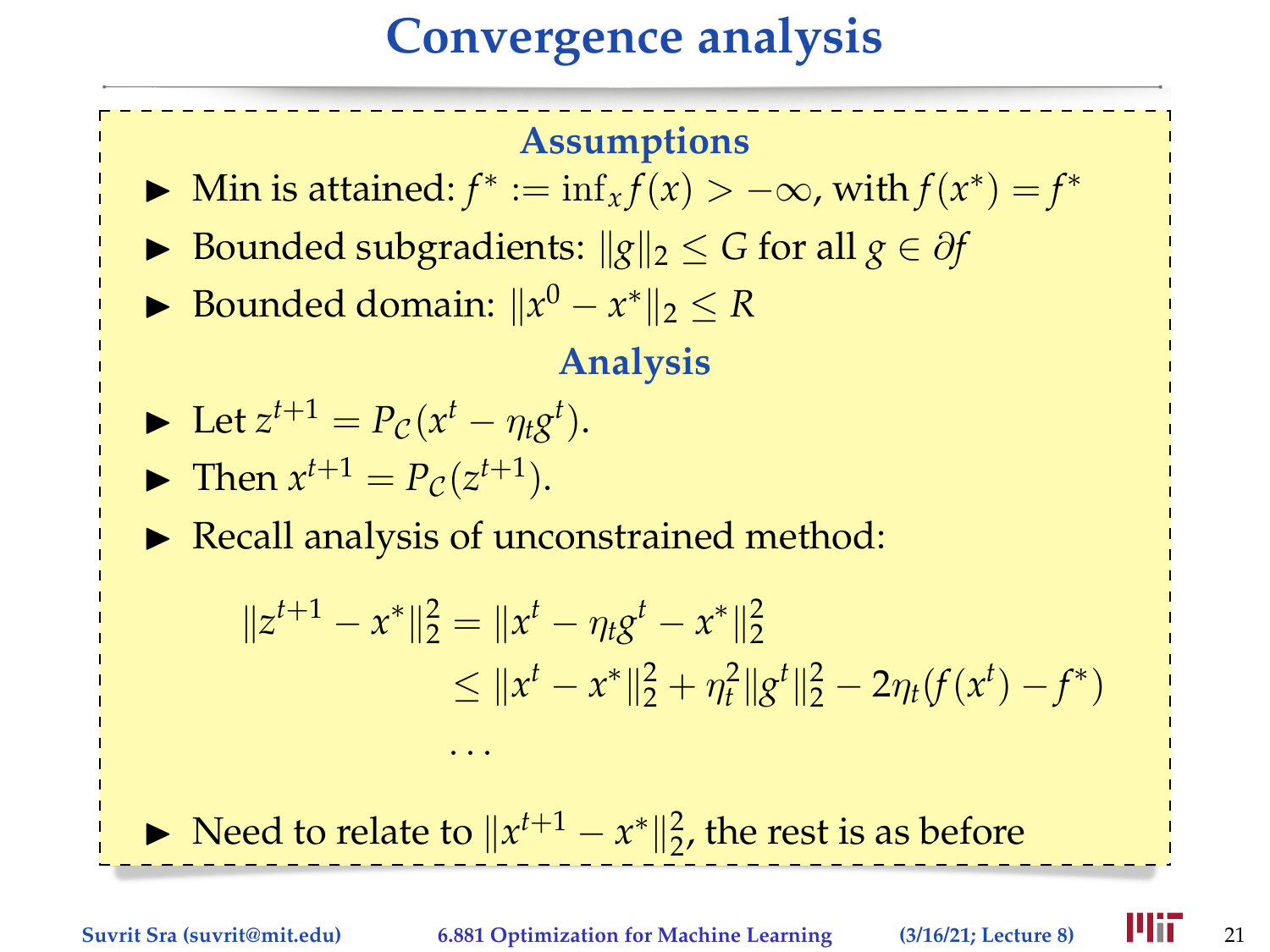## **Convergence analysis: Key idea**

 $\triangleright$  Using nonexpansiveness of projection:

. . .

$$
||xt - \eta_t gt - x^*||_2^2
$$
  
\n
$$
\leq ||xt - x^*||_2^2 + \eta_t^2 ||gt||_2^2 - 2\eta_t(f(xt) - f^*)
$$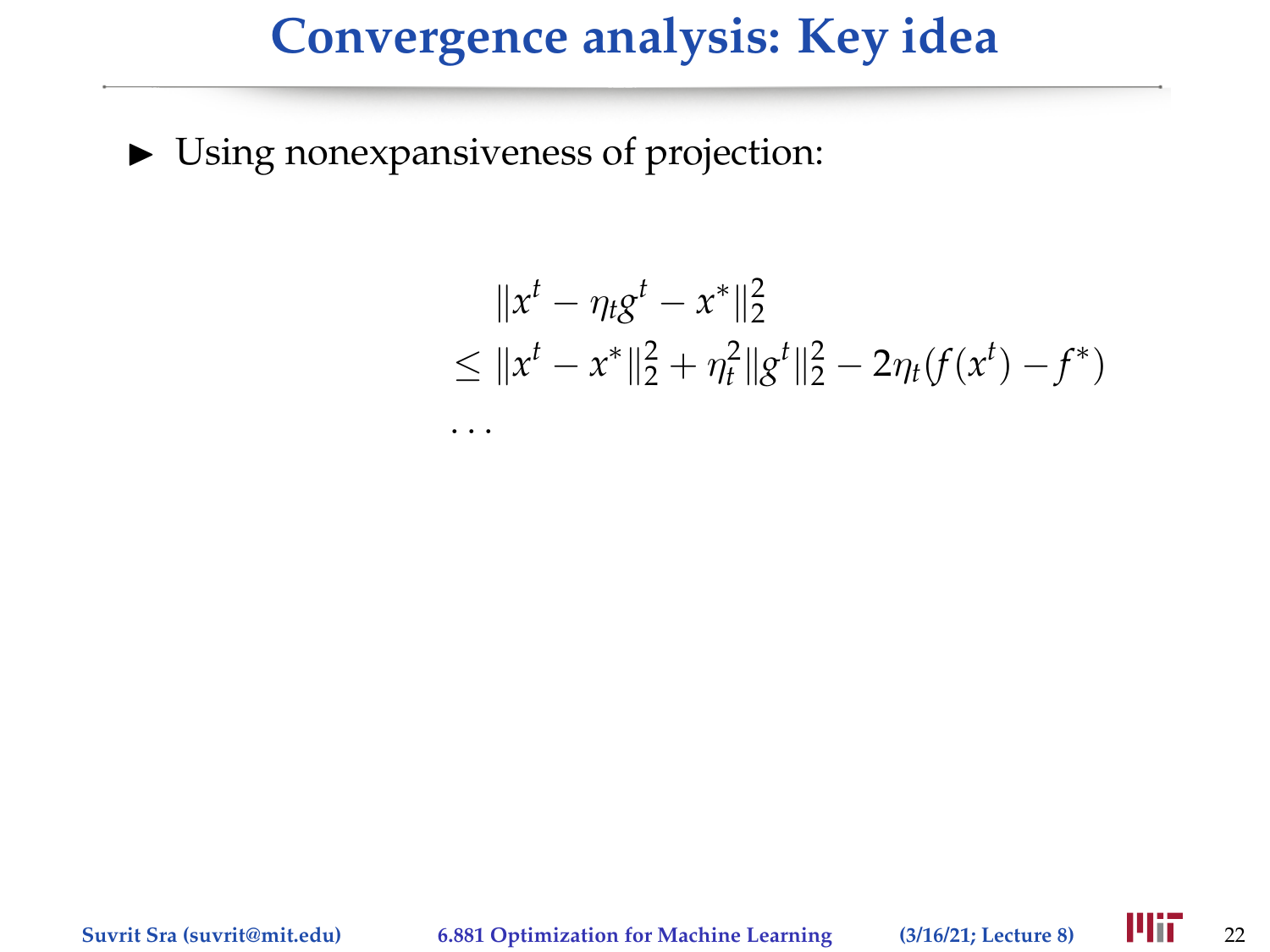## **Convergence analysis: Key idea**

 $\triangleright$  Using nonexpansiveness of projection:

. . .

$$
||x^{t+1} - x^*||_2^2 = ||P_C(x^t - \eta_t g^t) - P_C(x^*)||_2^2
$$
  
\n
$$
\le ||x^t - \eta_t g^t - x^*||_2^2
$$
  
\n
$$
\le ||x^t - x^*||_2^2 + \eta_t^2 ||g^t||_2^2 - 2\eta_t (f(x^t) - f^*)
$$

Same convergence results as in unconstrained case:

- $\triangleright$  within neighborhood of optimal for constant step size
- $\triangleright$  converges for diminishing non-summable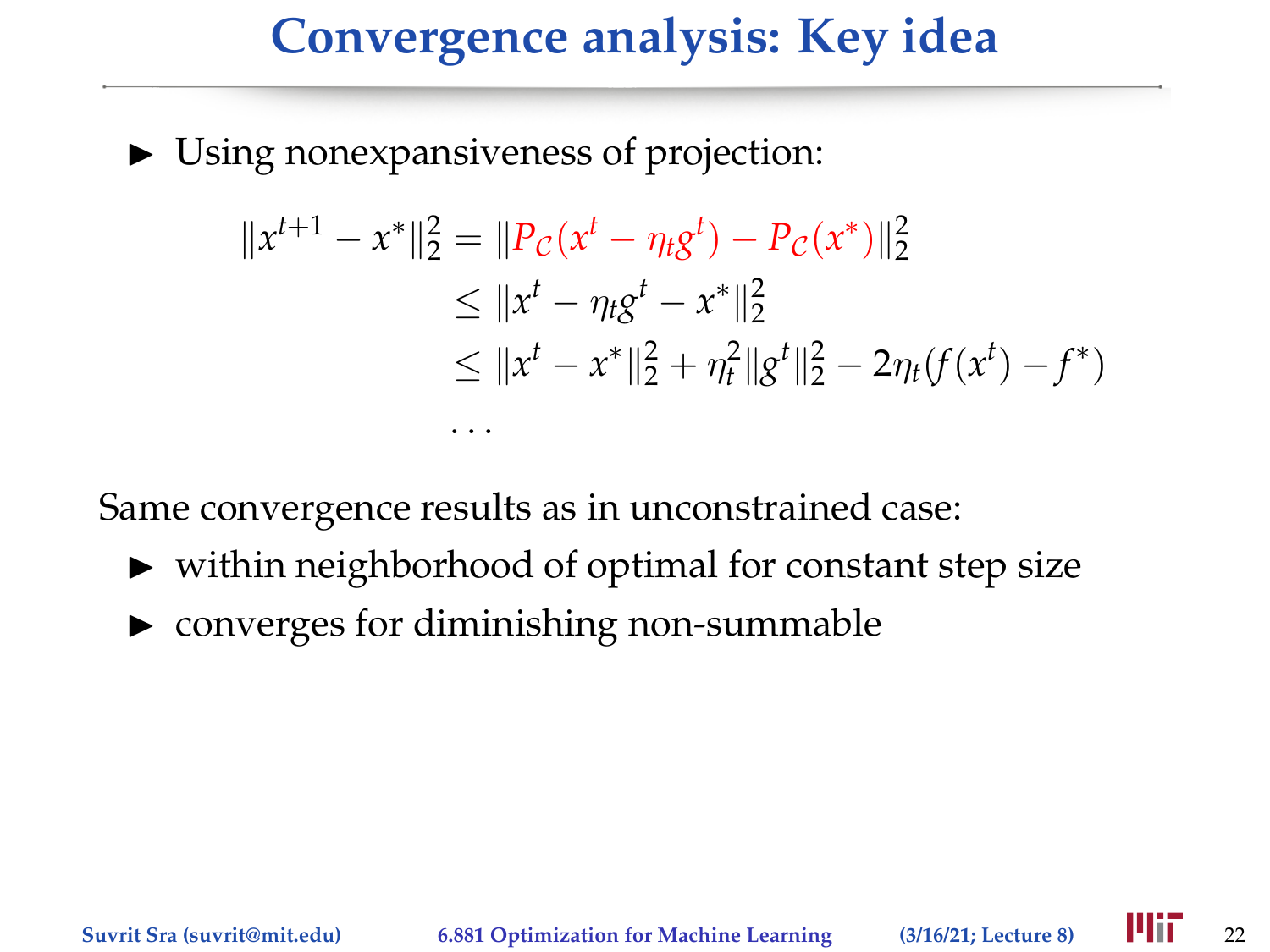## **Examples of simple projections**

 $\triangleright$  **Nonnegativity**  $x \geq 0$ ,  $P_C(z) = |z|_+$ 

$$
\begin{aligned}\n&\blacktriangleright \ell_{\infty}\text{-ball} \ \|x\|_{\infty} \le 1 \\
&\text{Projection: } \min \|x - z\|^2 \text{ s.t. } x \le 1 \text{ and } x \ge -1 \\
&\Pr_{\|x\|_{\infty} \le 1}(z) = y \text{ where } y_i = \text{sgn}(z_i) \min\{|z_i|, 1\}\n\end{aligned}
$$

▶ Linear equality constraints  $Ax = b$  ( $A \in \mathbb{R}^{n \times m}$  has rank *n*)

$$
P_C(x) = z - A^{\top} (AA^{\top})^{-1} (Az - b)
$$
  
=  $(I - A^{\top} (A^{\top} A)^{-1} A) z + A^{\top} (AA^{\top})^{-1} b$ 

 $\blacktriangleright$  **Simplex:**  $x^{\top}1 = 1$  and  $x \ge 0$ doable in  $O(n)$  time; similarly  $\ell_1$ -norm ball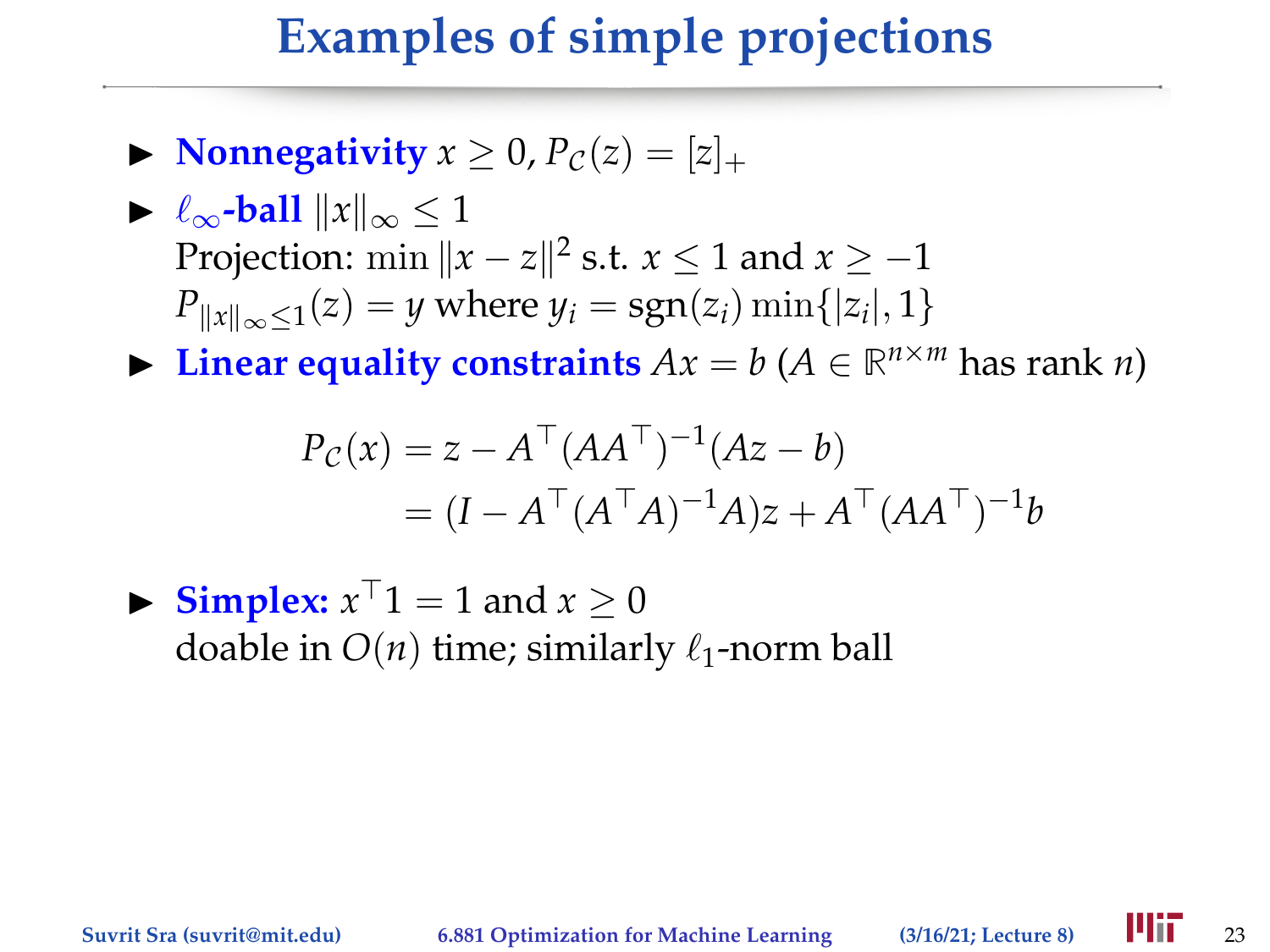### **Some remarks**

- $\blacktriangleright$  Why care?
	- simple
	- low-memory
	- stochastic version possible

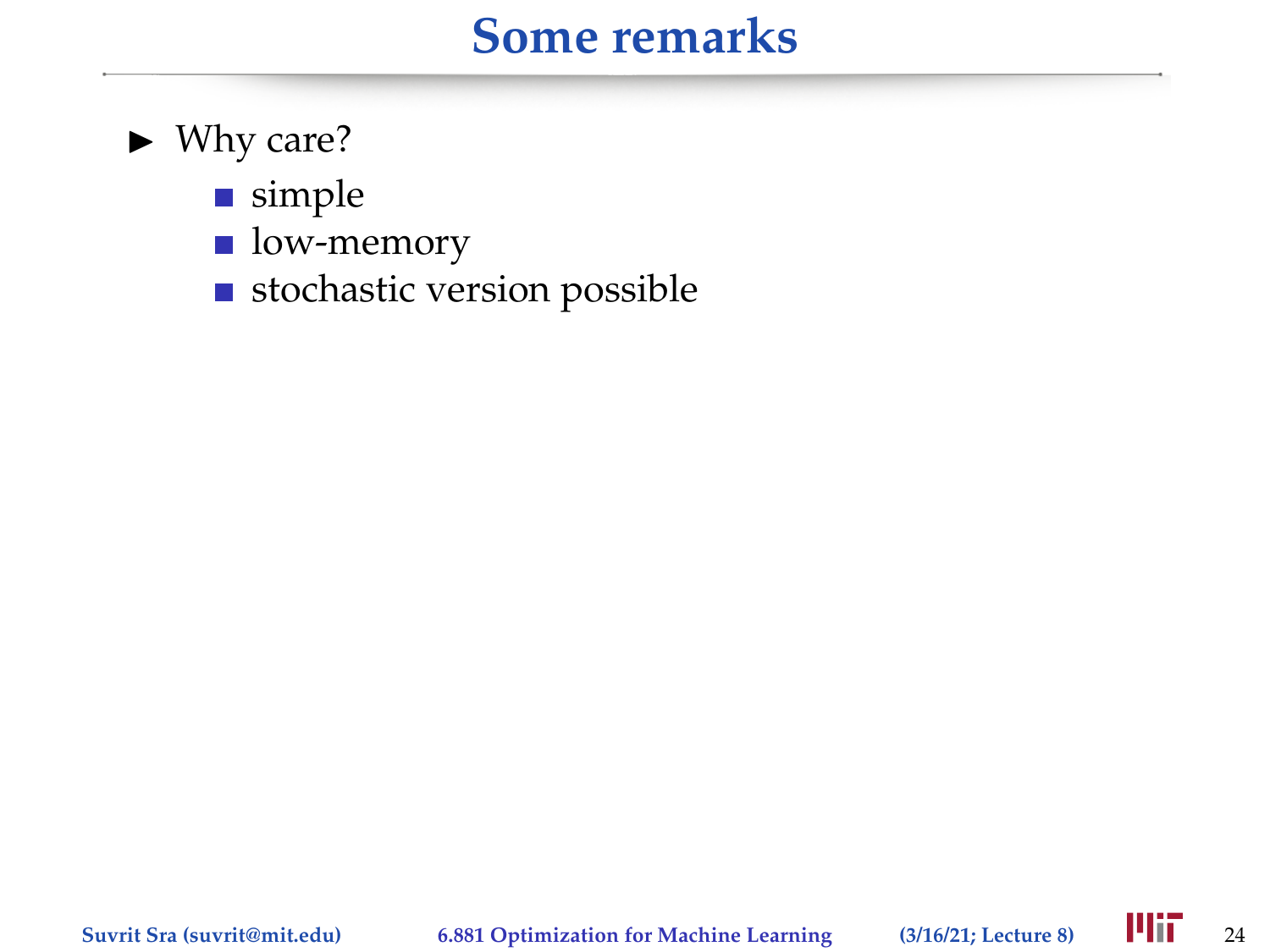#### **Some remarks**

- $\blacktriangleright$  Why care?
	- simple
	- low-memory
	- stochastic version possible

*Another perspective*

$$
x^{k+1} = \min_{x \in C} \langle x, g^k \rangle + \frac{1}{2\eta_k} ||x - x_k||^2
$$

*Mirror Descent* version

$$
x^{k+1} = \min_{x \in C} \langle x, g^k \rangle + \frac{1}{\eta_k} D_{\varphi}(x, x_k)
$$

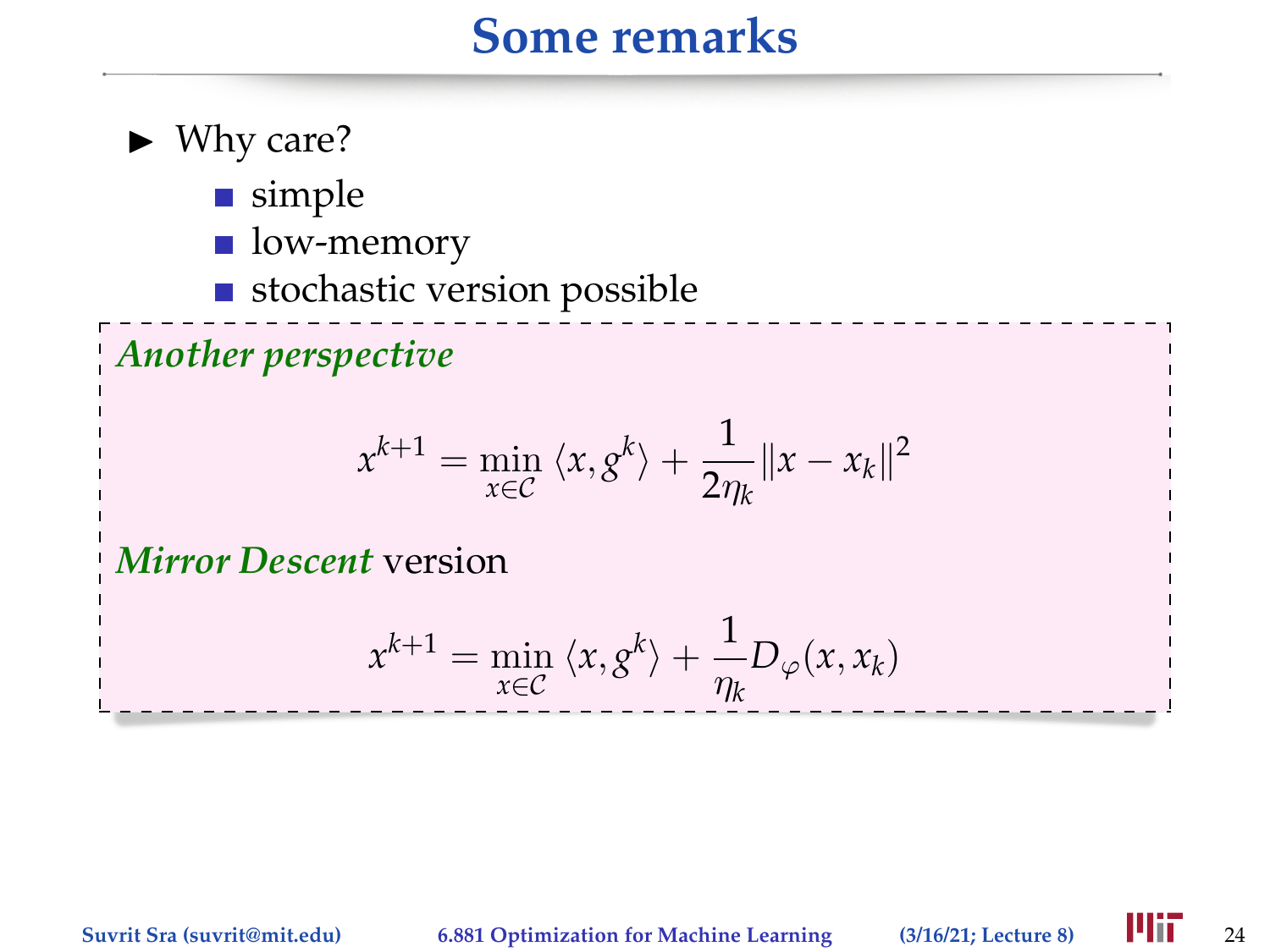# **Accelerated gradient**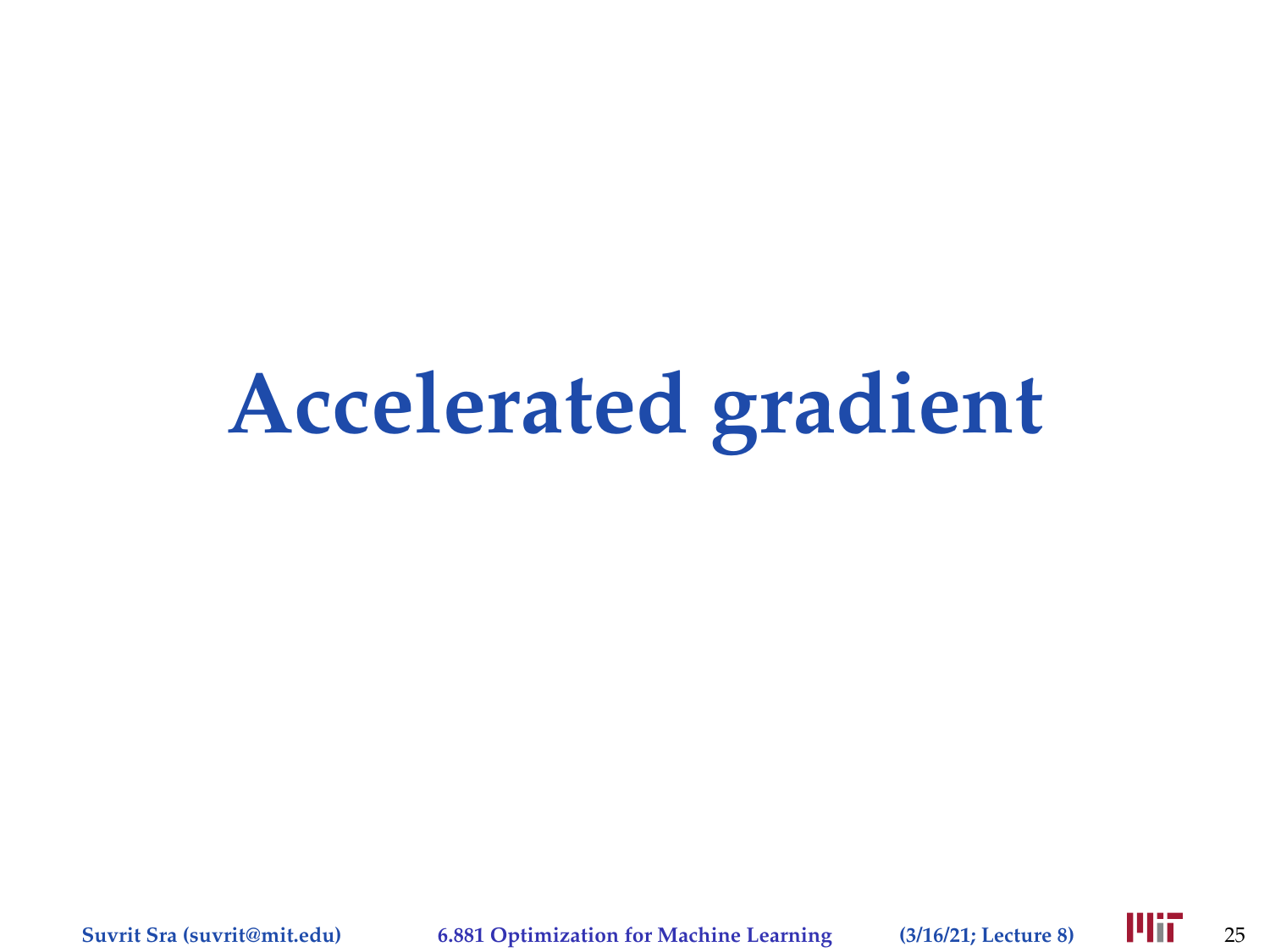## **Gradient methods – upper bounds**

**Theorem.** (Upper bound I). Let  $f \in C^1_L$ . Then,

 $\min_{k} \|\nabla f(x^k)\| \leq \varepsilon$  in  $O(1/\varepsilon^2)$  iterations.

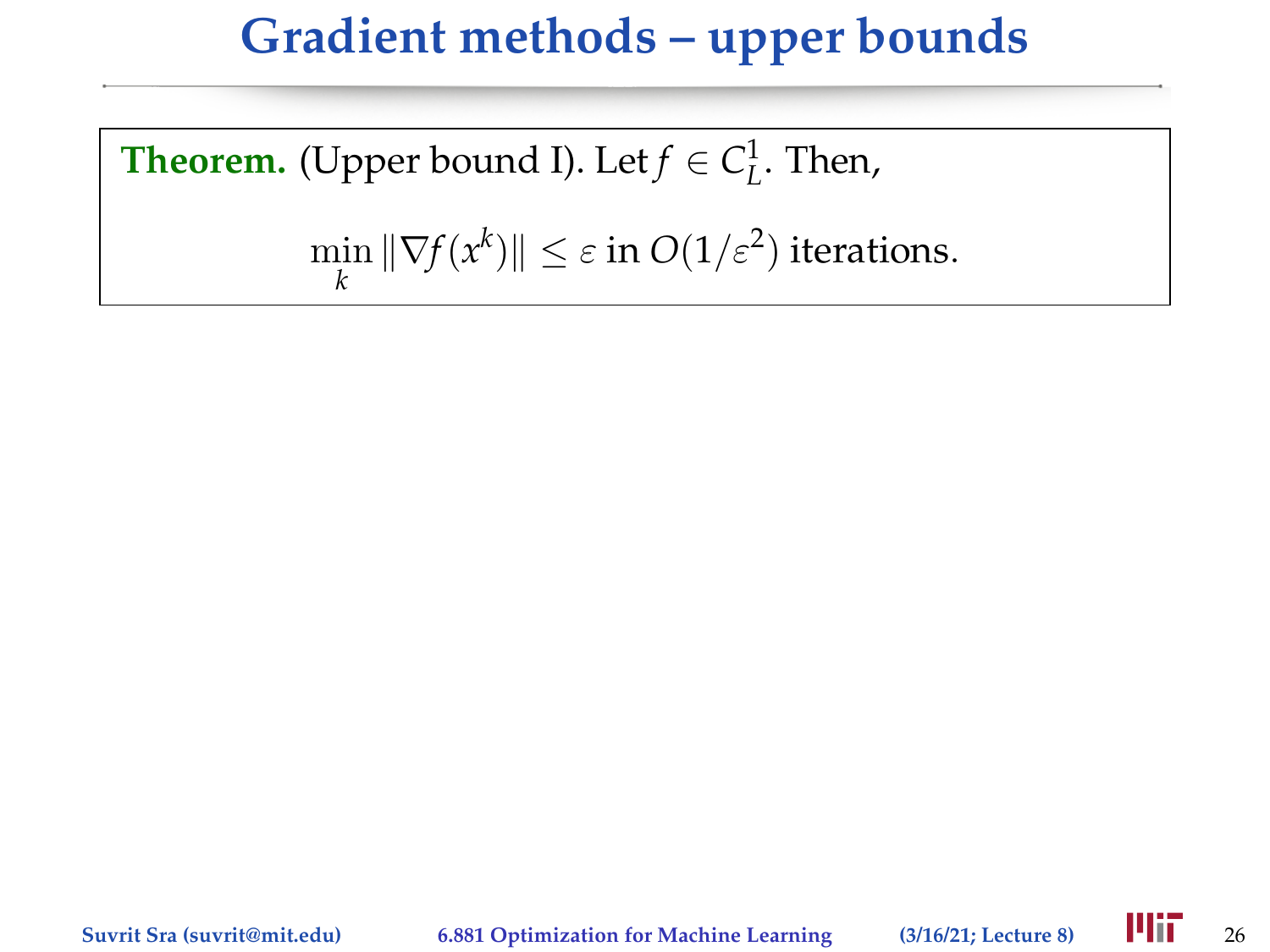## **Gradient methods – upper bounds**

**Theorem.** (Upper bound I). Let  $f \in C^1_L$ . Then,  $\min_{k} \|\nabla f(x^k)\| \leq \varepsilon$  in  $O(1/\varepsilon^2)$  iterations.

**Theorem.** (Upper bound II). Let  $f \in S^1_{L,\mu}$ . Then,

$$
f(x^{k}) - f(x^{*}) \le \frac{L}{2} \left(\frac{\kappa - 1}{\kappa + 1}\right)^{2k} \|x^{0} - x^{*}\|_{2}^{2}
$$

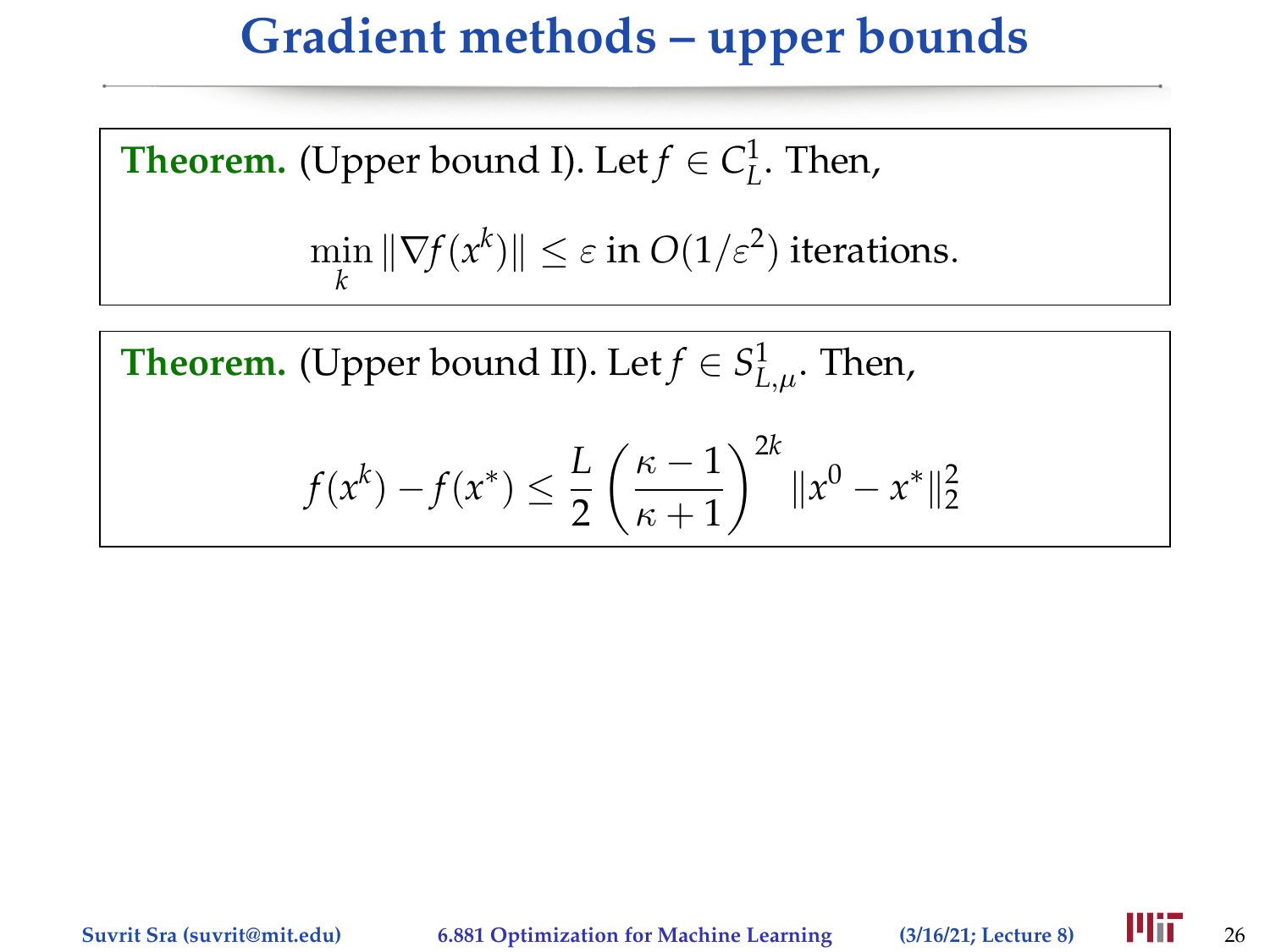## **Gradient methods – upper bounds**

**Theorem.** (Upper bound I). Let  $f \in C^1_L$ . Then,  $\min_{\mathbf{r}} \|\nabla f(\mathbf{x}^k)\| \leq \varepsilon \text{ in } O(1/\varepsilon^2) \text{ iterations.}$ *k*

**Theorem.** (Upper bound II). Let  $f \in S^1_{L,\mu}$ . Then,

$$
f(x^{k}) - f(x^{*}) \le \frac{L}{2} \left(\frac{\kappa - 1}{\kappa + 1}\right)^{2k} \|x^{0} - x^{*}\|_{2}^{2}
$$

**Theorem.** (Upper bound III). Let  $f \in C^1_L$  be convex. Then,

$$
f(x^{k}) - f(x^{*}) \leq \frac{2L(f(x^{0}) - f(x^{*}))||x^{0} - x^{*}||_{2}^{2}}{k+4}.
$$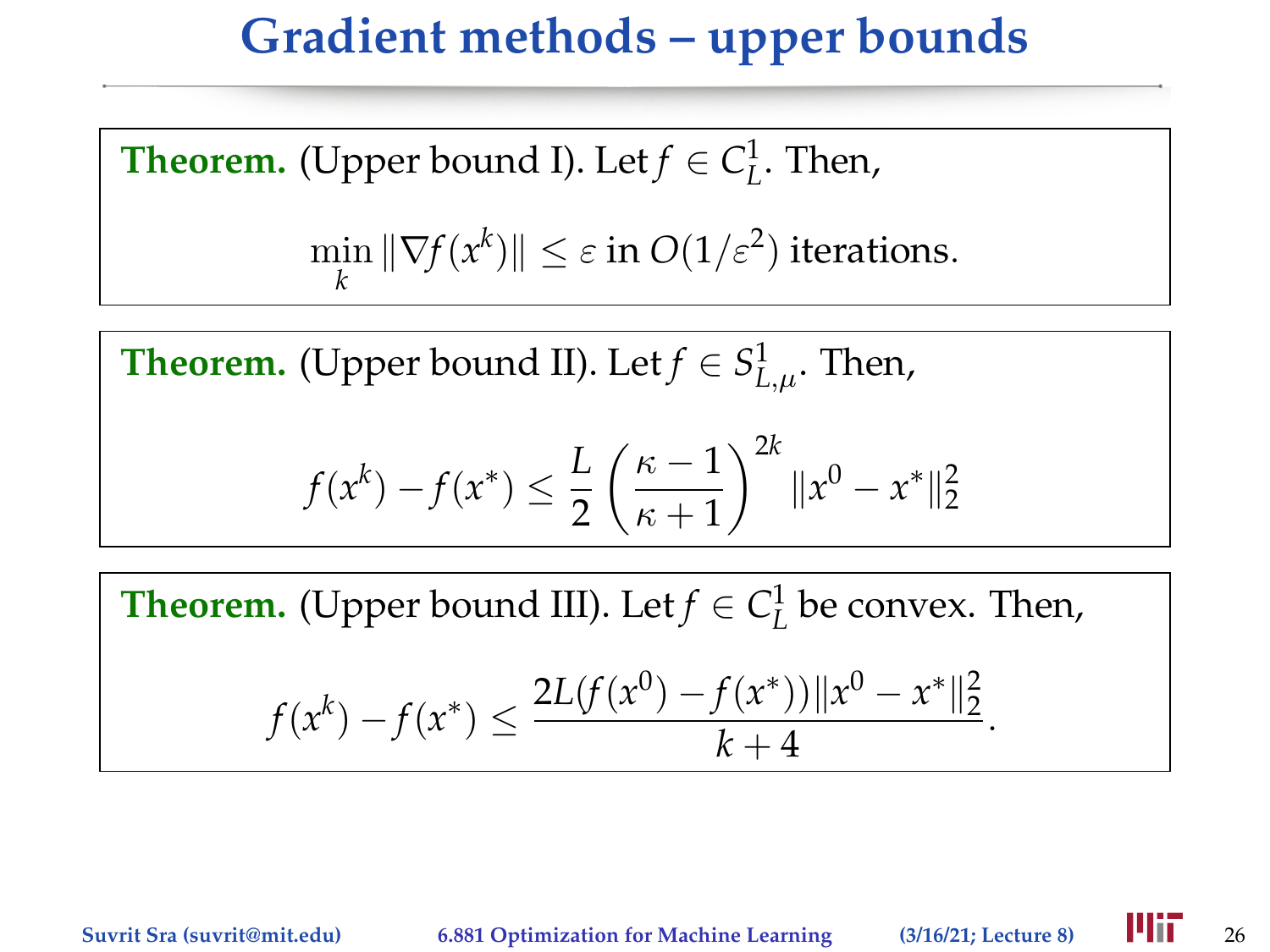## **Gradient methods – lower bounds**

**Theorem.** (Carmon-Duchi-Hinder-Sidford 2017). **There's an**  $f \in C^1_L$ , such that  $\|\nabla f(x)\| \leq \varepsilon$  requires  $\Omega(\varepsilon^{-2})$  gradient evaluations.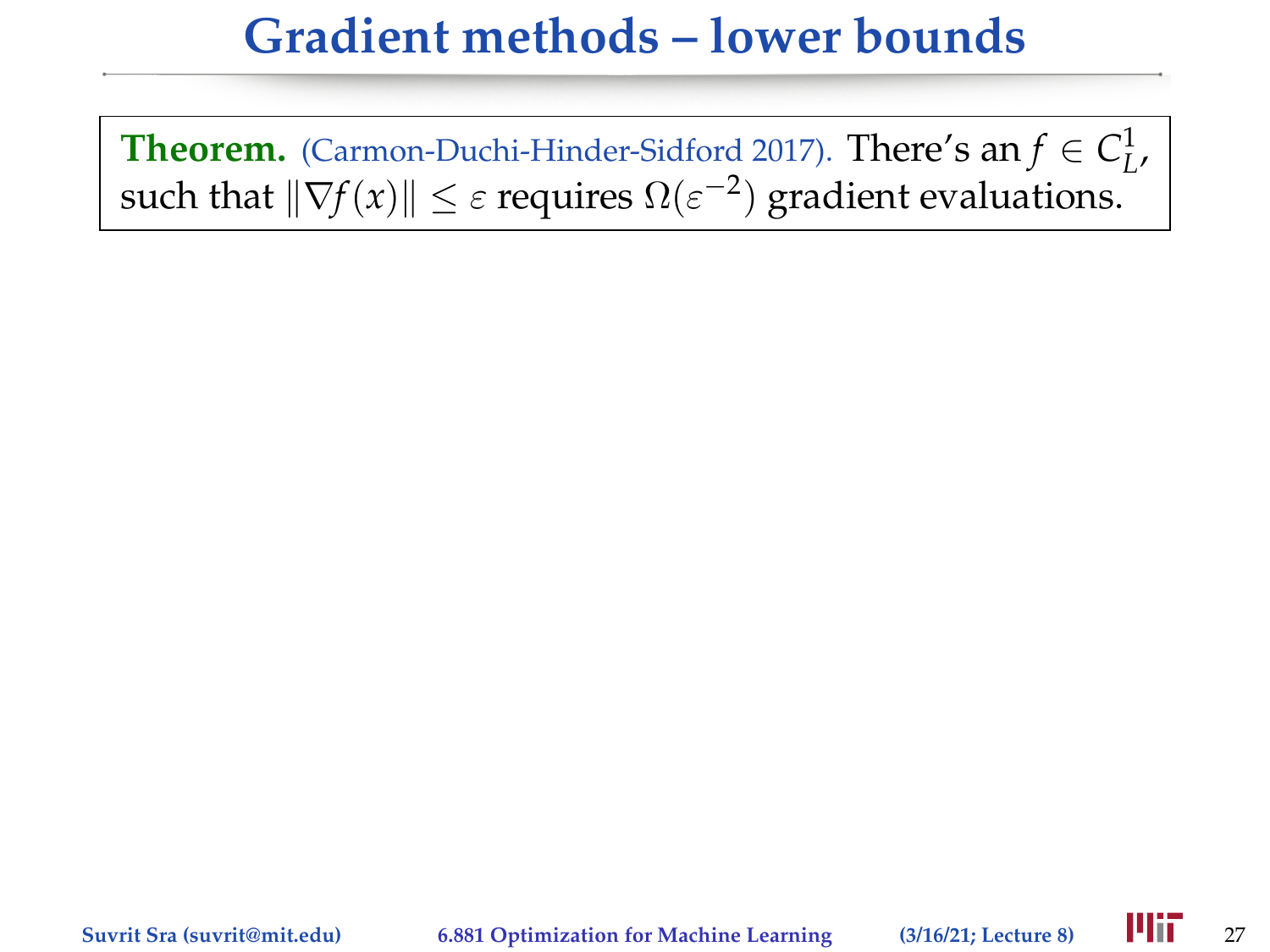## **Gradient methods – lower bounds**

**Theorem.** (Carmon-Duchi-Hinder-Sidford 2017). **There's an**  $f \in C^1_L$ , such that  $\|\nabla f(x)\| \leq \varepsilon$  requires  $\Omega(\varepsilon^{-2})$  gradient evaluations.

**Theorem.** (Nesterov). There exists  $f \in S^{\infty}_{L,\mu}$  ( $\mu > 0$ ,  $\kappa > 1$ ) s.t.

$$
f(x^k) - f(x^*) \ge \frac{\mu}{2} \left( \frac{\sqrt{\kappa} - 1}{\sqrt{\kappa} + 1} \right)^{2k} ||x^0 - x^*||_2^2,
$$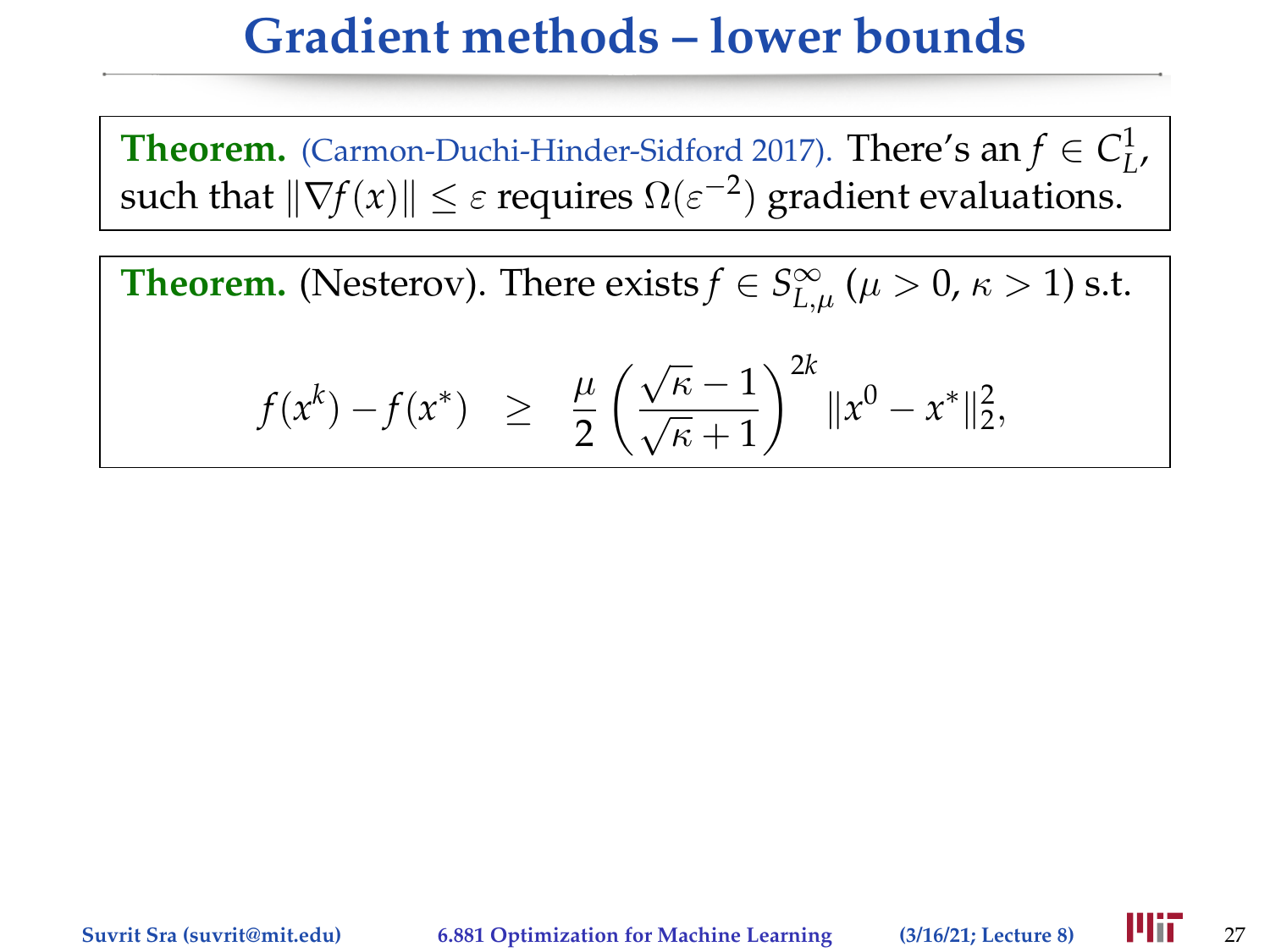## **Gradient methods – lower bounds**

**Theorem.** (Carmon-Duchi-Hinder-Sidford 2017). **There's an**  $f \in C^1_L$ , such that  $\|\nabla f(x)\| \leq \varepsilon$  requires  $\Omega(\varepsilon^{-2})$  gradient evaluations.

**Theorem.** (Nesterov). There exists  $f \in S^{\infty}_{L,\mu}$  ( $\mu > 0$ ,  $\kappa > 1$ ) s.t.

$$
f(x^k) - f(x^*) \ge \frac{\mu}{2} \left( \frac{\sqrt{\kappa} - 1}{\sqrt{\kappa} + 1} \right)^{2k} ||x^0 - x^*||_2^2,
$$

**Theorem.** (Nesterov). For any  $x^0 \in \mathbb{R}^n$ , and  $1 \leq k \leq \frac{1}{2}$  $rac{1}{2}(n-1),$ there is a convex  $f \in C^1_L$ , s.t.

$$
f(x^{k}) - f(x^{*}) \ge \frac{3L||x^{0} - x^{*}||_{2}^{2}}{32(k+1)^{2}}
$$
  

$$
||x^{k} - x^{0}||^{2} \ge \frac{1}{8}||x^{0} - x^{*}||^{2}.
$$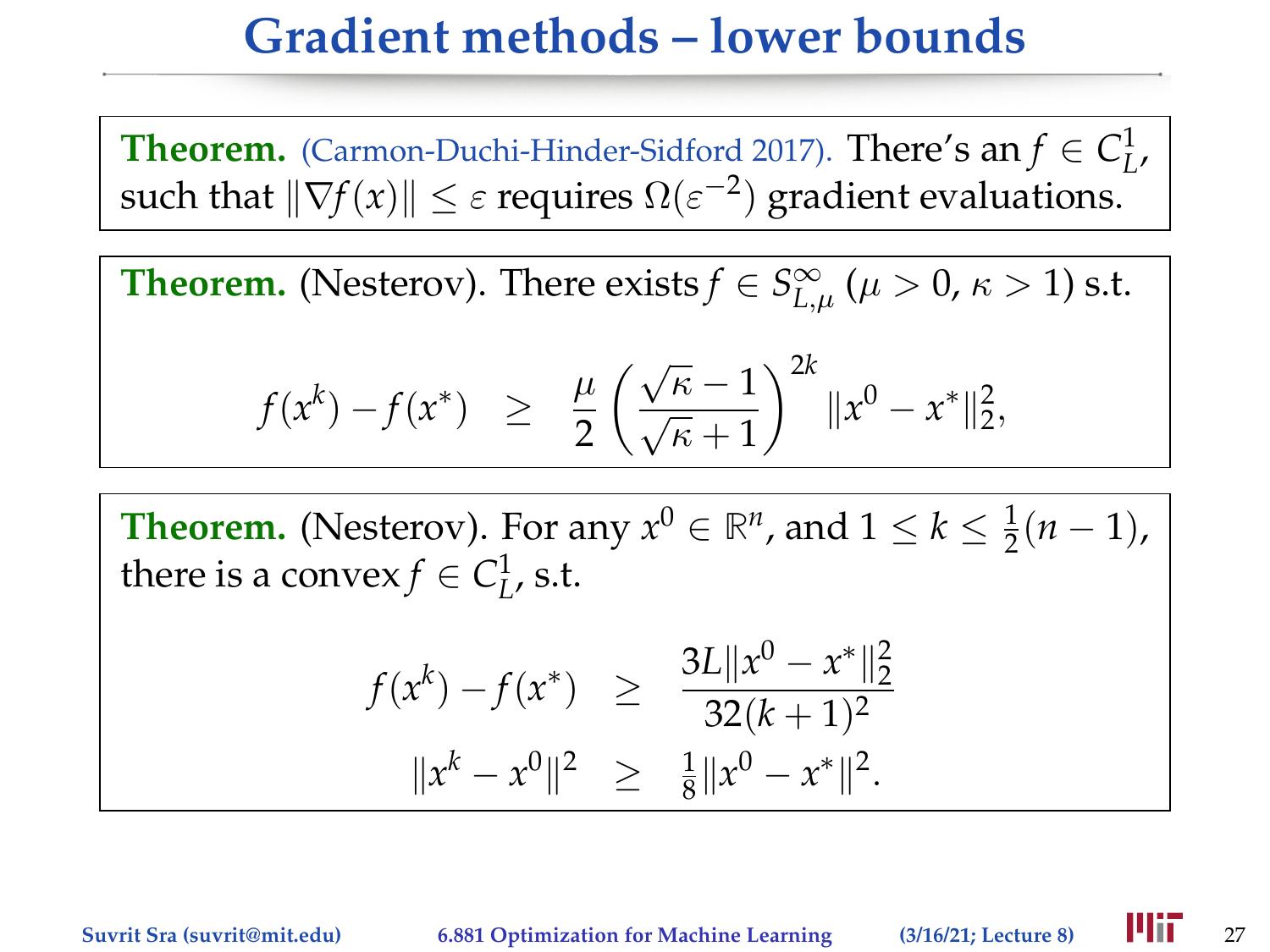## **Accelerated gradient methods**

*Upper bounds:* (i)  $O(1/k)$ ; and (ii) linear rate involving  $\kappa$ *Lower bounds:* (i)  $O(1/k^2)$ ; and (ii) linear rate involving  $\sqrt{\kappa}$ 

**Challenge:** Close this gap!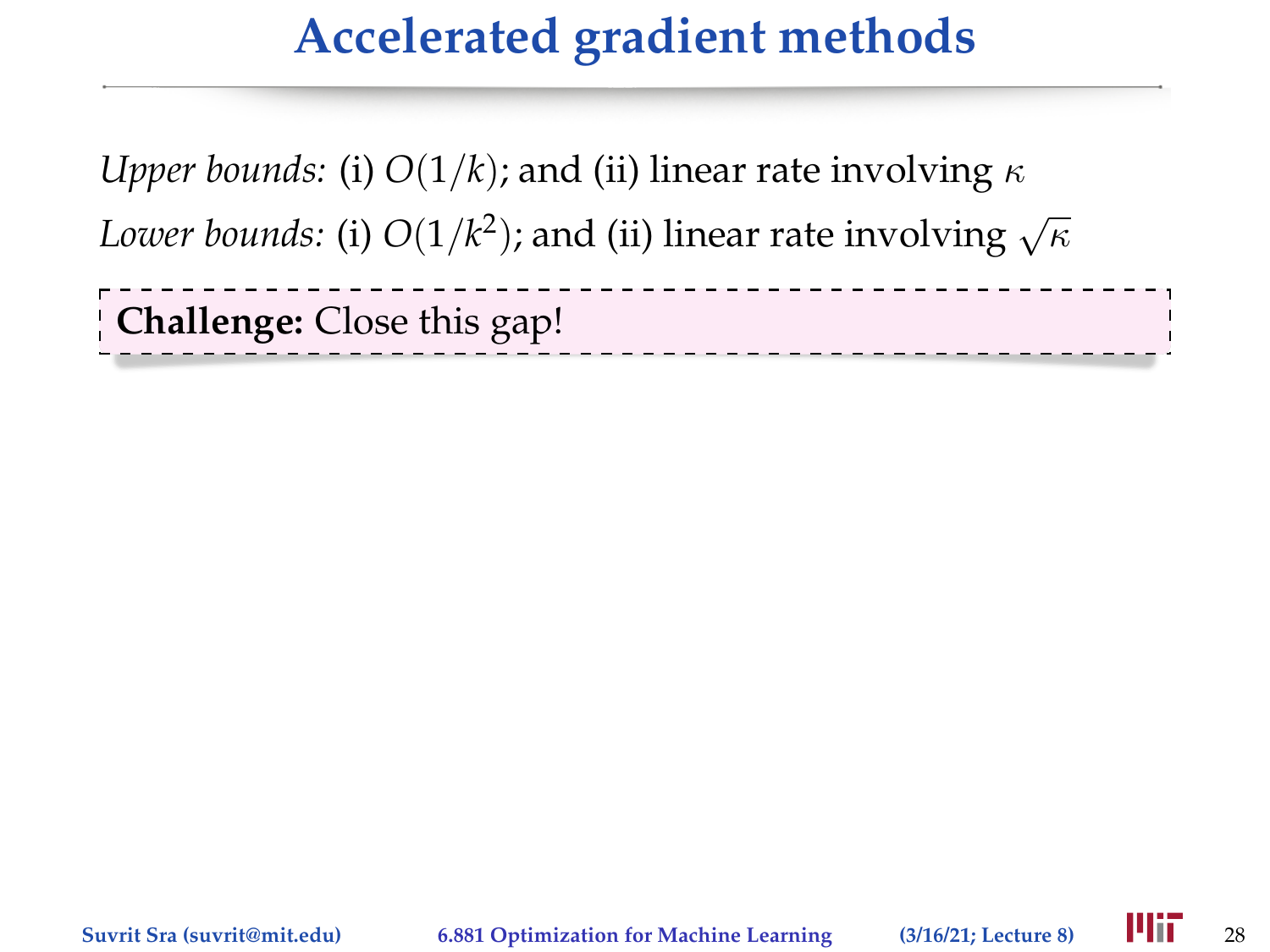## **Accelerated gradient methods**

*Upper bounds:* (i)  $O(1/k)$ ; and (ii) linear rate involving  $\kappa$ 

*Lower bounds:* (i)  $O(1/k^2)$ ; and (ii) linear rate involving  $\sqrt{\kappa}$ 

**Challenge:** Close this gap!

Nesterov (1983) closed the gap.

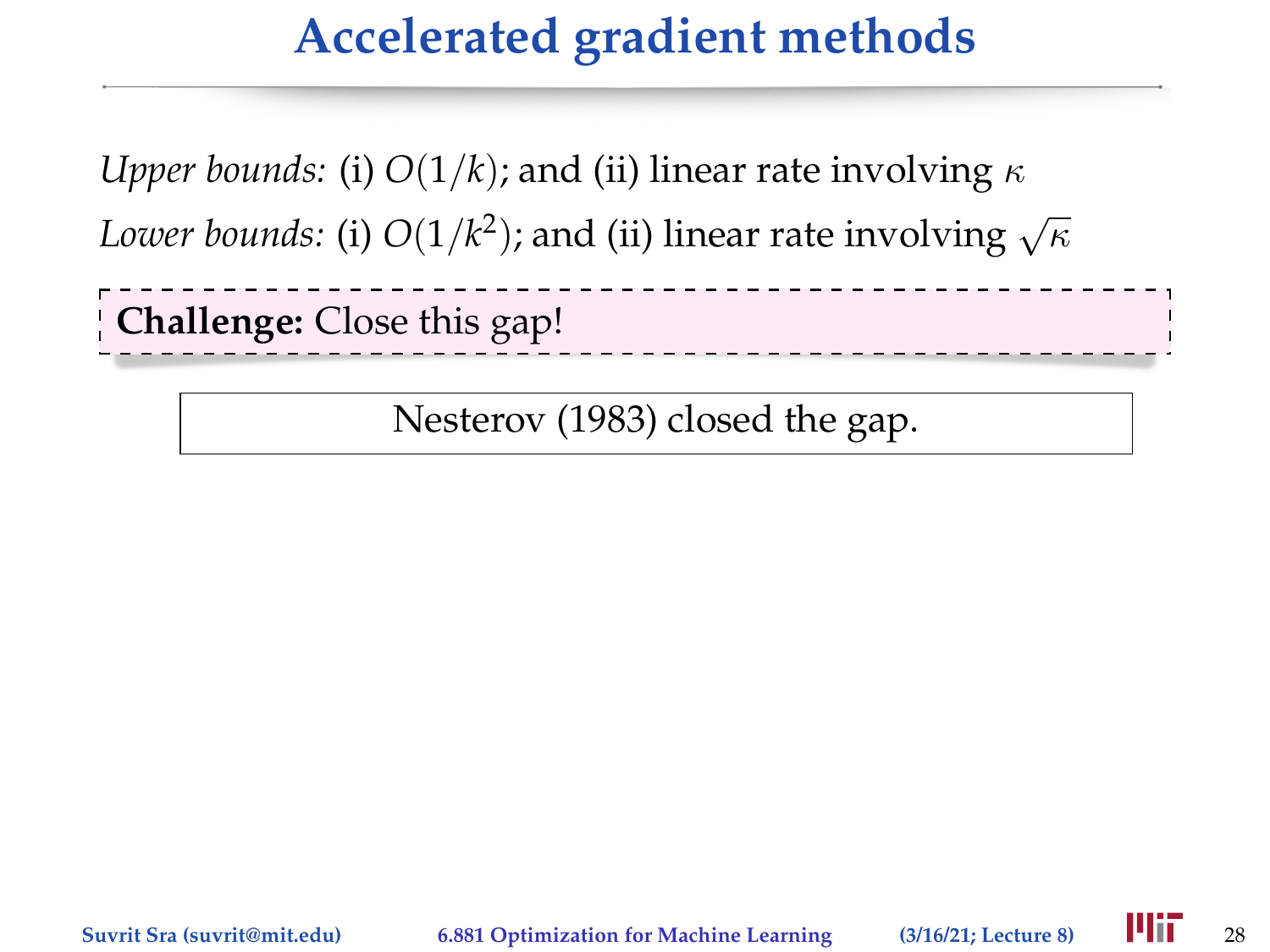## **Background: ravine method**



Long, narrow **ravines** slow down GD

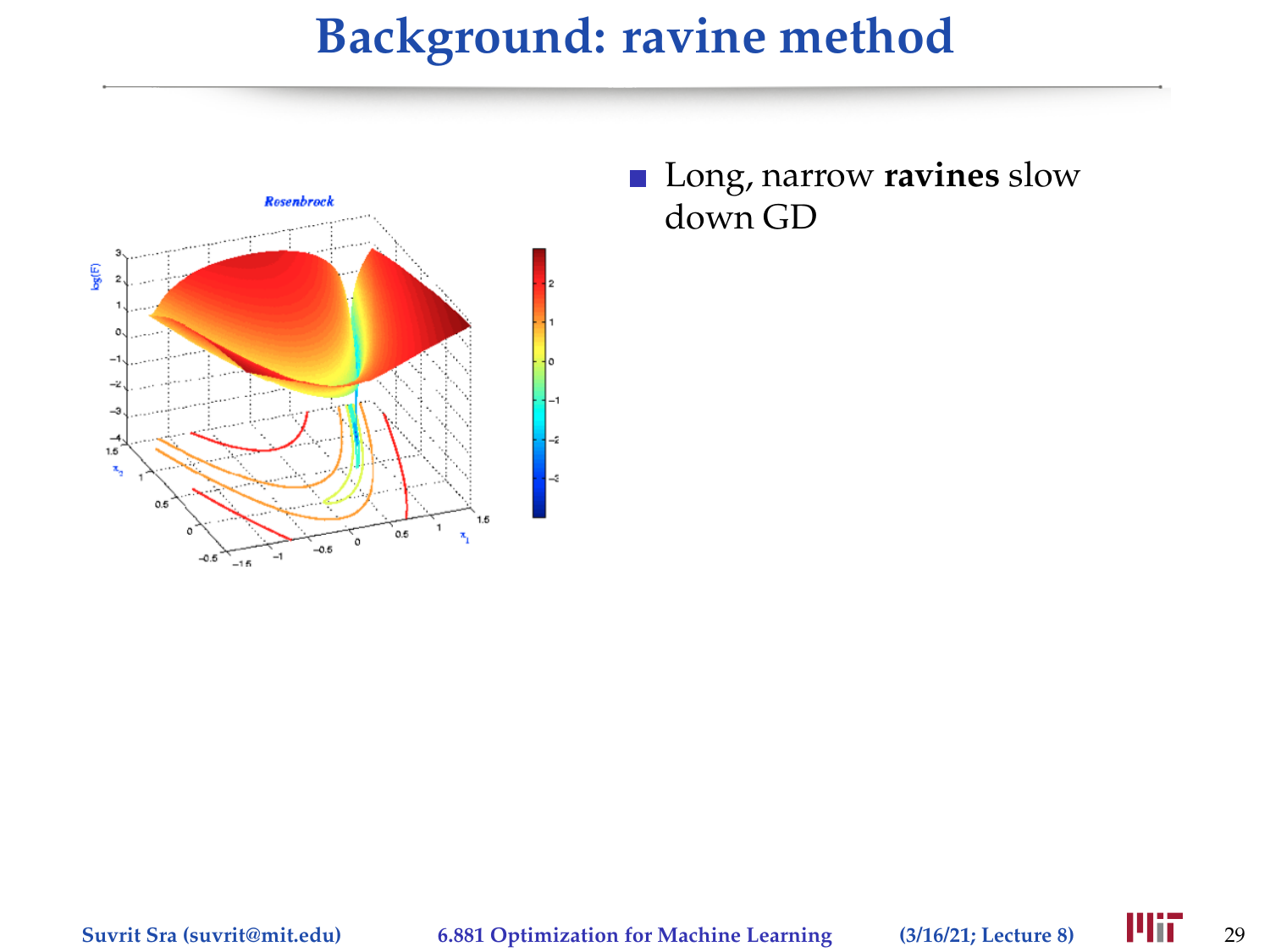## **Background: ravine method**



- Long, narrow **ravines** slow down GD
- Gel'fand-Tsetlin (1961): *Ravine method*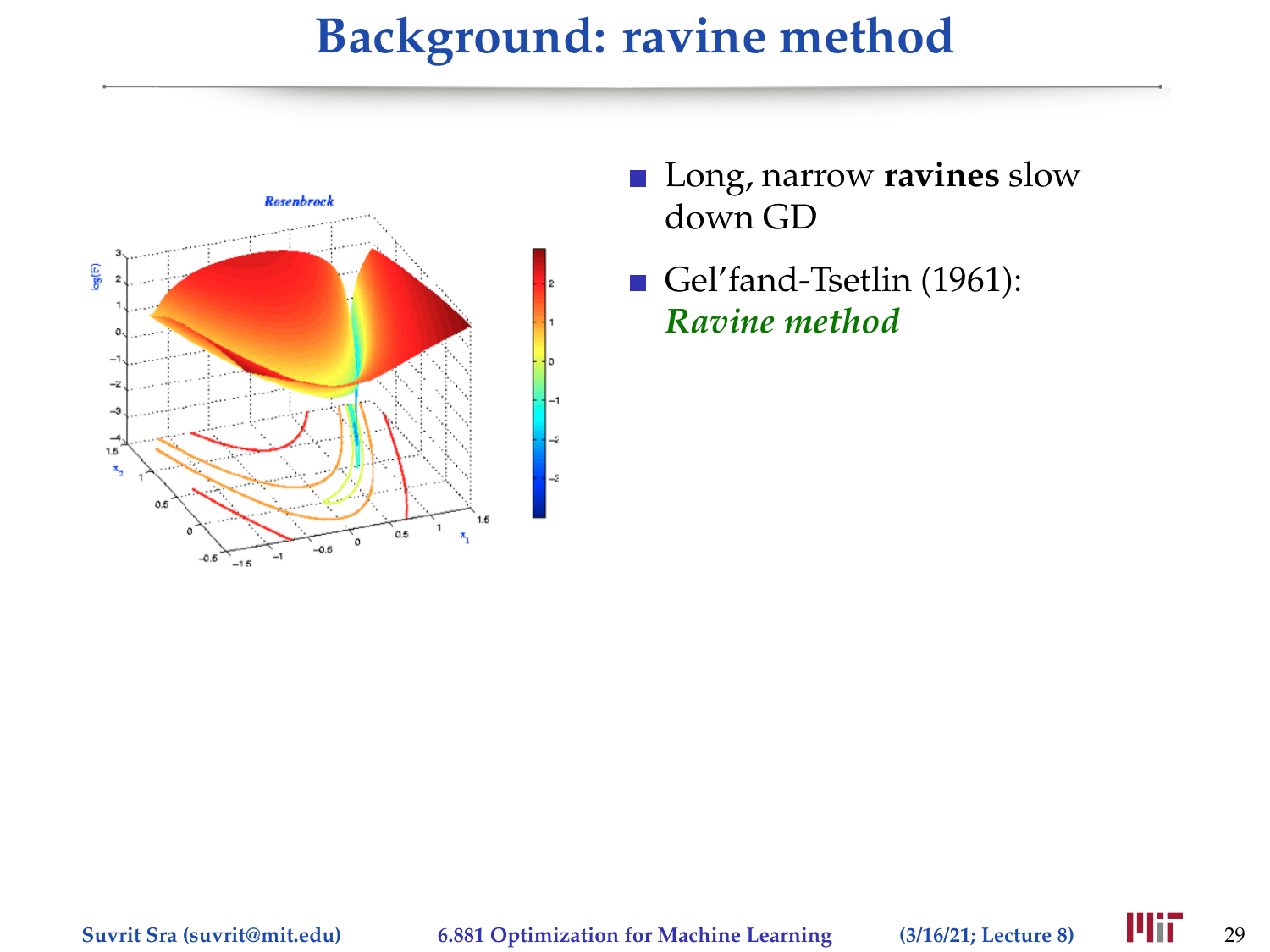### **Background: ravine method**



- **Long**, narrow **ravines** slow down GD
- Gel'fand-Tsetlin (1961): *Ravine method*
- Intuition: descent to bottom of ravine not hard, but moving along narrow ravine harder. Thus, *mix two types of steps*: gradient step and a "ravine step"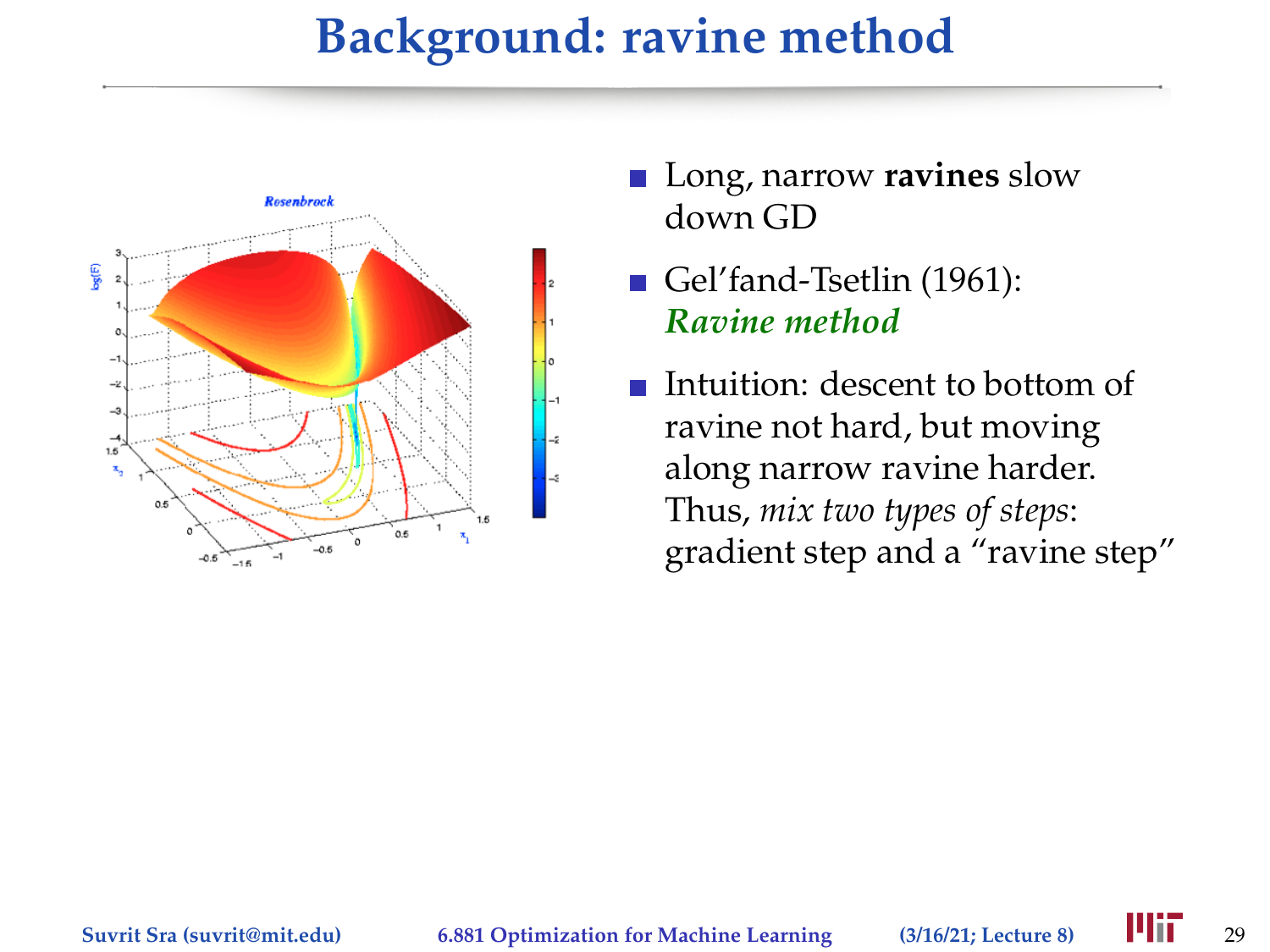### **Background: ravine method**



- Long, narrow **ravines** slow down GD
- Gel'fand-Tsetlin (1961): *Ravine method*
- Intuition: descent to bottom of ravine not hard, but moving along narrow ravine harder. Thus, *mix two types of steps*: gradient step and a "ravine step"

#### **Simplest form of ravine method**

 $x^{k+1} = y^k - \alpha \nabla f(y^k), \quad y^{k+1} = x^{k+1} + \beta(x^{k+1} - x^k)$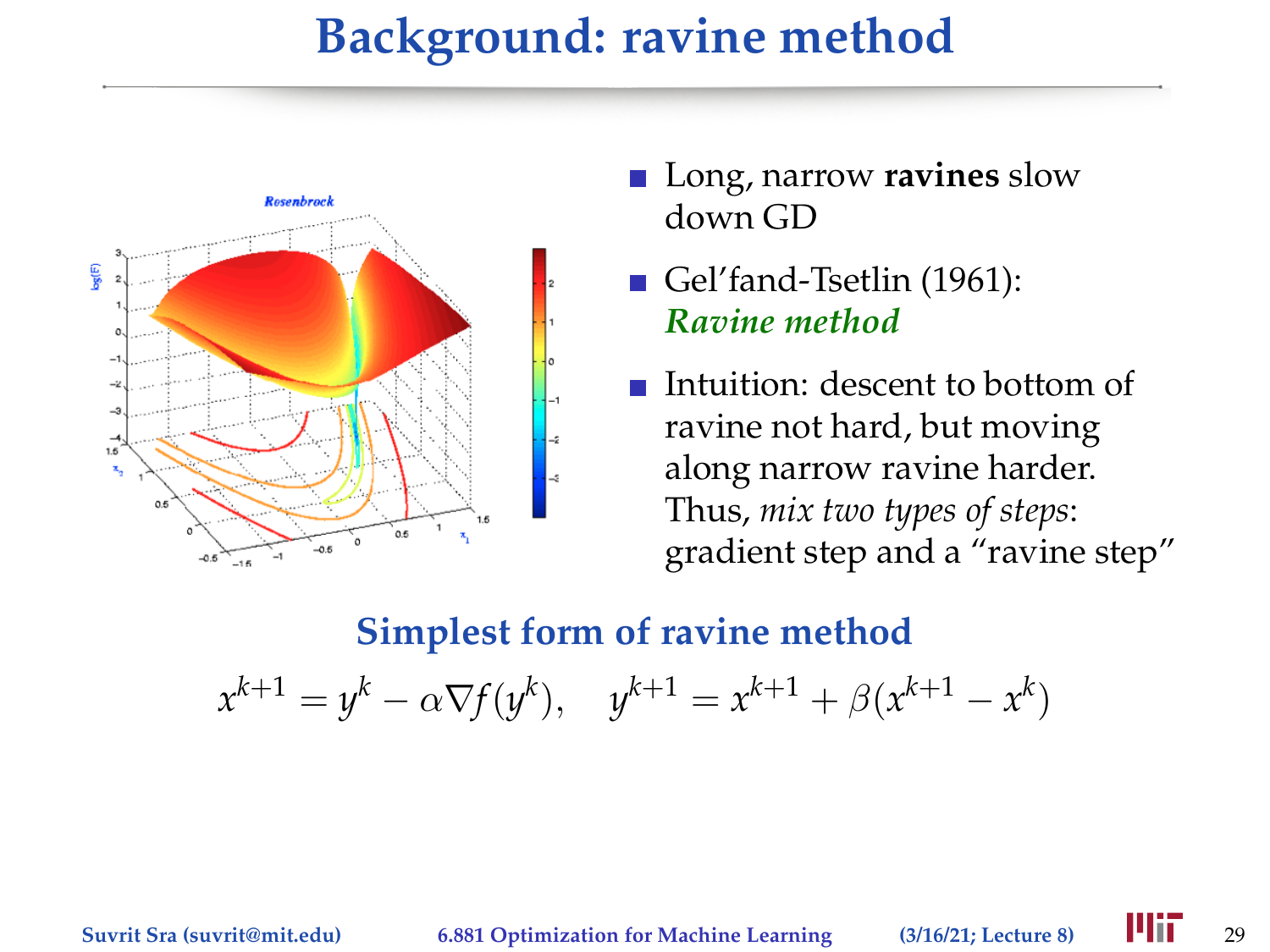### **Polyak's Momentum Method (1964)**

$$
x^{k+1} = x^k - \eta_k \nabla f(x^k) + \beta_k (x^k - x^{k-1})
$$

**Theorem.** Let  $f = \frac{1}{2}$  $\frac{1}{2}x^TAx + b^Tx \in S^1_{L,\mu}.$  Then, choose  $\eta_k = 4/($ √  $\overline{L} + \sqrt{\mu}$ ,  $\beta_k = q^2$ ,  $q =$  $\frac{\sqrt{\kappa}-1}{\sqrt{\kappa}+1}$ the heavy-ball method satisfies  $\Vert x^k - x^* \Vert = O(q^k).$ 

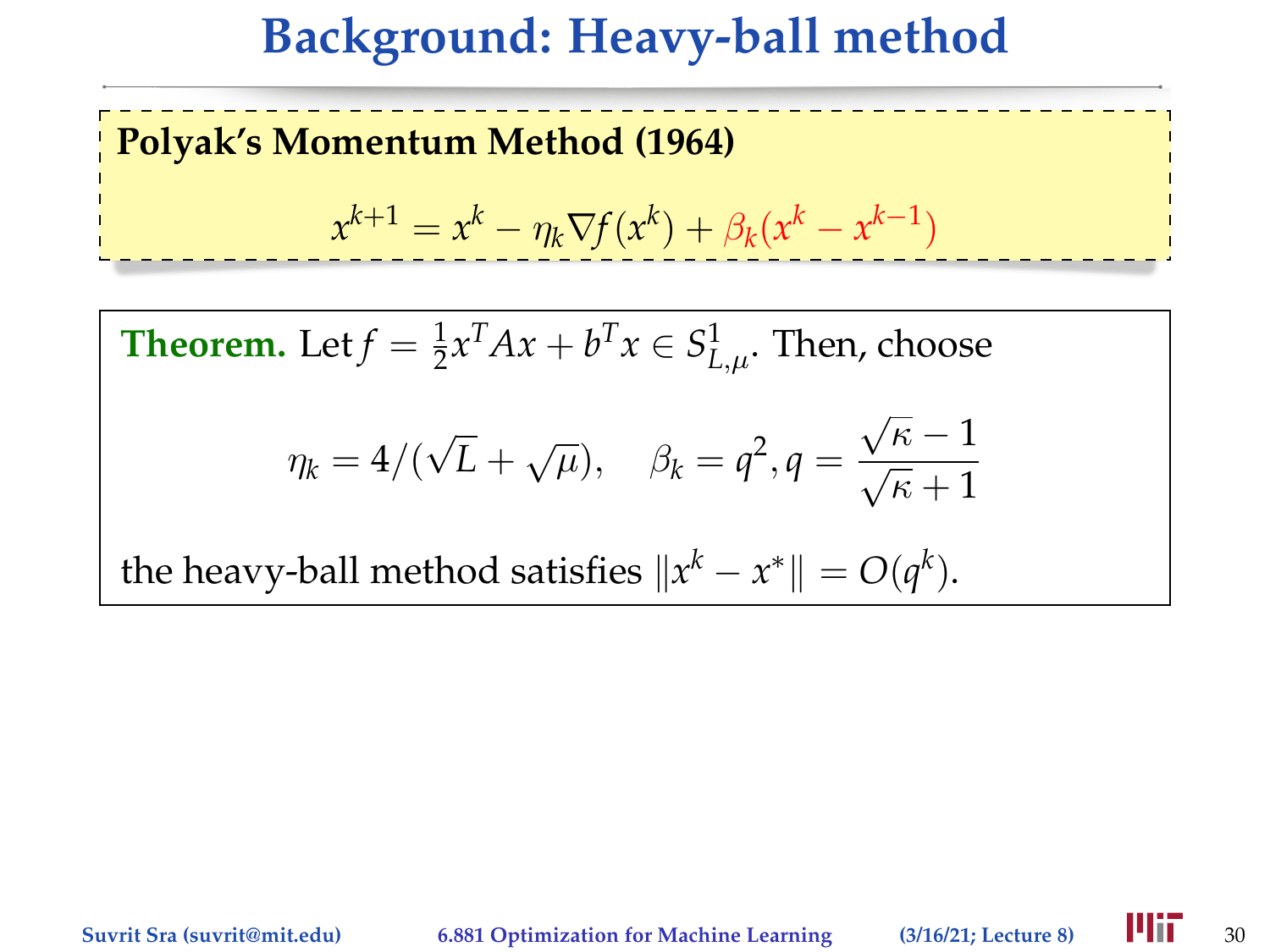#### **Polyak's Momentum Method (1964)**

$$
x^{k+1} = x^k - \eta_k \nabla f(x^k) + \beta_k (x^k - x^{k-1})
$$

**Theorem.** Let  $f = \frac{1}{2}$  $\frac{1}{2}x^TAx + b^Tx \in S^1_{L,\mu}.$  Then, choose  $\eta_k = 4/($ √  $\overline{L} + \sqrt{\mu}$ ,  $\beta_k = q^2$ ,  $q =$  $\frac{\sqrt{\kappa}-1}{\sqrt{\kappa}+1}$ 

the heavy-ball method satisfies  $\Vert x^k - x^* \Vert = O(q^k).$ 

Motivated originally from so-called "Ravine method" of Gelfand-Tsetlin (1961), that runs the iteration

$$
z^k = x^k - \eta_k \nabla f(x^k), \quad x^{k+1} = z^k + \beta_k (z^k - z^{k-1})
$$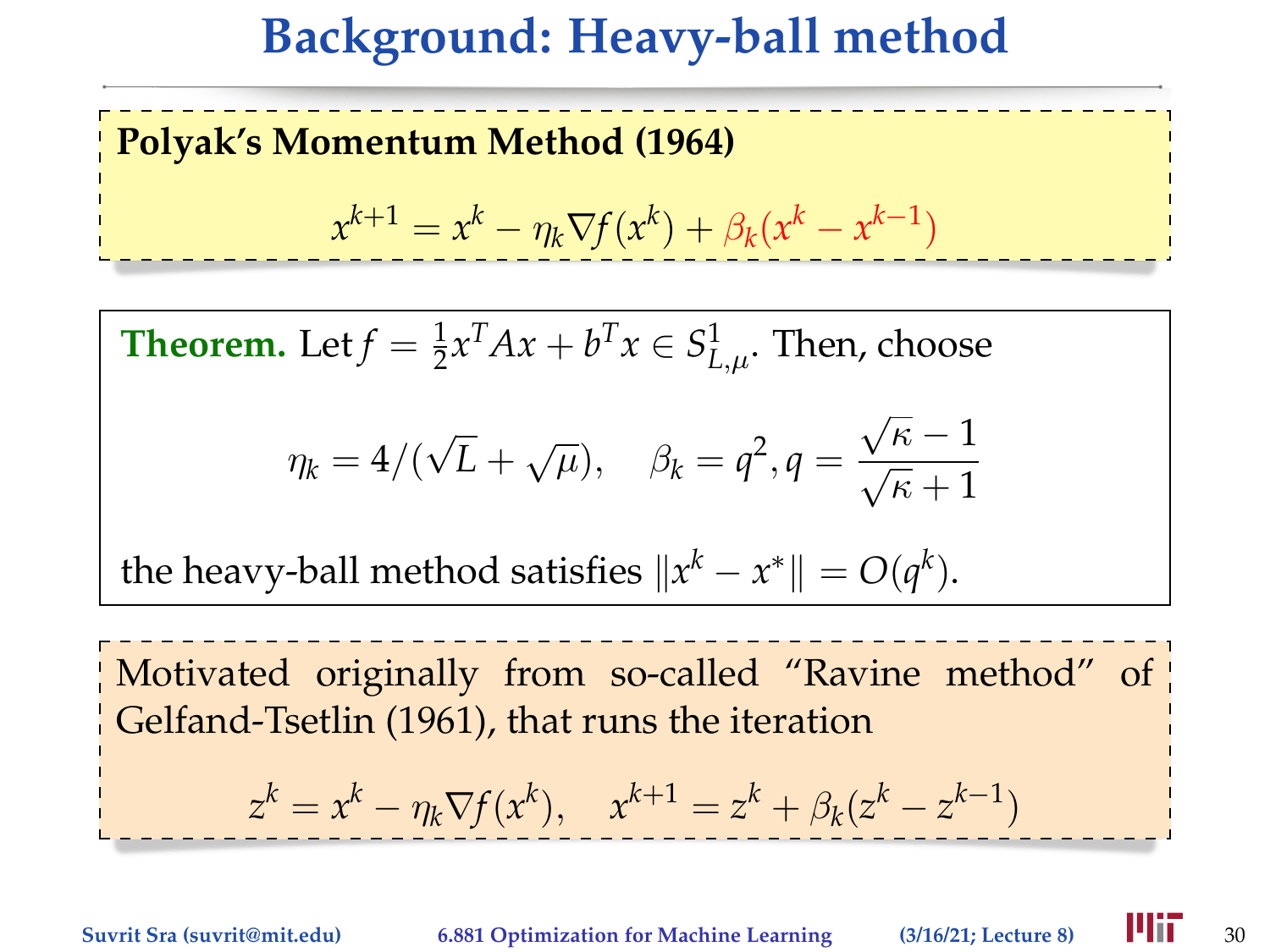**Polyak's Momentum Method (1964)**  $x^{k+1} = x^k - \eta_k \nabla f(x^k) + \beta_k (x^k - x^{k-1})$ 

Can view it as a discretization of 2nd-order ODE:

 $\ddot{x} + a\dot{x} + b\nabla f(x) = 0$ 

(analogy: movement of a heavy-ball in a potential field  $f(x)$ ) governed not only by  $\nabla f(x)$  but by a *momentum* term)

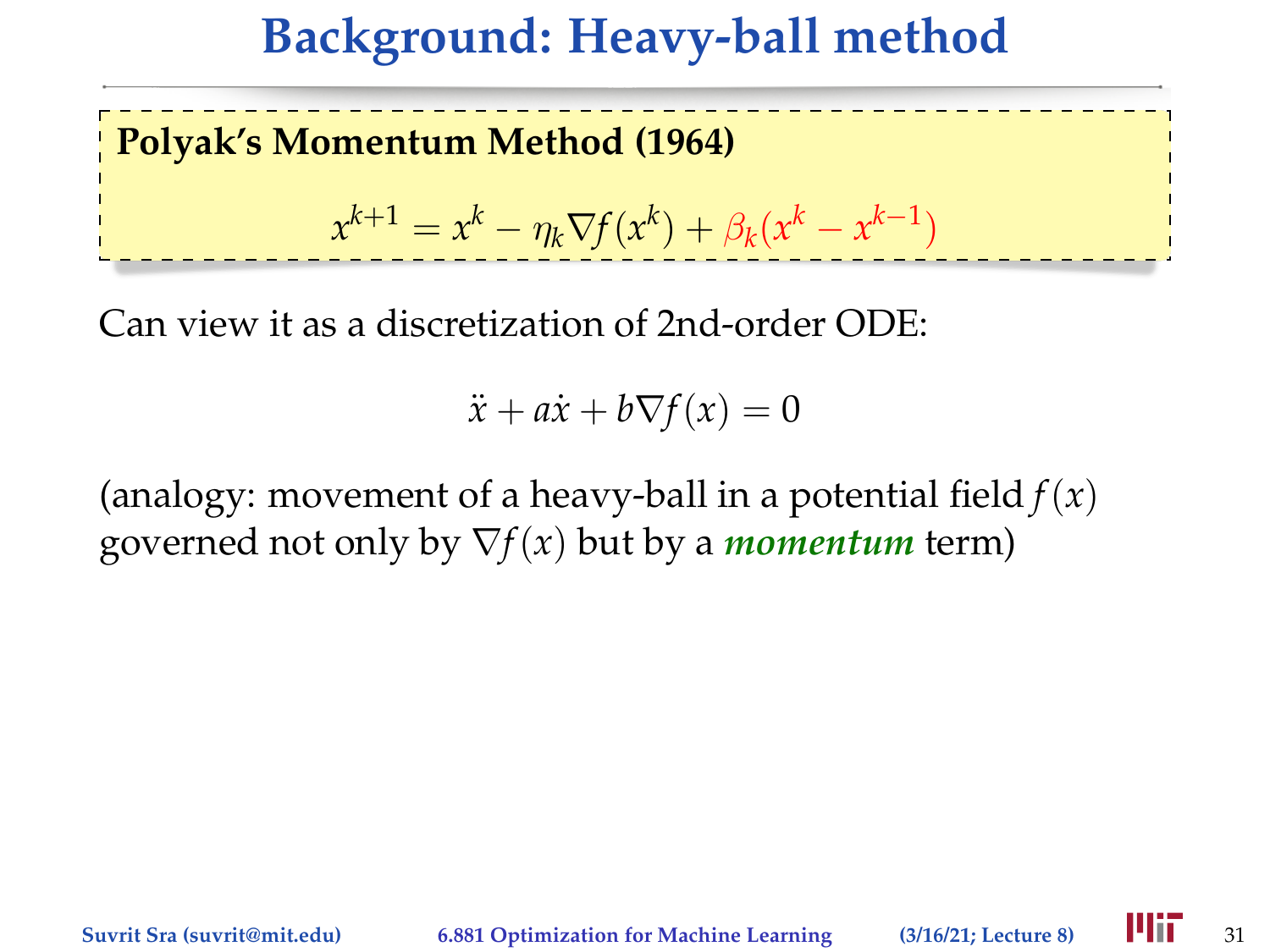**Polyak's Momentum Method (1964)**  $x^{k+1} = x^k - \eta_k \nabla f(x^k) + \beta_k (x^k - x^{k-1})$ 

Can view it as a discretization of 2nd-order ODE:

 $\ddot{x} + a\dot{x} + b\nabla f(x) = 0$ 

(analogy: movement of a heavy-ball in a potential field *f*(*x*) governed not only by  $\nabla f(x)$  but by a *momentum* term)

**Why does momentum help?**

**Explore:** Check out: *<https://distill.pub/2017/momentum/>*

What about the general convex case?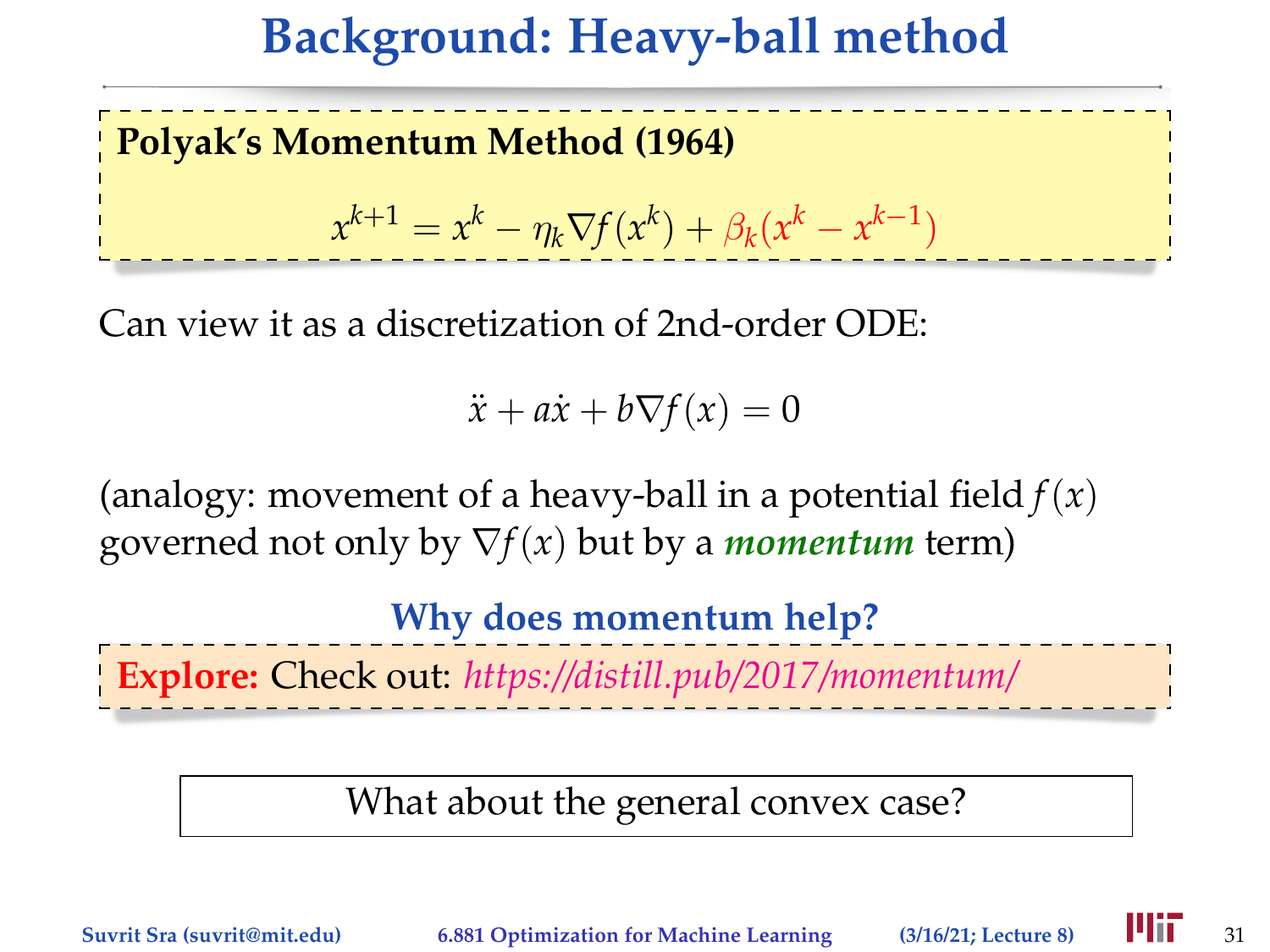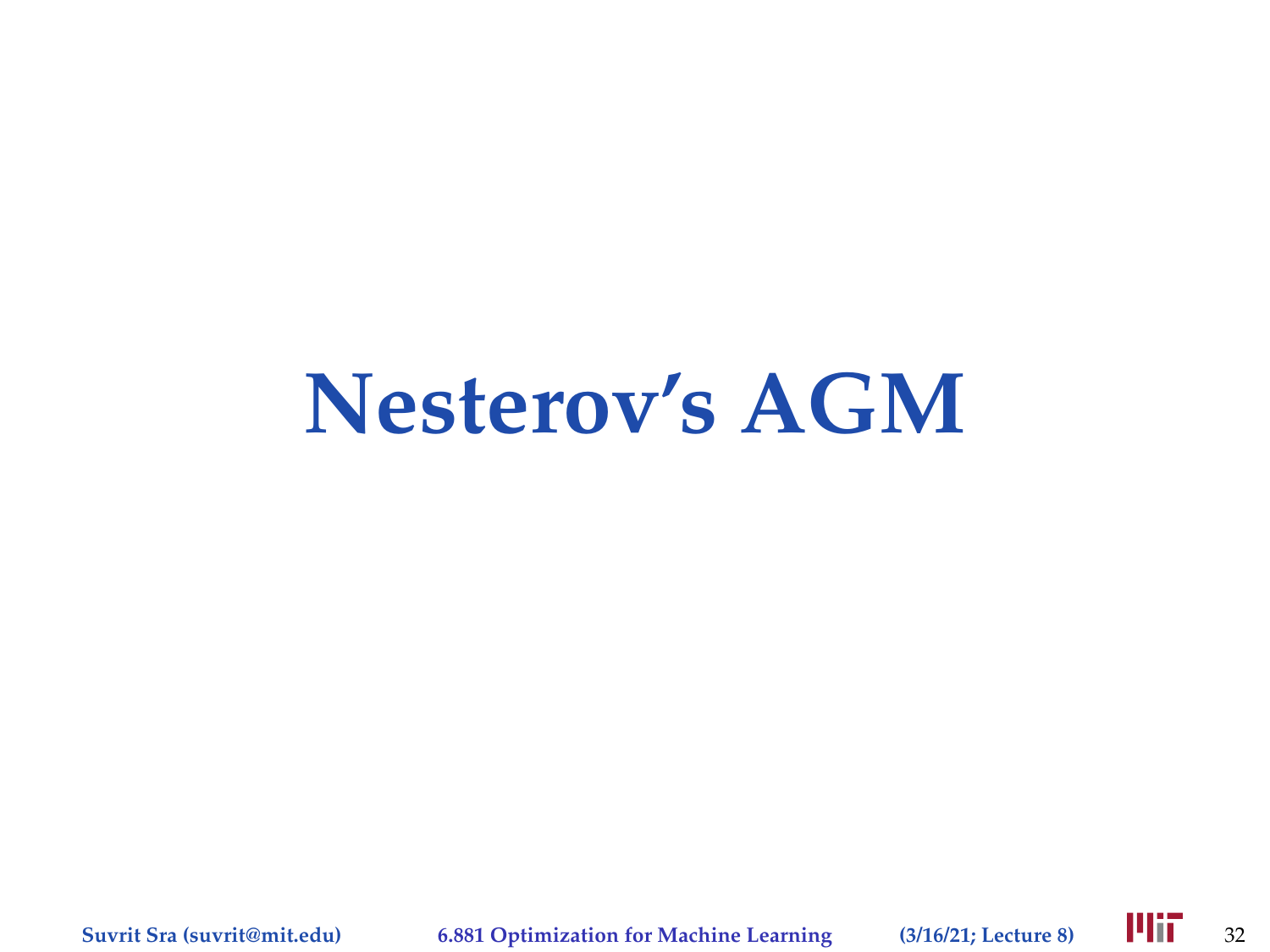**Nesterov's (1983) method**

$$
x^{k+1} = y^k - \frac{1}{L} \nabla f(y^k)
$$
  

$$
y^{k+1} = x^{k+1} + \beta_k (x^{k+1} - x^k)
$$

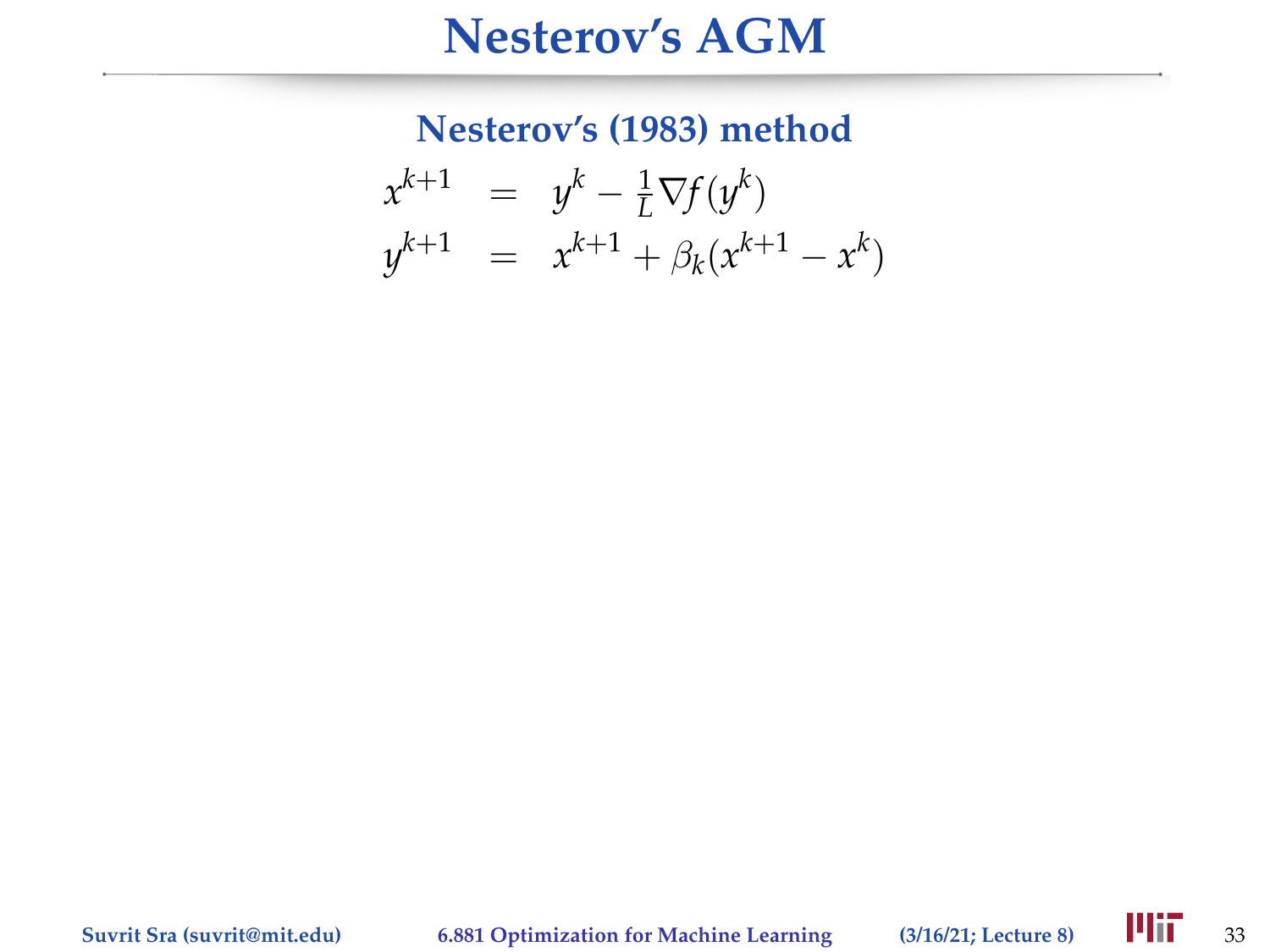**Nesterov's (1983) method**

$$
x^{k+1} = y^k - \frac{1}{L} \nabla f(y^k)
$$
  

$$
y^{k+1} = x^{k+1} + \beta_k (x^{k+1} - x^k)
$$

**Essentially same as the ravine method!!**

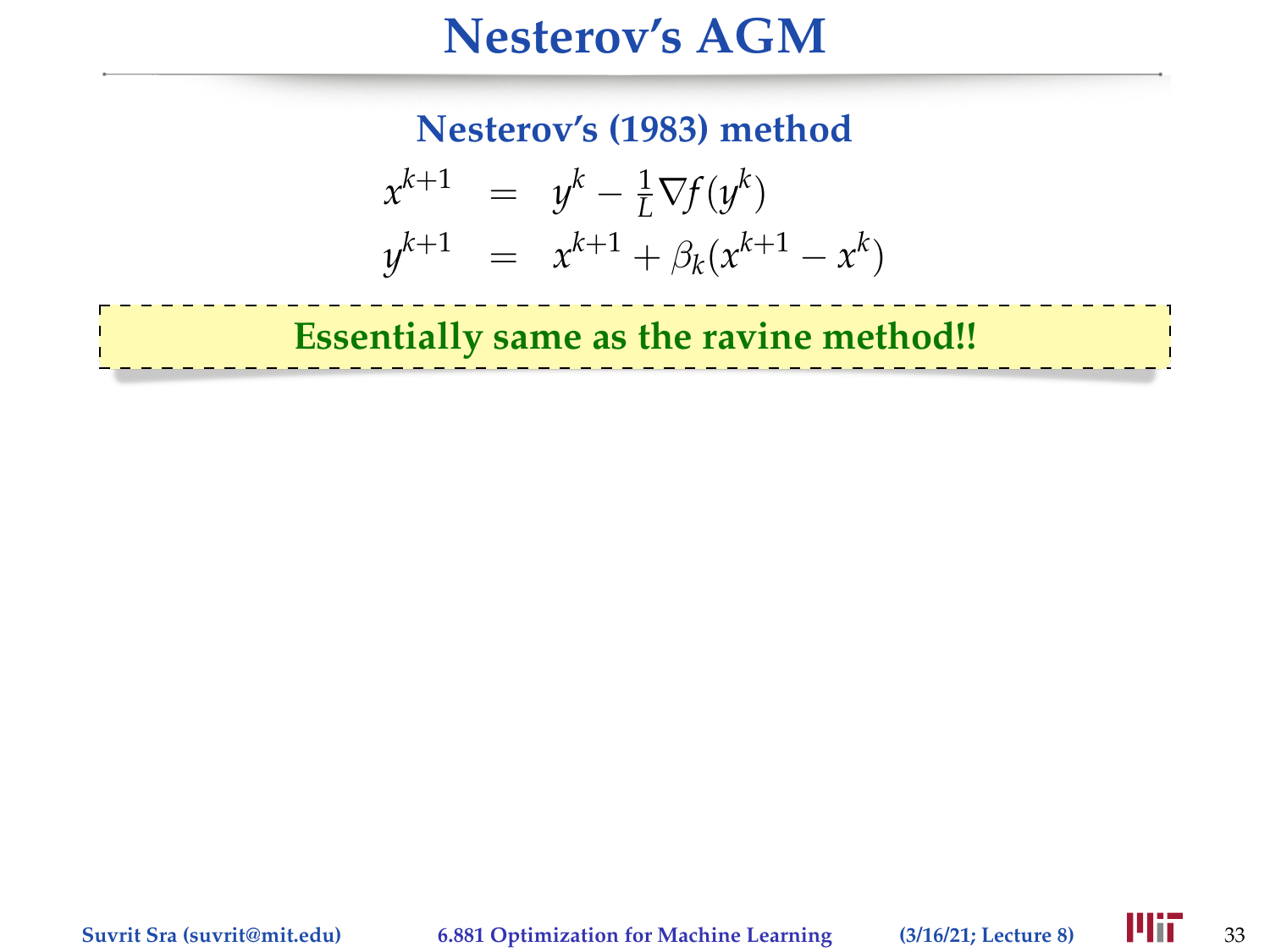#### **Nesterov's (1983) method**

$$
x^{k+1} = y^{k} - \frac{1}{L} \nabla f(y^{k})
$$
  

$$
y^{k+1} = x^{k+1} + \beta_k (x^{k+1} - x^{k})
$$

**Essentially same as the ravine method!!**

$$
\beta_k = \frac{\alpha_k - 1}{\alpha_{k+1}}, \qquad 2\alpha_{k+1} = 1 + \sqrt{4\alpha_k^2 + 1}, \ \alpha_0 = 1
$$

$$
f(x^k) - f(x^*) \le \frac{2L||y_0 - x^*||^2}{(k+2)^2}.
$$

 $I_n$  the strongly convex case, instead we use  $β_k = \frac{√κ - 1}{√κ + 1}$ . This leads to *O*( $\sqrt{\kappa} \log(1/\varepsilon)$ ) iterations to ensure  $f(x^k) - f(x^*) \leq \varepsilon$ .

(**Remark**: Nemirovski proposed a method that achieves optimal complexity, but it required 2D line-search. Nesterov's method was the real breakthrough and remains a fascinating topic to study even today.)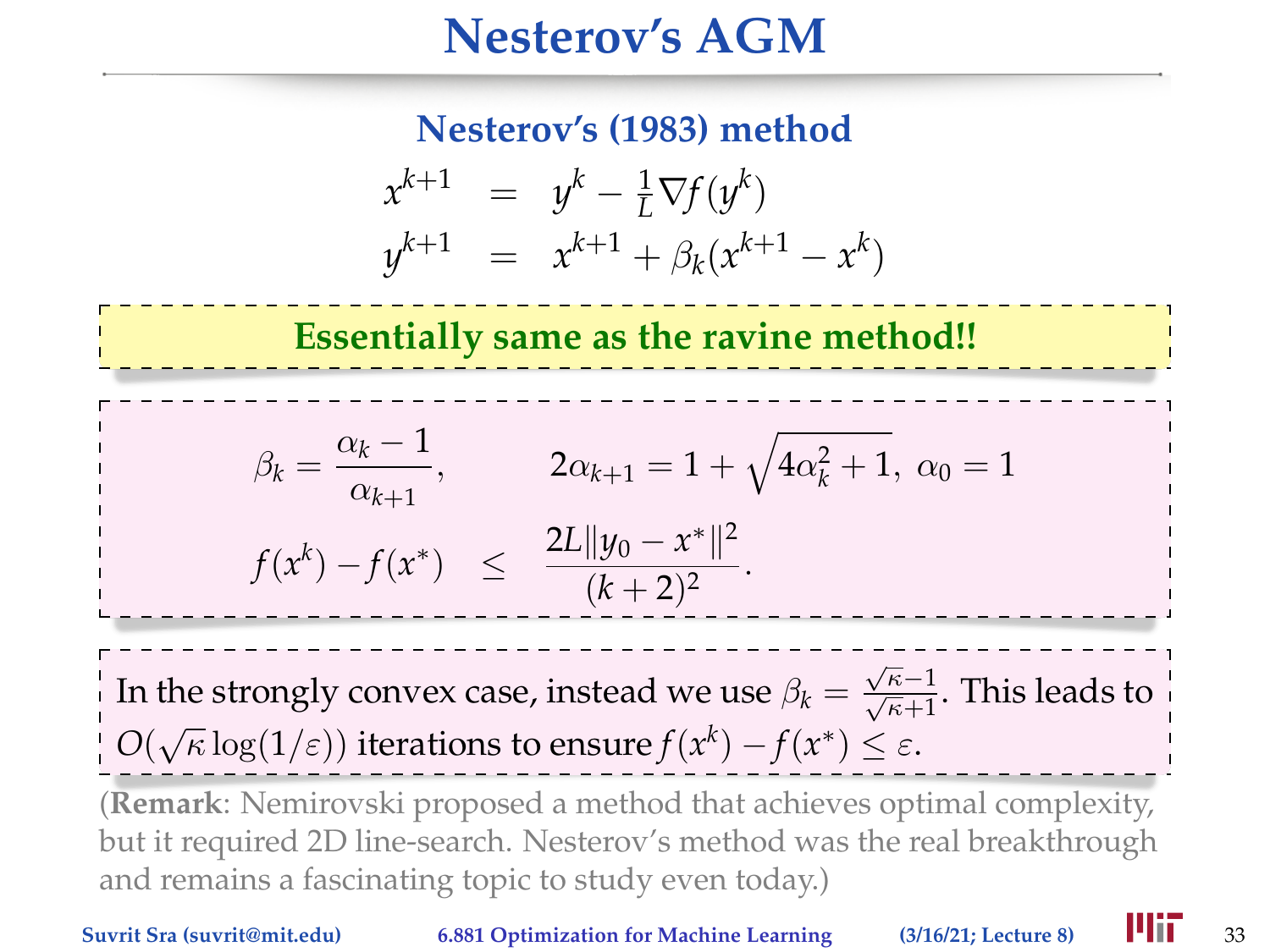### **Analyzing Nesterov's method**

 $(\triangleright\blacktriangleright$  Ravine method worked well and sparked numerous heuristics for selecting its parameters and improving its behavior. However, its convergence was never proved. Inspired Polyak's heavy-ball method, which seems to have inspired Nesterov's AGM.)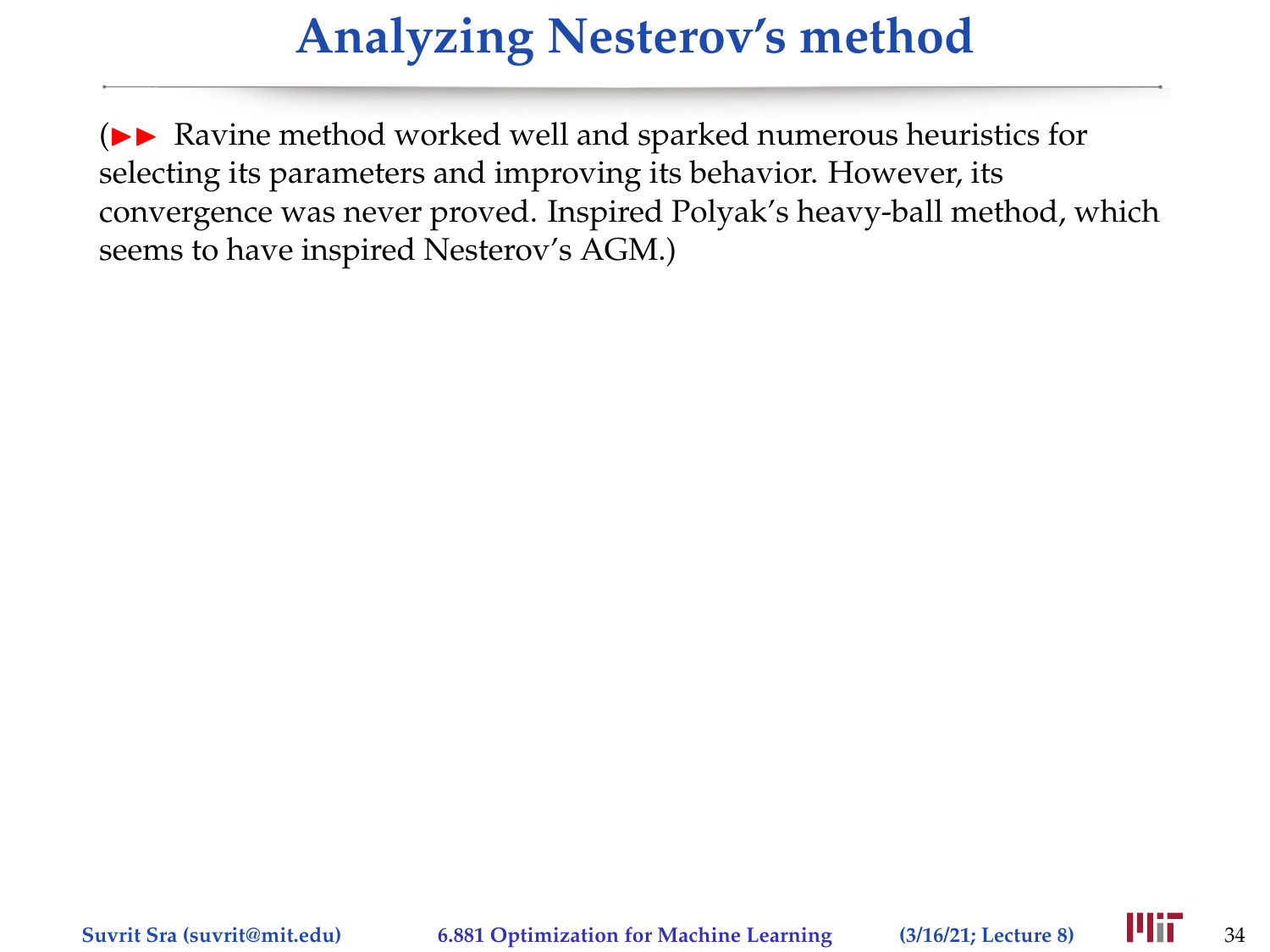## **Analyzing Nesterov's method**

 $\triangleright$  Ravine method worked well and sparked numerous heuristics for selecting its parameters and improving its behavior. However, its convergence was never proved. Inspired Polyak's heavy-ball method, which seems to have inspired Nesterov's AGM.)

#### **Some ways to analyze AGM**

- Nesterov's Estimate sequence method
- Approaches based on potential (Lyapunov) functions
- **Derivation based on viewing AGM as approximate PPM**
- Using "linear coupling," mixing a primal-dual view
- Analysis based on SDPs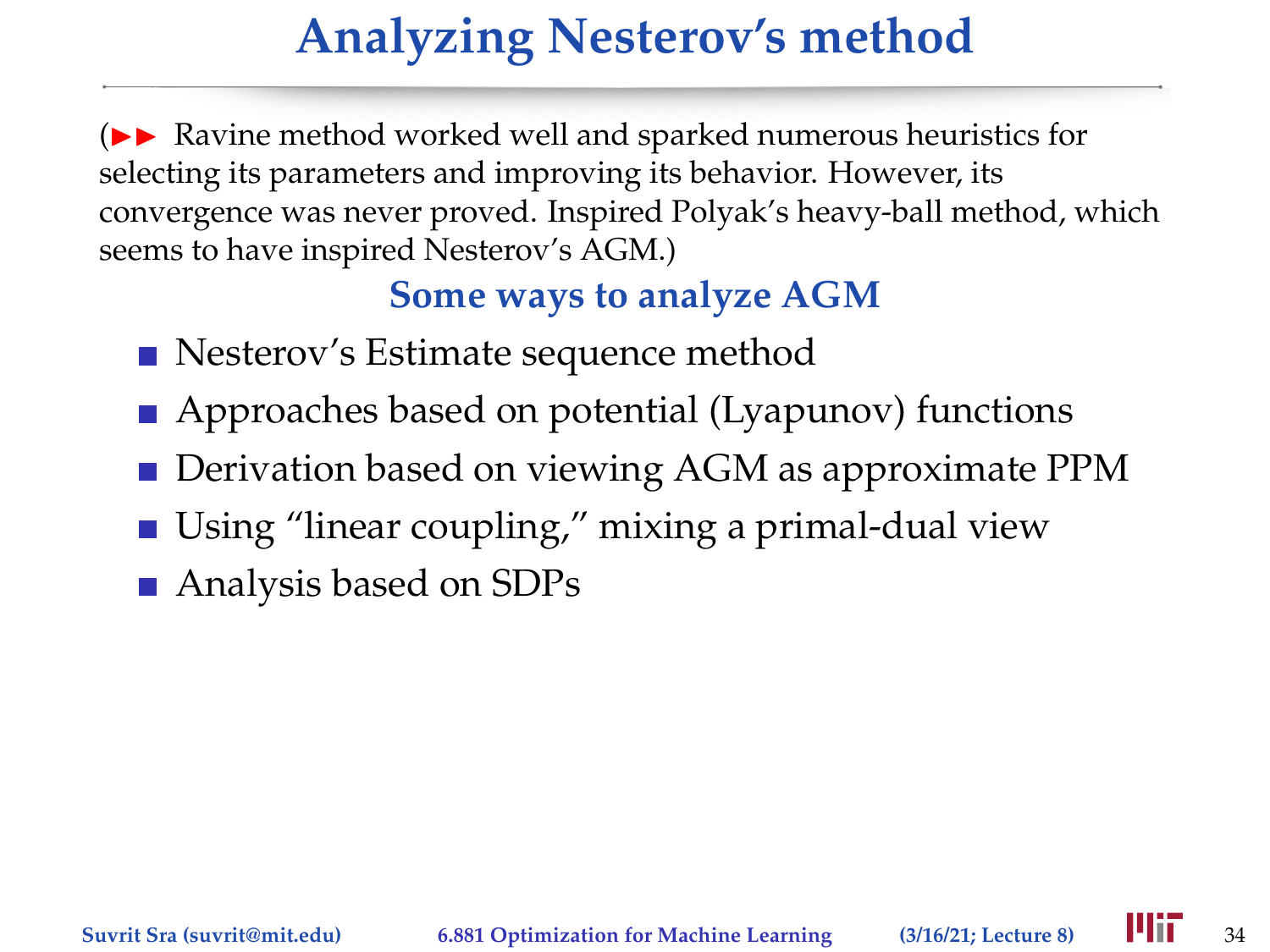## **Analyzing Nesterov's method**

 $\triangleright$  Ravine method worked well and sparked numerous heuristics for selecting its parameters and improving its behavior. However, its convergence was never proved. Inspired Polyak's heavy-ball method, which seems to have inspired Nesterov's AGM.)

#### **Some ways to analyze AGM**

- Nesterov's Estimate sequence method
- Approaches based on potential (Lyapunov) functions
- **Derivation based on viewing AGM as approximate PPM**
- Using "linear coupling," mixing a primal-dual view
- Analysis based on SDPs

#### **See discussion in the paper**

#### From Nesterov's Estimate Sequence to Riemannian Acceleration

| Kwangjun Ahn                                                                                     | KJAHN@MIT.EDU  |
|--------------------------------------------------------------------------------------------------|----------------|
| Suvrit Sra                                                                                       | SUVRIT@MIT.EDU |
| Department of Electrical Engineering and Computer Science, Massachusetts Institute of Technology |                |

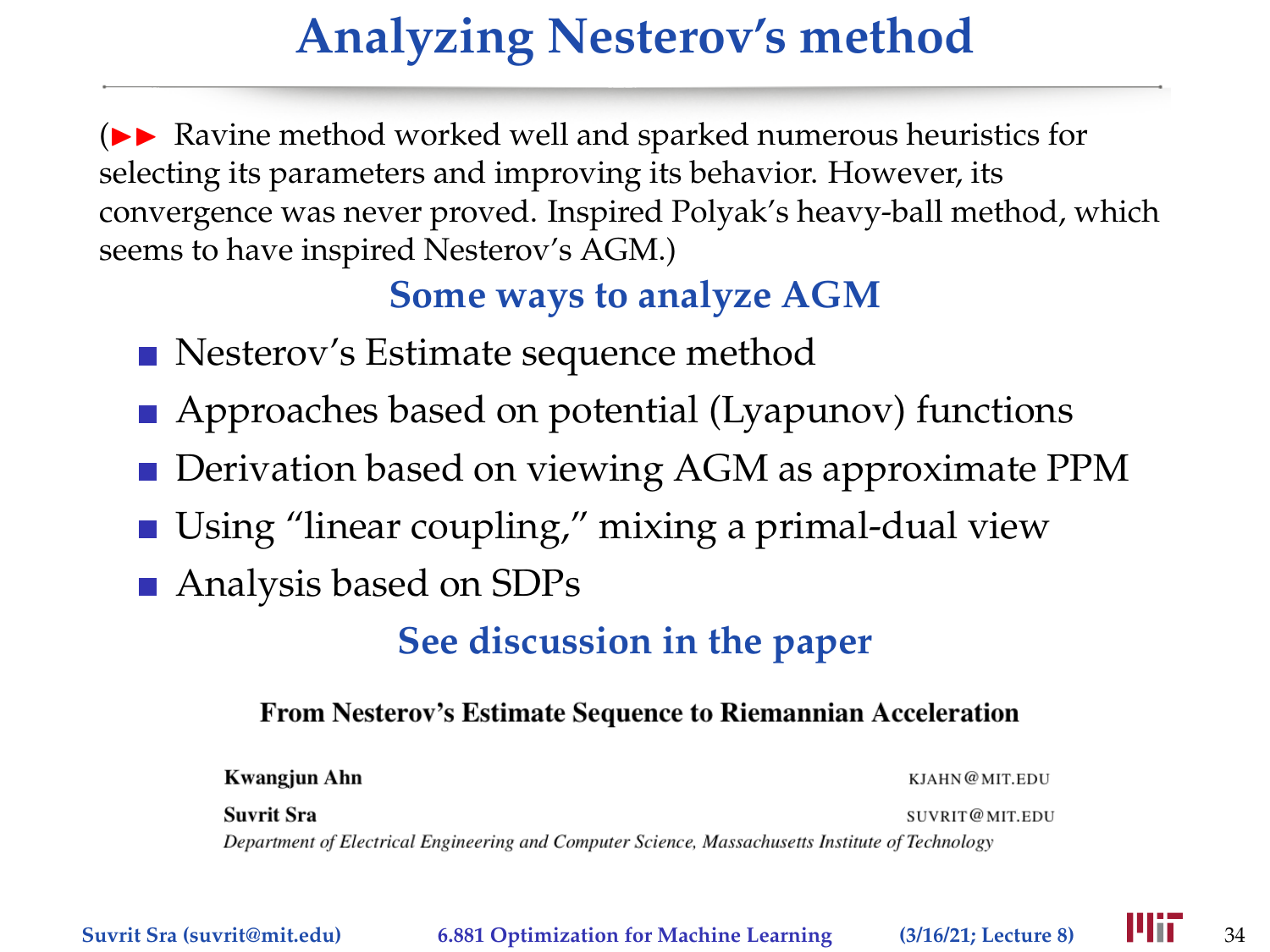- Choose potential: judge closeness of iterates to the optimal
- $\blacksquare$  Ensure the potential is decreasing with iteration
- AGM does not satisfy  $f(x^{k+1}) \leq f(x^k)$ , so...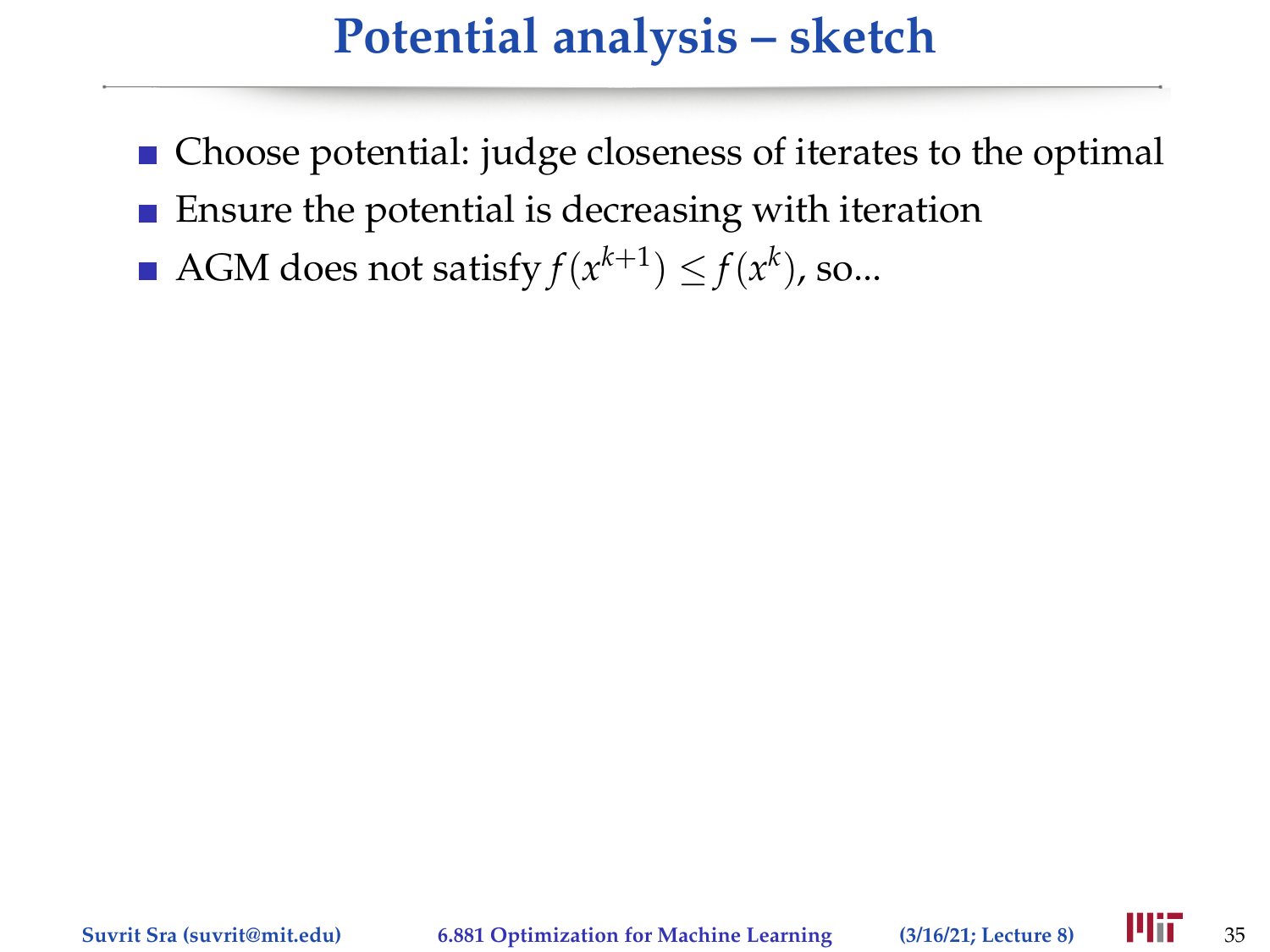- Choose potential: judge closeness of iterates to the optimal
- **Ensure the potential is decreasing with iteration**
- AGM does not satisfy  $f(x^{k+1}) \leq f(x^k)$ , so...

**Slightly more general AGM iteration**

$$
x^{k+1} \leftarrow y^{k} + \alpha_{k+1}(z^{k} - y^{k})
$$
  
\n
$$
y^{k+1} \leftarrow x^{k+1} - \gamma_{k+1} \nabla f(x^{k+1})
$$
  
\n
$$
z^{k+1} \leftarrow x^{k+1} + \beta_{k+1}(z^{k} - x^{k+1}) - \eta_{k+1} \nabla f(x^{k+1})
$$

**Mixing intution from "descent" and "ravines"**

$$
\Phi_k := A_k(f(y^k) - f(x^*)) + B_k ||z^k - x^*||^2
$$

Pick parameters  $A_k, B_k, \eta_k, \gamma_k, \alpha_k, \beta_k$  to ensure that we have  $\Phi_k - \Phi_{k-1} \leq 0$ . Turns out a "simple" choice does that job!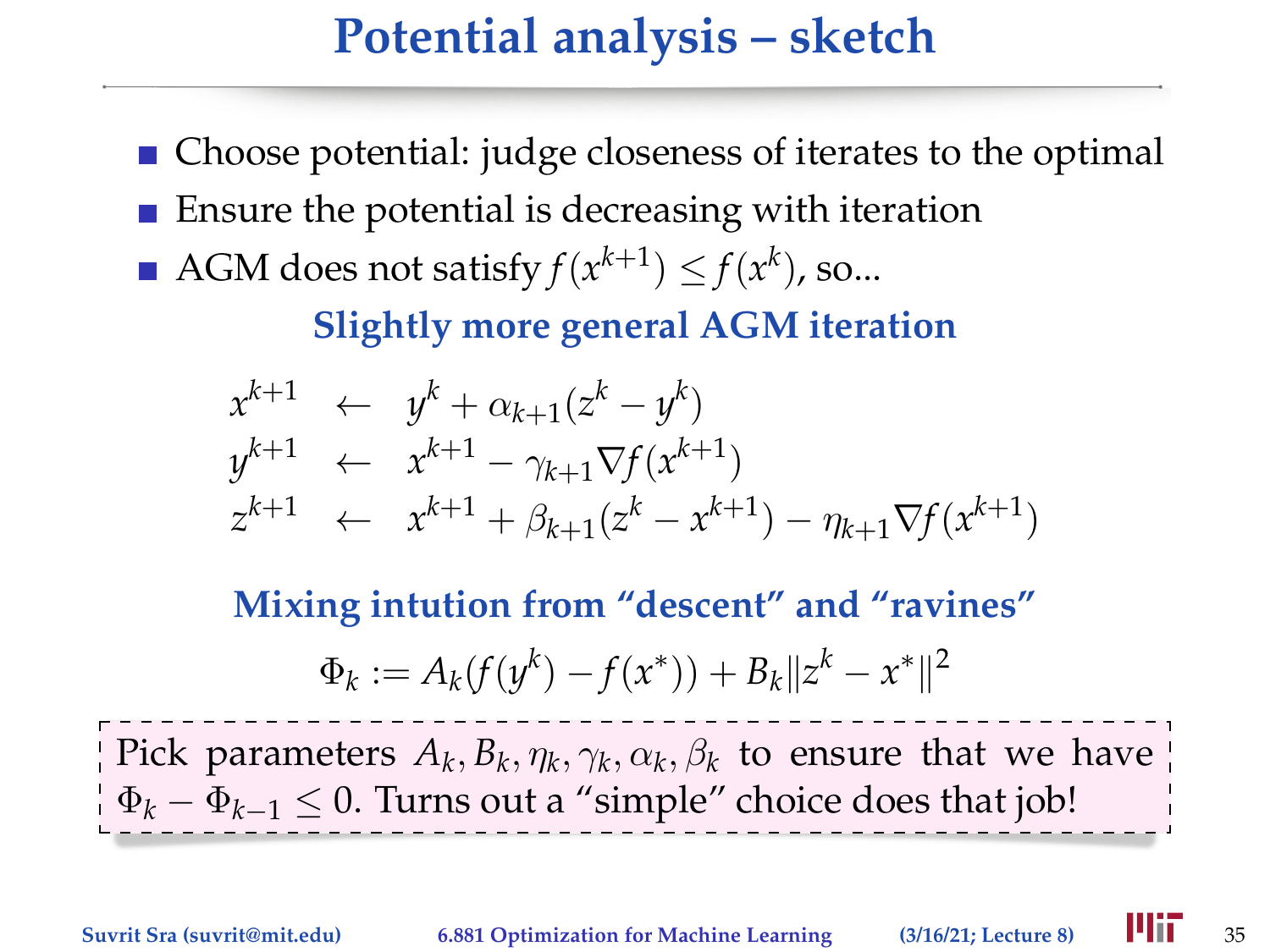Using the shorthand:

 $\Delta_{\gamma} := \gamma(1 - L\gamma/2), \quad \nabla := \nabla f(x_{t+1}), \quad X := x_{t+1} - x_*$ , and  $W := z_t - x_{t+1}$ , using smoothness and convexity, show that  $\Phi_{k+1} - \Phi_k$  is upper-boudned by  $c_1 \|W\|^2 + c_2 \|X\|^2 + c_3 \|\nabla\|^2 + c_4 \langle W, X \rangle + c_5 \langle W, \nabla \rangle + c_6 \langle X, \nabla \rangle,$  $\sqrt{ }$  $\int$  $\overline{\mathcal{L}}$  $c_1 := \beta^2 B_{k+1} - B_k - \frac{\mu}{2} \frac{\alpha^2}{(1 - c)}$  $\frac{\alpha^2}{(1-\alpha)^2}A_k, \quad c_2 := B_{k+1} - B_k - \frac{\mu}{2}(A_{k+1} - A_k),$  $c_3 := \eta^2 B_{k+1} - \Delta_\gamma \cdot A_{k+1}$ ,  $c_4 := 2 \cdot (\beta B_{k+1} - B_k)$ ,  $c_5 := \frac{\alpha}{1-\alpha}A_k - 2\beta\eta B_{k+1}$ , and  $c_6 := (A_{k+1} - A_k) - 2\eta B_{k+1}$ .